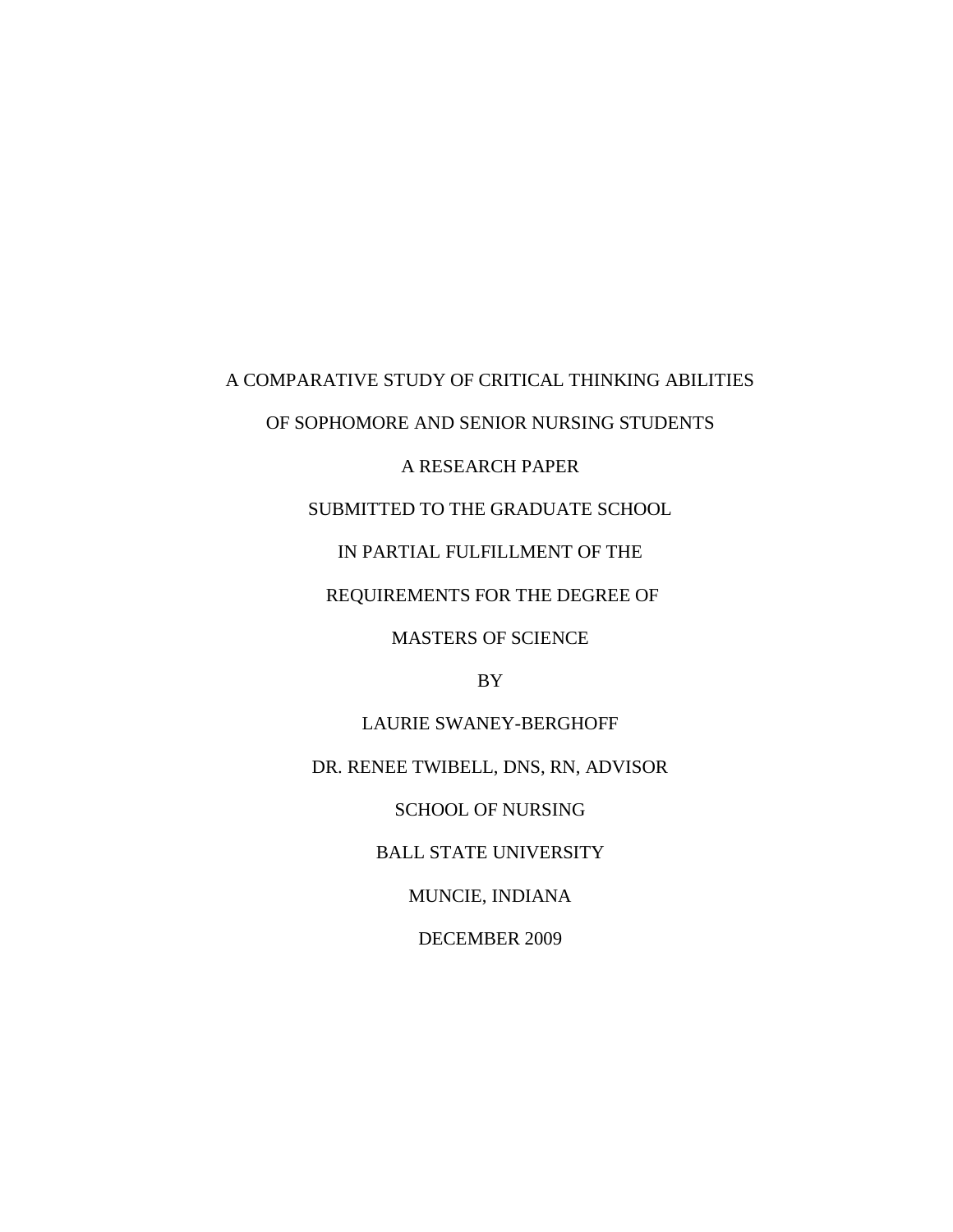# Table of Contents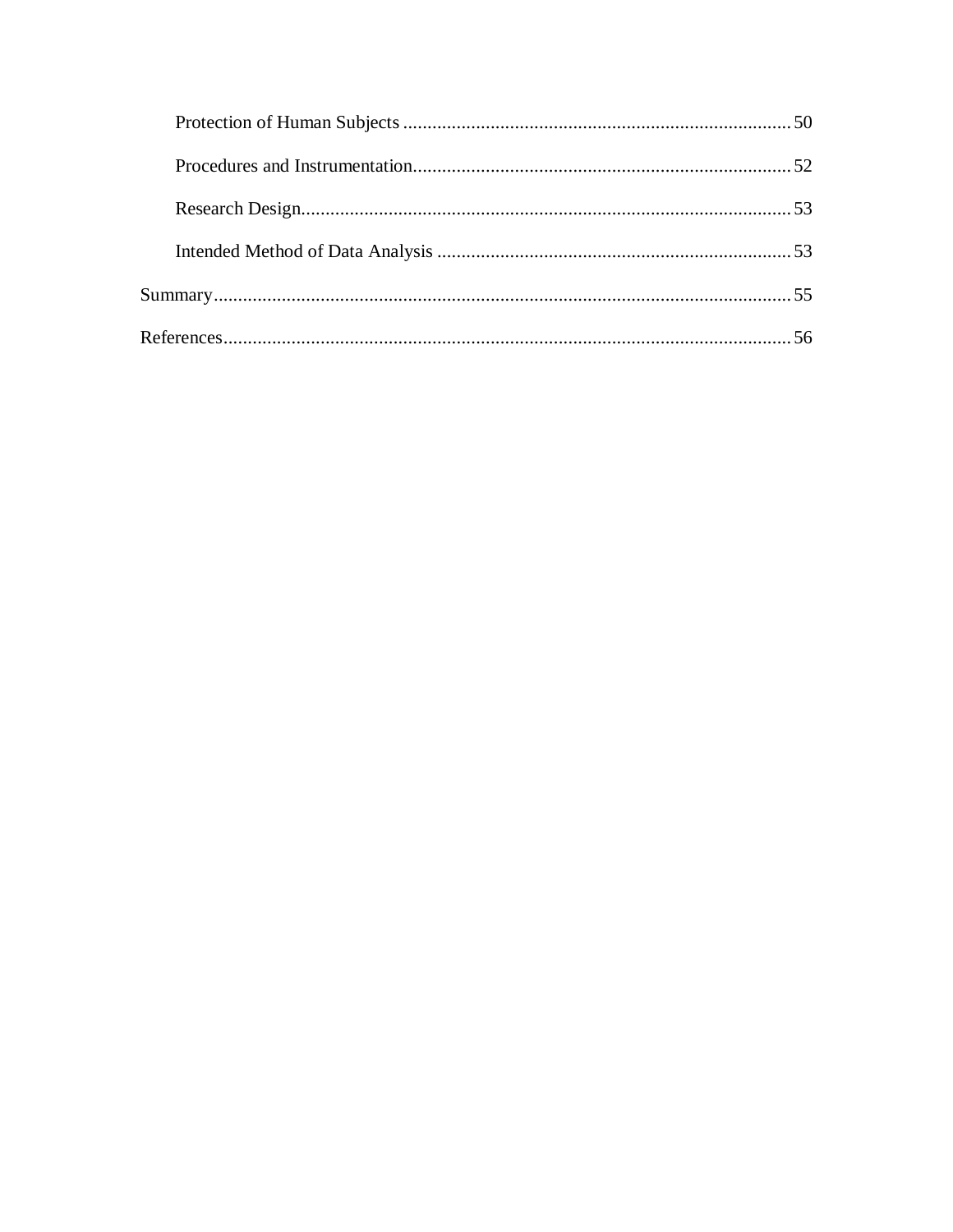## Chapter 1

### **Introduction**

# *Introduction*

The new millennium has brought a multitude of changes to the health care environment. Technological advances are rapid, financial conditions are unstable, and the health care demands of an aging population are mounting. Patient care for people with acute and chronic illnesses is complex. Nurses must make multiple clinical judgments daily in high stakes situations. A nationwide shortage of nurses and nursing faculty adds to the intense strain that nurses frequently report. The demand on health care providers is great, as nurses must reason well, demonstrate astute clinical judgment and be highly efficient and productive with limited resources.

Critical thinking skills are required for effective nursing practice and optimal outcomes for patients and health care systems. Critical thinking skills include the ability to gather and evaluate evidence and the ability to make informed judgments and decisions. Critical thinking, therefore, is a fundamental skill that nurses begin to learn during nursing education programs and continue to refine as they enter practice (Staib, 2003).

For nursing education programs, critical thinking is an expected outcome for nursing students, as required by accrediting agencies. Most educational institutions incorporate critical thinking into every level of the curricula (Spelic, Parsons, Hercinger,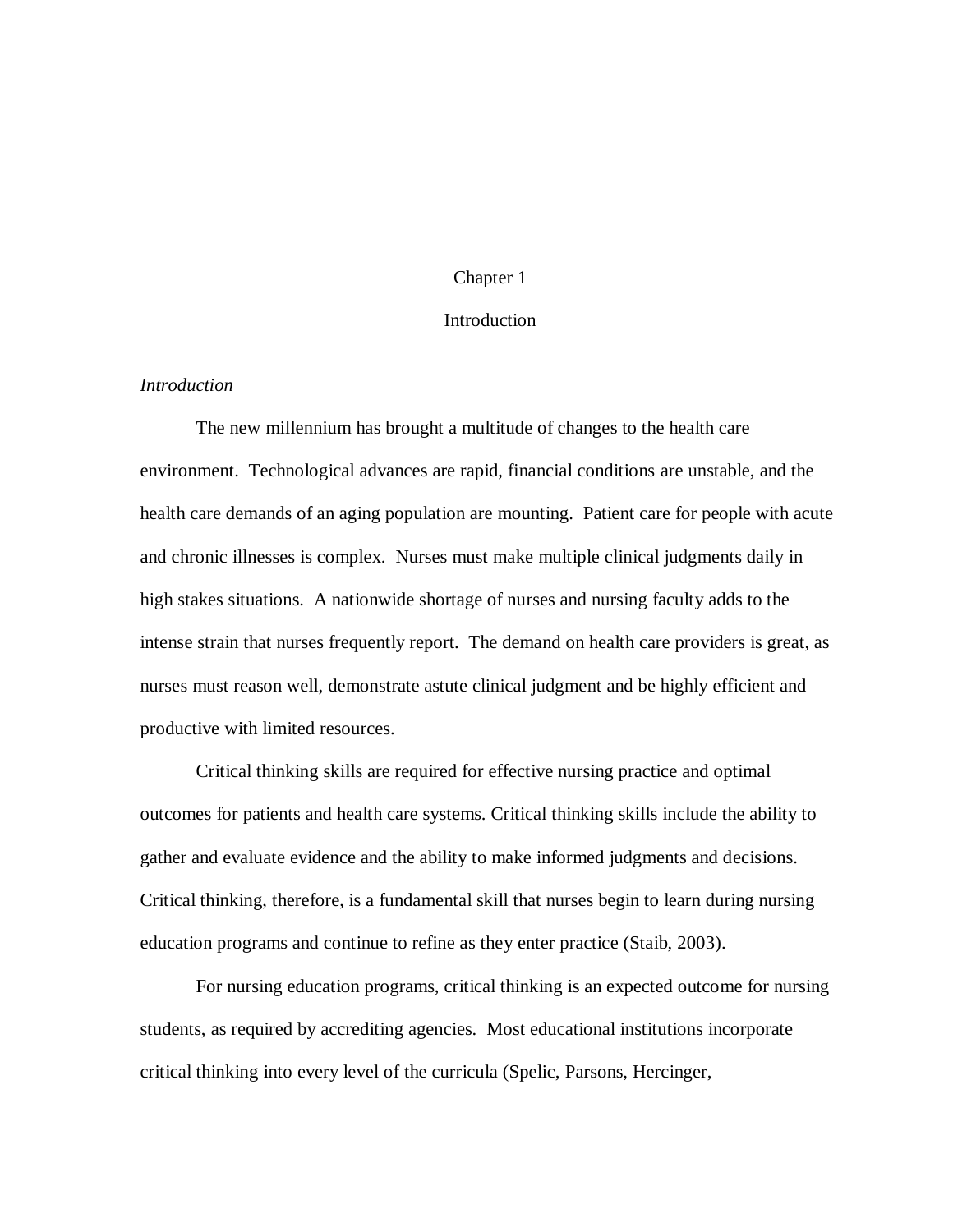Andrews, Parks & Norris, 2001). The National League for Nursing Accrediting Commission (NLN-AC) has developed criteria for critical thinking skills to be included in each school of nursing's outcomes. For example, nursing school programs are required to include a written plan for incorporating critical thinking skills and for the evaluation of critical thinking outcomes of the program. The plan must include definitions of critical thinking, definitions of levels of achievement, and tools or methods to assess critical thinking (NLN-AC, 1997).

One common outcome measure of critical thinking in undergraduate nursing students is passage of the national nursing licensure exam, the NCLEX-RN. The NCLEX-RN is thought to evaluate the nursing students' comprehension, application and analysis skills (Staib, 2003) and thus NCLEX-RN is considered an indirect measurement of a nurse's critical thinking skills. Giddens and Gloeckner (2005) investigated the relationship of scores on the NCLEX-RN with critical thinking skills of the nurses. Glidden and Gloeckner (2005) found that students who had passed the NCLEX-RN had higher scores documented on a frequently used measure of critical thinking, the California Critical Thinking Skills Test (CCTST) (Facione & Facione, 1992).

Nursing experts continue to disagree on the definition of critical thinking. Stewart and Dempsey (2005) defined critical thinking skills as analysis, evaluation, inference and deductive/ inductive reasoning. In Spelic et al.'s (2001) study, critical thinking was defined as the process of purposeful, self regulatory judgment that includes cognitive skills. These cognitive skills included interpretation, analysis, evaluation, inference, explanation and selfregulation. Facione and Facione (1991) identified critical thinking skills as the ability to concisely analyze, interpret, self-regulate, infer, explain and evaluate.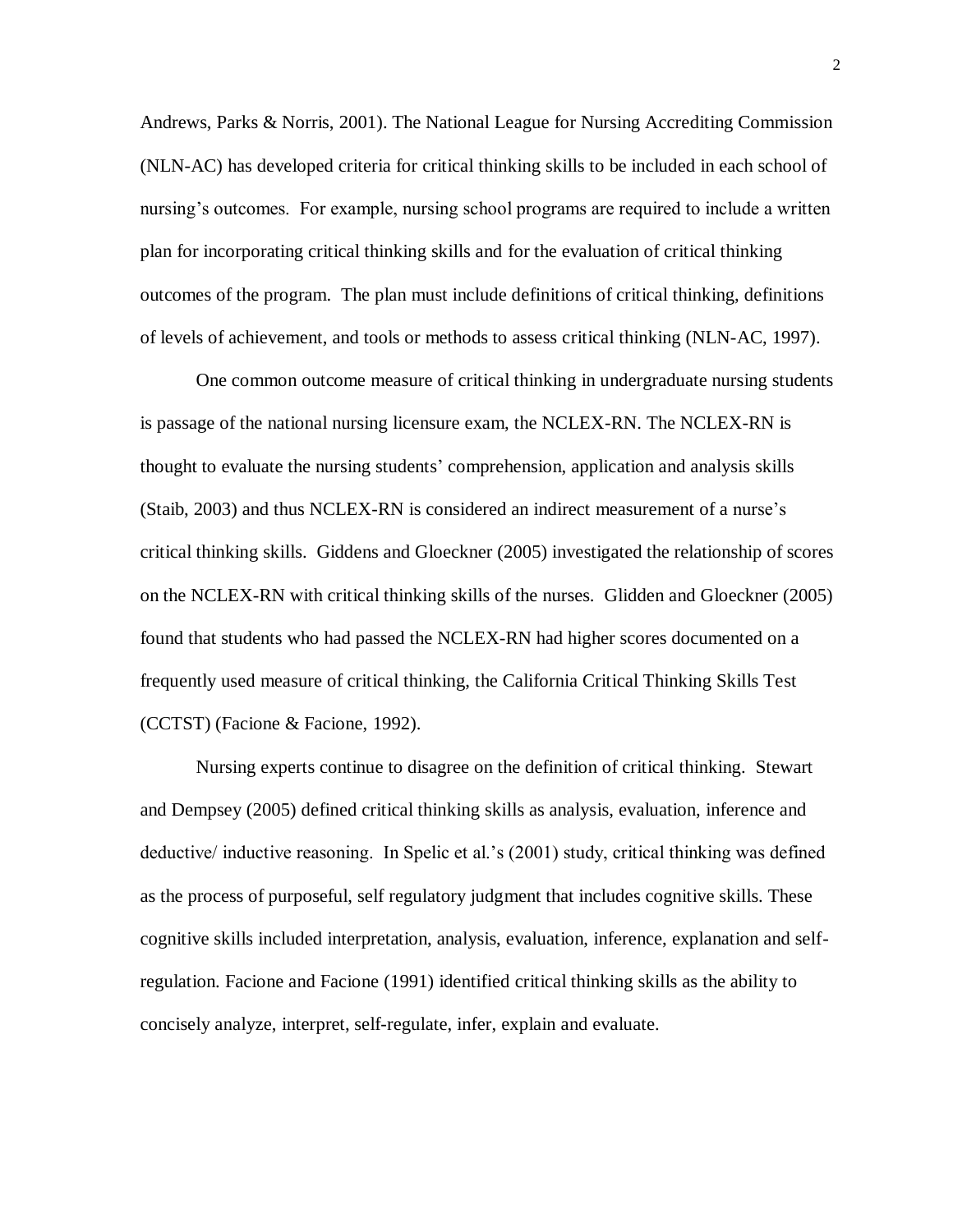There also has been disagreement as to how critical thinking should be measured. Several tests intended to measure critical thinking have not been found to be valid for the discipline of nursing, specifically the Watson Glaser Critical Thinking Appraisal (WGCTA) (Watson & Glaser, 1980a). Adams, Stover, and Whitlow (1999) chose to research critical thinking with the WGCTA and found it to be inappropriate for use in nursing education. Recently, there has been growing agreement that critical thinking can be conceptualized and measured as critical thinking skills and critical thinking dispositions. According to Facione (1992), critical thinking skills included analysis, interpretation, self-regulation, inference, explanation and evaluation. Critical thinking dispositions included truth seeking, open mindedness, analyticity, systematic, self confidence, inquisitiveness and cognitive maturity. The California Critical Thinking Skills Test (CCTST) and the California Critical Thinking Disposition Inventory (CCTDI) are two standardized tests developed by Facione and Facione (1991) to measure critical thinking skills and dispositions (McCarthy, Schuster, Zehr  $\&$ McDougal, 1999).

Several research studies have been done to measure critical thinking in nursing students. Stone, Davidson, Evans, and Hansen (2001) completed a study that examined the validity of critical thinking tests that measured nurses' critical thinking abilities. Stone et al. found that critical thinking skills were essential to nursing practice but concluded that empirical evidence did not support using standardized test scores to measure nurses' critical thinking skills. Stewart and Dempsey (2005) developed a longitudinal study to review the development of critical thinking across curricular levels of a nursing program. The researcher found there to be no significant difference in critical thinking skills from the sophomore year to the senior year but did find a significant difference from the sophomore to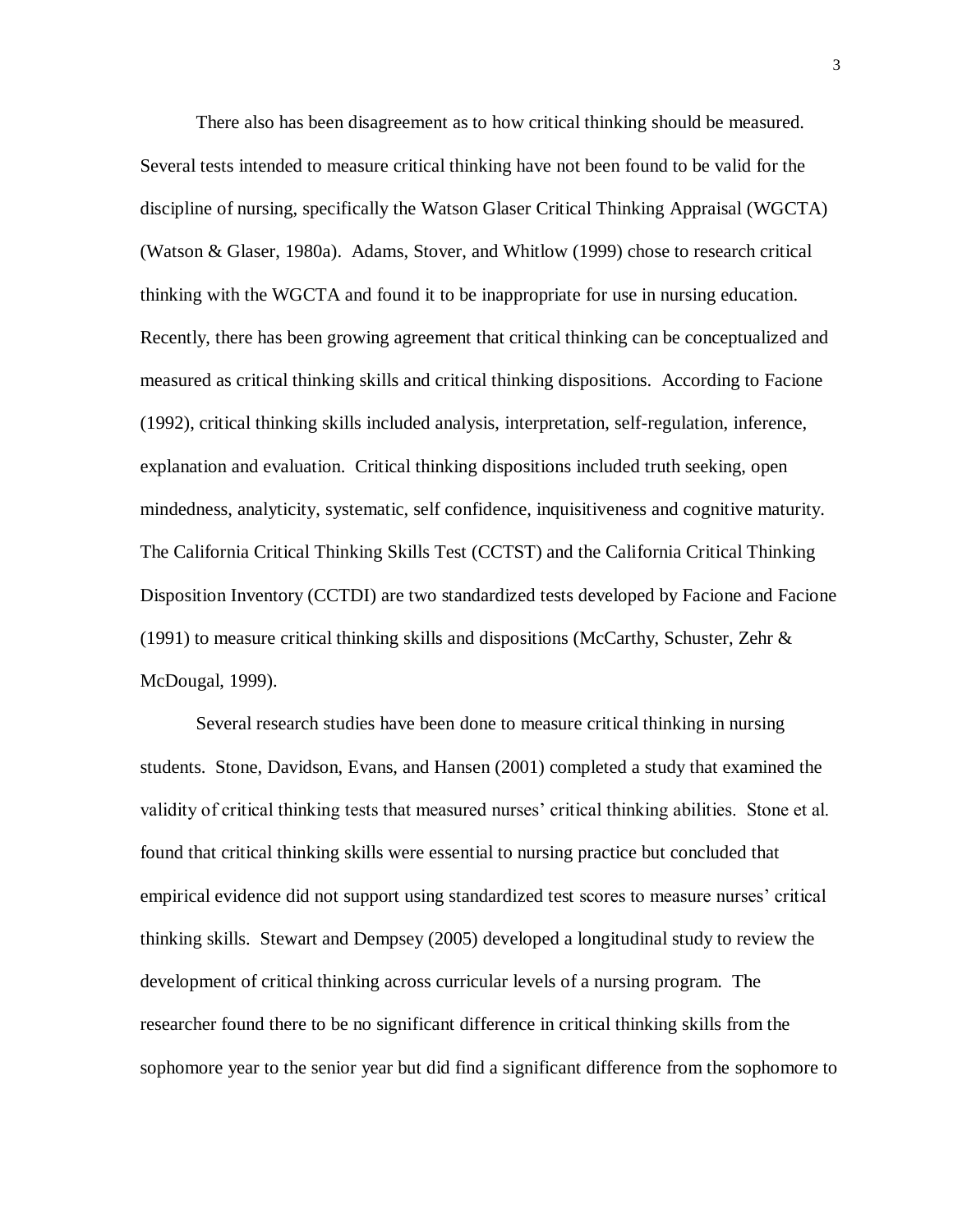junior level. Adams, Stover, and Whitlow (1999) looked at nursing students during two different academic levels to assess if there was a difference in critical thinking skills. Adams et al. found that there was no increase in critical thinking skills of the nursing students as they progressed through the curricula. In a contradictory finding, Baker's (2002) results revealed that there was an increase in the scores on the CCTST and all subtests for both groups over the course of a curriculum. The data also showed a statistically significant difference in two of the subscale scores, specifically evaluation and deductive reasoning.

More research is needed on how critical thinking skills and dispositions actually develop across levels in nursing curricula. The purpose of this study is to examine the difference in critical thinking skills and critical thinking dispositions between sophomore nursing students and senior nursing students. This study also aims to determine if there is a relationship between critical thinking skills and critical thinking dispositions as nursing students' progress through their education.

#### *Background and Significance*

Critical thinking is a concept that arose from the field of psychology and entered the discipline of nursing in the late 1970's. The American College of Nursing emphasized the importance of critical thinking in nursing education, which was one of the first nursing organizations to take this stand. This emphasis on critical thinking expanded in 1992 as the National League of Nursing (NLN) required nursing schools to include critical thinking as one of the outcome criteria of the baccalaureate nursing degree. This criterion required satisfactory documentation of activity among the nursing schools to define and measure critical thinking.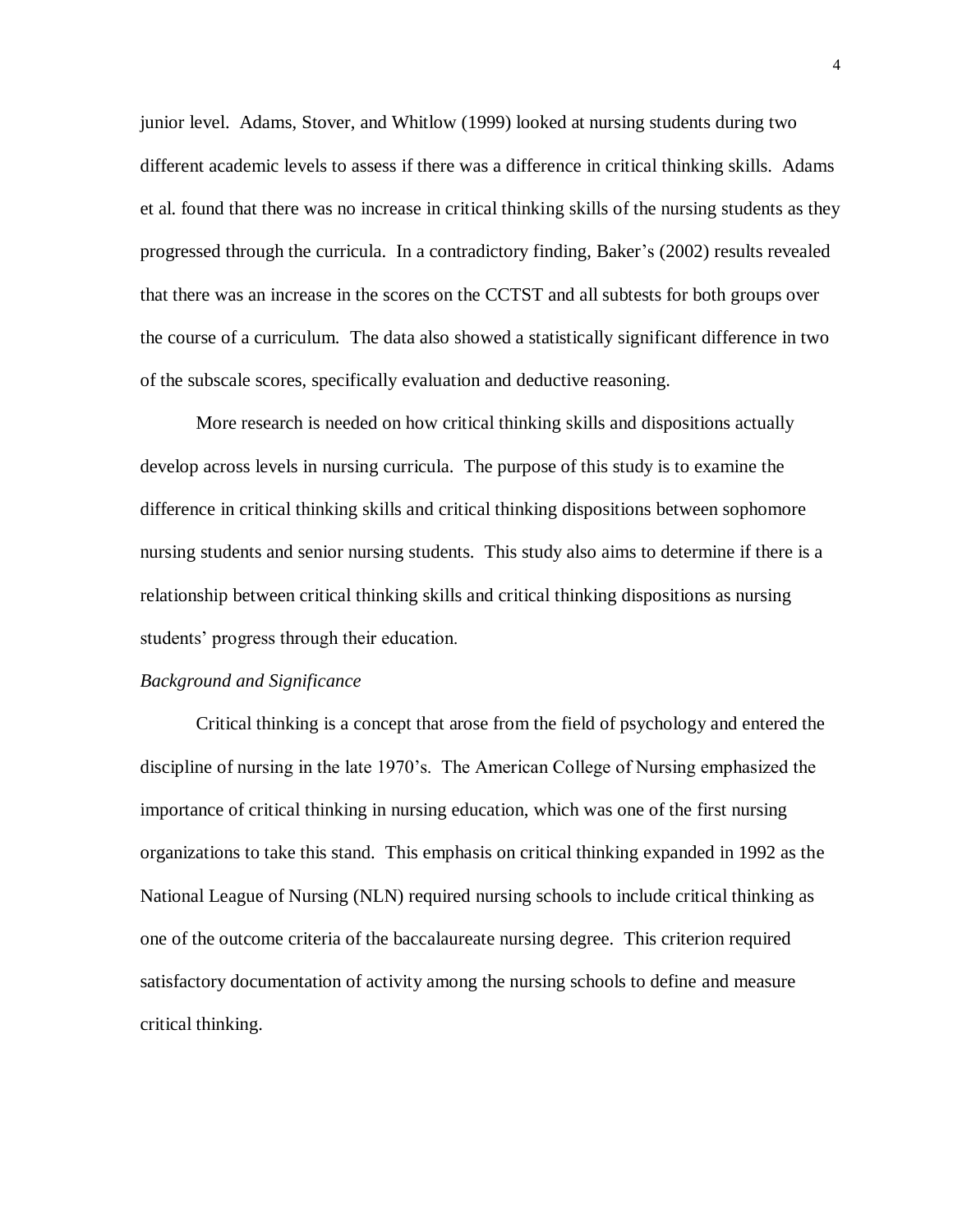The Watson Glaser Critical Thinking Appraisal (Watson & Glaser, 1980b) was one of the first instruments for measuring critical thinking in nursing. However, after much testing, researchers concluded that WGCTA was not sensitive enough to measure the changes in critical thinking of nursing students over time (Spelic et al., 2001).

The concepts of critical thinking skills and critical thinking dispositions first emerged in the early twenty-first century. Facione and Facione (1992) were the first leaders to identify and define critical thinking skills and critical thinking dispositions. According to Facione (1992), critical thinking skills included analysis, interpretation, self-regulation, inference, explanation and evaluation. Sub-skills included decoding, categorization, clarifying, examining, drawing conclusions, self examination, and self correction.

Dispositions included truth seeking, open mindedness, analyticity, systematic, self confidence, inquisitiveness and cognitive maturity. The California Critical Thinking Skills Test (CCTST) and the California Critical Thinking Disposition Inventory (CCTDI) are two standardized tests developed by Facione (1992) to measure critical thinking skills and dispositions (McCarthy, Schuster, Zehr & McDougal, 1999).

Little research has examined the progressive development of critical thinking skills and dispositions over the course of nursing curricula. Further study about nursing students' skills at various curricular levels is needed to guide nurse educators in teaching and measuring critical thinking. This study will look at the differences in scores on the CCTST and the CCTDI between second year nursing students and senior year nursing students.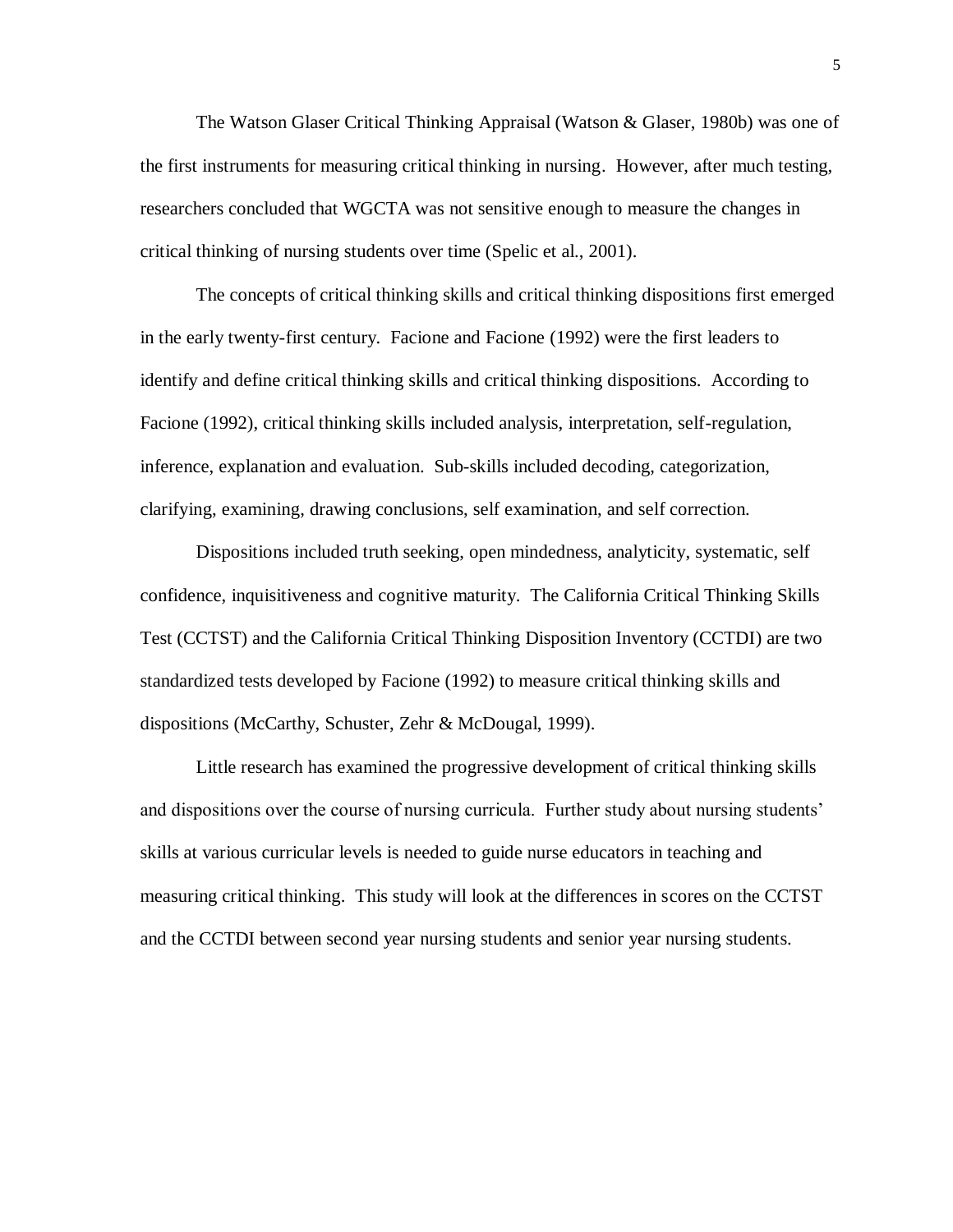## *Problem Statement*

Critical thinking is a fundamental skill for all nurses in today's health care environment. Nursing programs aim to develop critical thinking abilities in nursing students. However, nurse educators do not have evidence about how critical thinking develops at various levels of nursing curricula. Research has not yet clarified the pattern of development of critical thinking skills and dispositions in nursing students across curricular levels.

# *Purpose of Study*

The overall purpose of this study is to examine the difference in critical thinking skills and critical thinking dispositions between sophomore nursing students and senior nursing students. It is a partial replication of Profetto-McGrath's (2002) study, which was designed to investigate critical thinking skills in baccalaureate nursing students.

#### *Research Questions*

The following research questions guide this study:

1. What critical thinking skills (CTS) and critical thinking dispositions (CTD) do nursing students possess during the last semester of a baccalaureate curriculum?

2. Do scores on the CCTST and the CCTDI differ between a sample of nursing students in the second year of a baccalaureate nursing curriculum and a sample of nursing students in the final year of a baccalaureate nursing program?

3. Is there a relationship between nursing students' CCTST and CCTDI scores? (Profetto-McGrath, 2002).

#### *Conceptual Framework*

There are limited theories that have been proposed to explain or predict critical thinking in the discipline of nursing. The conceptual framework that guides the present study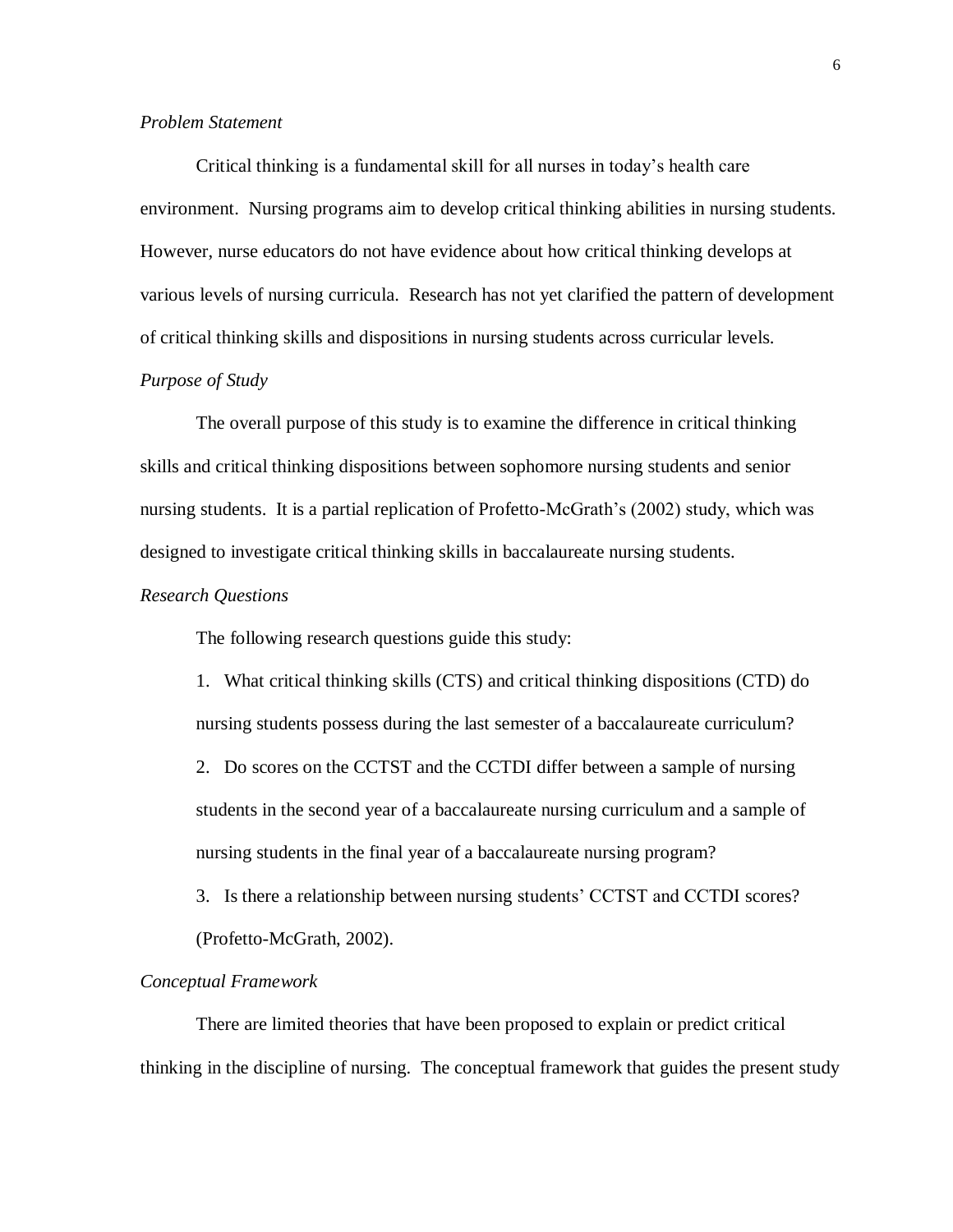includes the concepts of critical thinking skills and critical thinking dispositions. The subconcepts of this framework include the cognitive skills of analysis, interpretation, comprehension, evaluation, explanation and inference. This framework also includes the personal dispositions of maturity, self -confidence, open mindedness, truth seeking, analyticity, systematic view, and inquisitiveness. The conceptual framework for this study is grounded in the theoretical work of Miller and Babcock (1996). Miller and Babcock presented the Critical Thinking Interaction Model, which "conceptualizes the application of critical thinking and the attitude of practice" (Miller & Babcock, 1996, p. 10).According to Miller and Babcock, the way in which nurses solve problems and make decisions is derived from their assumptions, knowledge, and experience and requires an inquisitive spirit and open-mindedness toward divergent perspectives. The four components of this model that reflect critical thinking include focusing, language, evidence, and reasoning. These elements are identified when an individual interacts with another individual in the spoken word or in writing. This model can be applied to nursing education as the students and instructor enter into the clinical setting linking classroom lecture with clinical settings.

## *Definition of Study Variables*

*Critical Thinking Skills.*

*Conceptual Definition:* The purposeful, self regulatory judgment which results in interpretation, analysis, evaluation, and inference (Facione, 1990).

*Operational Definition:* Total and subscale scores on the California Critical Thinking Skills Test (Facione, 1990). Included in critical thinking are the following skills:

1. Interpretation: express meaning or significance of a wide variety of experiences (Facione, 1990).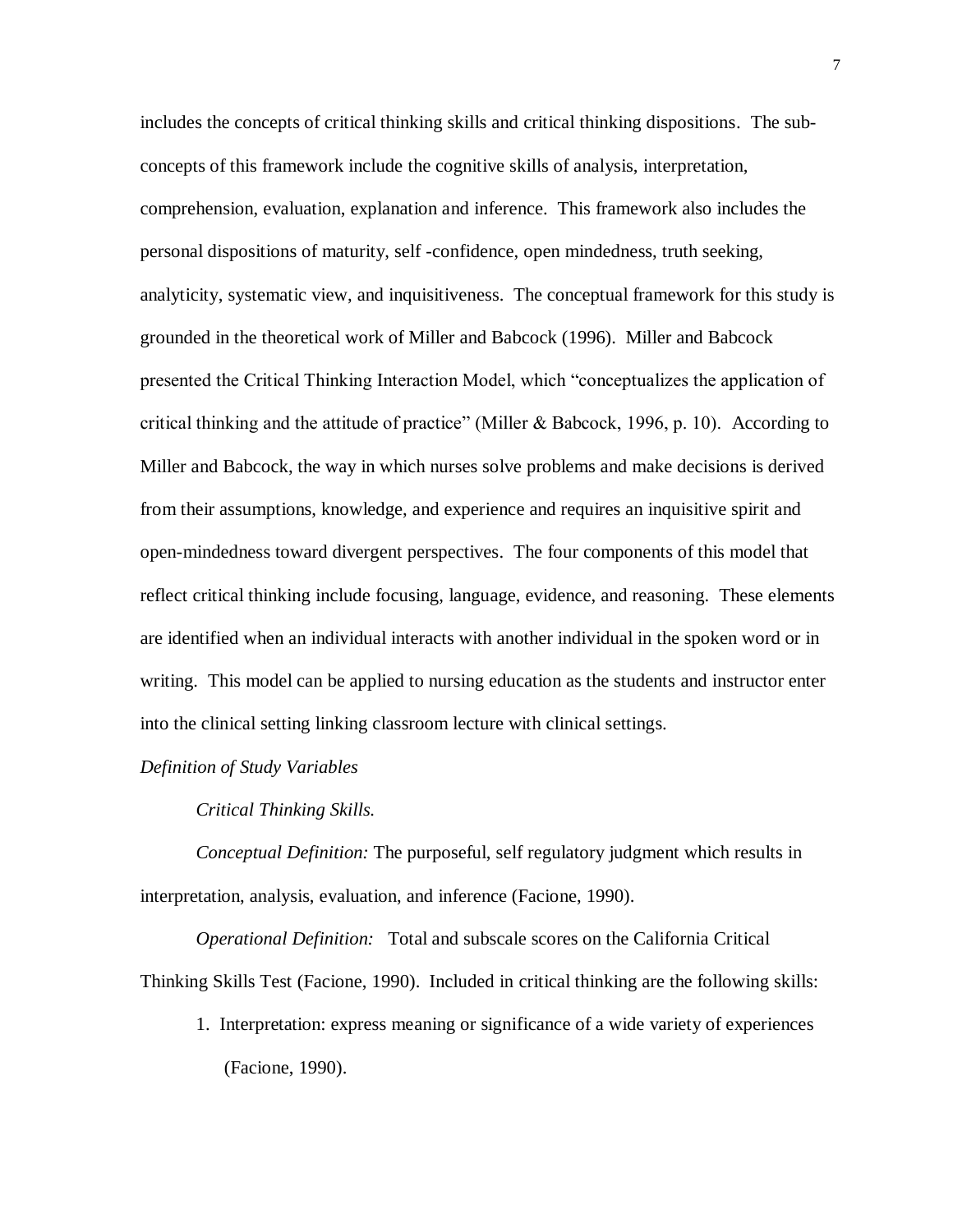- 2. Comprehend: use judgment, beliefs, conventions, beliefs, rules and procedures (Facione, 1990).
- 3. Analysis: identify a relationship between statements, questions, concepts and other forms of representations intended to express beliefs or opinions (Facione, 1990).
- 4. Evaluation: assess the logical strengths of the relationships among the statements, descriptions or other forms of representations (Facione, 1990).
- 5. Inference: consider relevant information to draw reasonable conclusions related to information gathered (Facione, 1990).
- 6. Explanation: present one's results based on information gathered, identified and reviewed (Facione, 1990).

*Critical Thinking Dispositions.* 

*Conceptual Definition:* A consistent internal motivation to engage in problems and make decisions by thinking (Profetto-McGrath, 2002).

*Operational Definition:* Total and subscale scores on the California Critical Thinking Disposition Inventory (CCTDI) (Facione & Facione, 1994a; Facione & Facione, 1994b). Included subscales under dispositions include:

- 1. Truth seeking: Courageous desire for the best knowledge (Facione & Facione, 1994 a & b).
- 2. Inquisitiveness: Curious and eager to acquire knowledge (Facione & Facione, 1994 a & b).
- 3. Analyticity: Demanding the application of reason and evidence (Facione & Facione, 1994 a & b).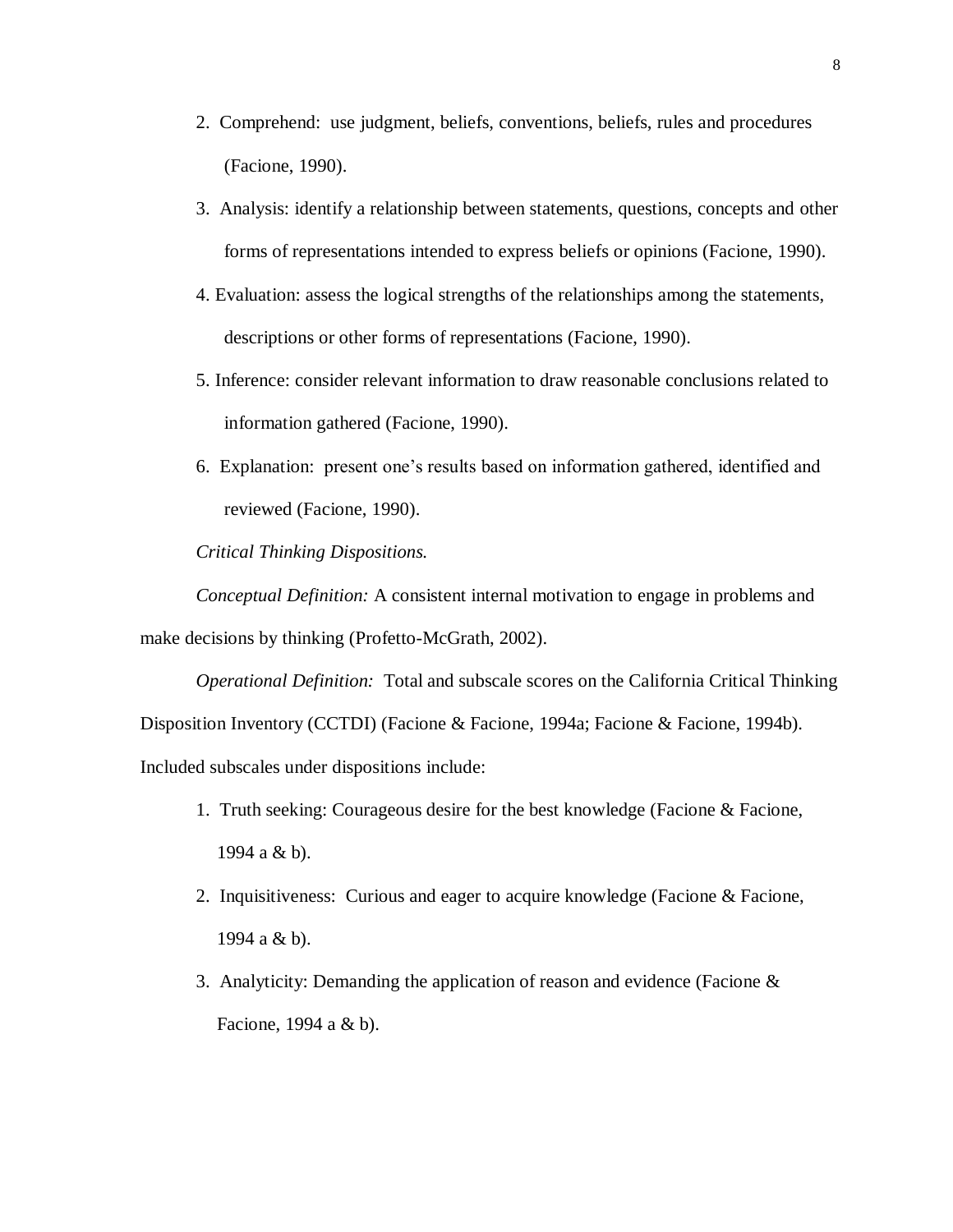- 4. Open mindedness: Tolerance of divergent views and willingness to seriously entertain alternatives (Facione & Facione, 1994 a & b).
- 5. Systematic: Valuing organization, focus, and diligence to approach problems at levels of complexity (Facione & Facione, 1994 a & b).
- 6. Self Confidence: Trusting one's own reasoning skills and inclined to use these skills (Facione & Facione, 1994 a & b).
- 7. Maturity: Prudence in making, suspending and revising judgment (Facione & Facione, 1994 a & b).

## *Limitations*

This study was limited by the fact that the sample was from a single nursing program with a limited number of students. Students completed the study instrumentation at different times and in different places. Students may not have been highly engaged in scoring well on the tools since the scores did not impact their coursework.

#### *Assumptions*

The first assumption of this study is that the CCTST and the CCDTI are valid and reliable measures of critical thinking skills and critical thinking dispositions in nursing students. The second assumption is that all participants will respond honestly to the items on the tools.

#### *Summary*

The new millennium has brought a multitude of changes to the health care environment. Critical thinking is a fundamental skill for nurses and is an expected outcome for nursing students who complete a nursing educational program. Research has not yet clearly demonstrated how critical thinking skills and dispositions vary across curricular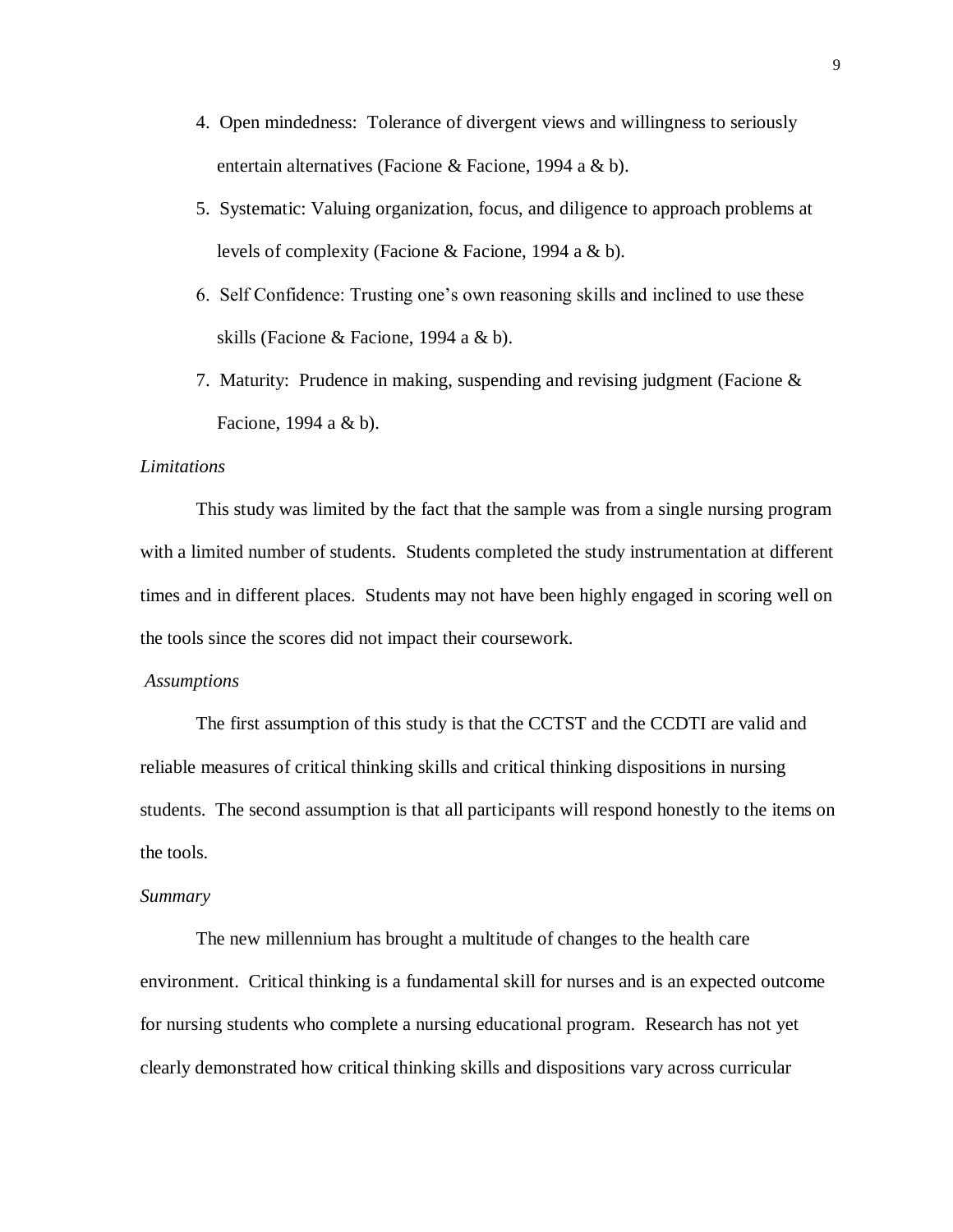levels. The purpose of this study is to add to what is known about critical thinking among nursing students by exploring differences in critical thinking skills and critical thinking dispositions between sophomore nursing students and a senior-year nursing students.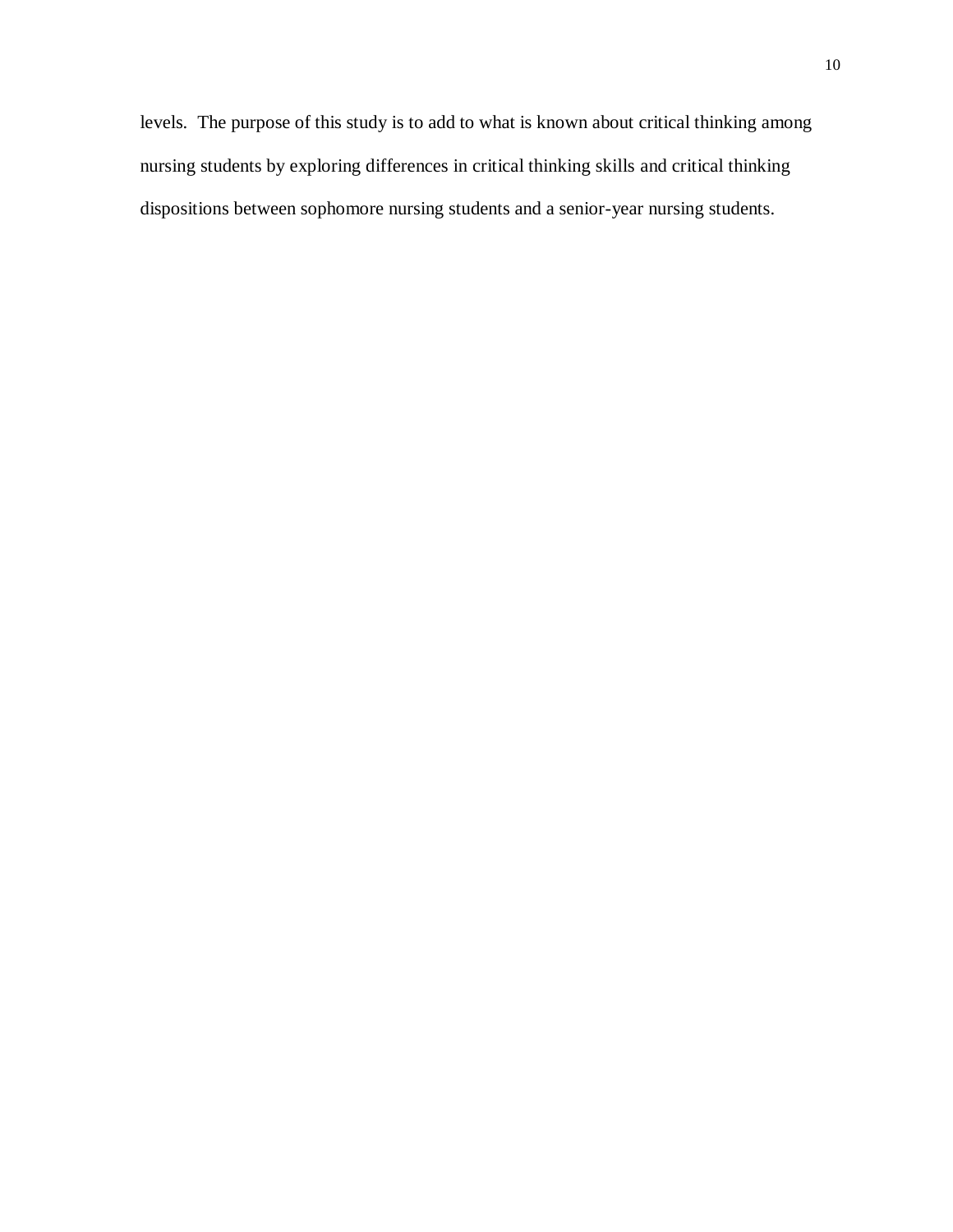## Chapter II

#### Review of Literature

# *Introduction*

Critical thinking is a fundamental skill for nurses to function in a complex health care system. Nurses in all areas of the discipline must utilize critical thinking skills to care for patients, teach students, and conduct research. Therefore, nursing schools teach critical thinking skills and require students to demonstrate an ability to think critically about complex data. The National League for Nursing Accrediting Commission (NLN-AC) requires nursing programs to provide a definition of critical thinking, how it will be measured, and what outcome data will be collected to evaluate critical thinking (NLN-AC, 1997).

Research has not yet clarified how critical thinking skills and dispositions vary across curricular levels. An understanding of the evolution of critical thinking across curricular levels could assist nurse educators in supporting and evaluating critical thinking skills and dispositions. The overall purpose of this study is to add to what is known about critical thinking among nursing students by exploring differences in critical thinking skills and critical thinking dispositions between sophomore nursing students and a senior-year nursing students. The literature review on this topic will be divided into three sections, specifically critical thinking in nursing students, critical thinking and nursing faculty, and critical thinking as a measure of curricular outcomes.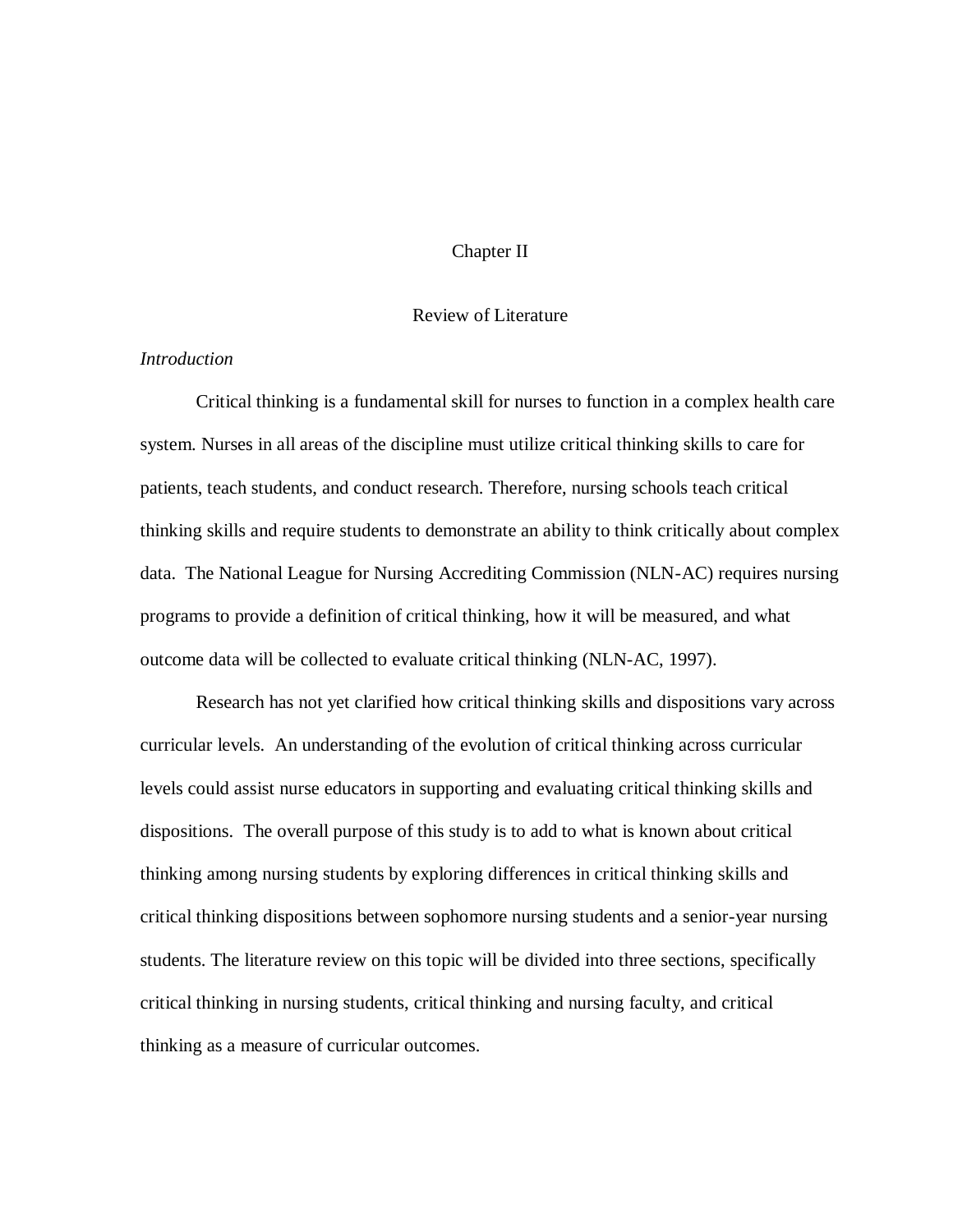## *Conceptual Framework*

There are limited theories that have been proposed to explain or predict critical thinking in the discipline of nursing. The conceptual framework that guides the present study includes the concepts of critical thinking skills and critical thinking dispositions. The subconcepts of this framework include the cognitive skills of analysis, interpretation, comprehension, evaluation, explanation and inference. This framework will also include the personal dispositions of maturity, self-confidence, open mindedness, truth seeking, analyticity, systematic view, and inquisitiveness. The concepts of this study are grounded in the theoretical work of Miller and Babcock (1996). Miller and Babcock presented the Critical Thinking Interaction Model, which "conceptualizes the application of critical thinking and the attitude of practice" (Miller & Babcock, 1996, p.10). According to Miller and Babcock, the way in which nurses solve problems and make decisions is derived from their assumptions, knowledge, and experience and requires an inquisitive spirit and openmindedness toward divergent perspectives. The four components of this model that reflect critical thinking include focusing, language, evidence, and reasoning. These elements are identified when an individual interacts with another individual. This model can be applied to nursing education as the students and instructor enter into the clinical setting, linking classroom lecture with clinical settings.

#### *Critical Thinking in Nursing Students*

An accrediting agency, National League for Nursing Accreditation Council (NLN-AC), sets criteria for critical thinking skills that nursing programs must meet in preparing graduates in nursing. The faculty is responsible for teaching and evaluating critical thinking. Little is known about how critical thinking is developed across curricular levels. Stewart and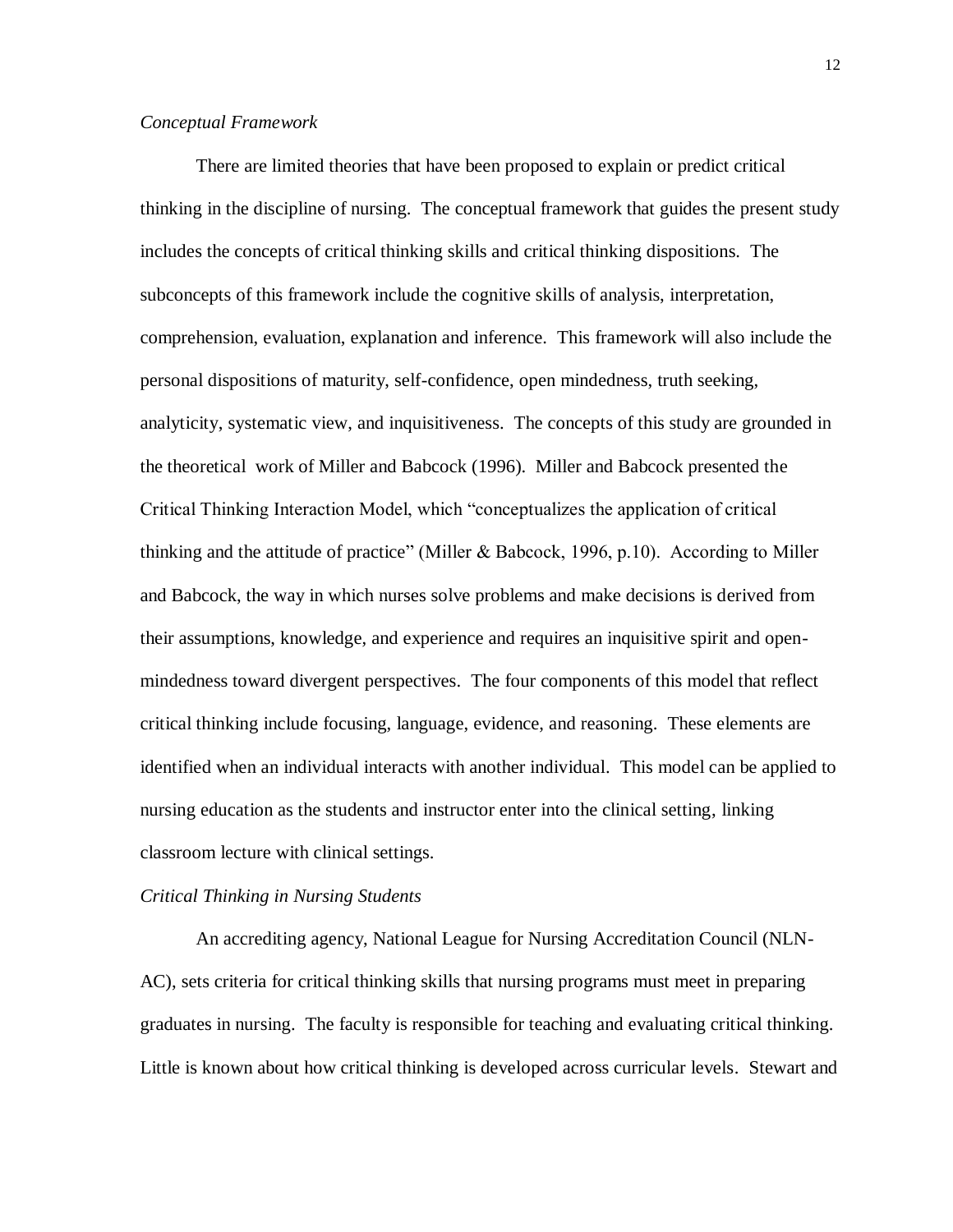Dempsey (2005) conducted a longitudinal study to examine nursing students' knowledge of critical thinking as students progress though the educational process. The research questions addressed in the study were:

- 1. Is there a significant change in the critical thinking dispositions of baccalaureate nursing students as they progress from the sophomore level to the senior level?
- 2. Are there significant correlations between critical thinking dispositions, shown on the Educational Resources Inc (ERI) RN Assessment scores (NLN, 1997) and GPA?
- 3. Is there a difference in critical thinking dispositions between students who passed the NCLEX-RN and those who did not? (Stewart & Dempsey, 2005)

The study was conducted at a baccalaureate nursing program in the Midwest. Both the California Critical Thinking Disposition Inventory (CCTDI) (Facione & Facione, 1994a) and the Educational Resources, Inc. (ERI) RN Assessment (NLN, 1997) were given to the students during their sophomore and senior years of the nursing program. The students were tested at the tenth week of the semester during their sophomore, junior and senior years. The students' results were divided as sophomore, junior and senior. Junior and seniors were then divided into two groups based on the semester in which they were tested. A total of 164 students participated in this study, specifically 55 sophomores, 49 juniors and 34 seniors. At the beginning of the study, the mean GPA was 3.0, and the mean age of participants was 22.96 years (Stewart & Dempsey, 2005).

Stewart and Dempsey (2005) completed a one-way analysis of variance (ANOVA) to compare CCTDI subscale scores and total scores, in order to answer the first research question, addressing if there was a difference in critical thinking dispositions as the students progressed through the educational process. The results showed there was a significant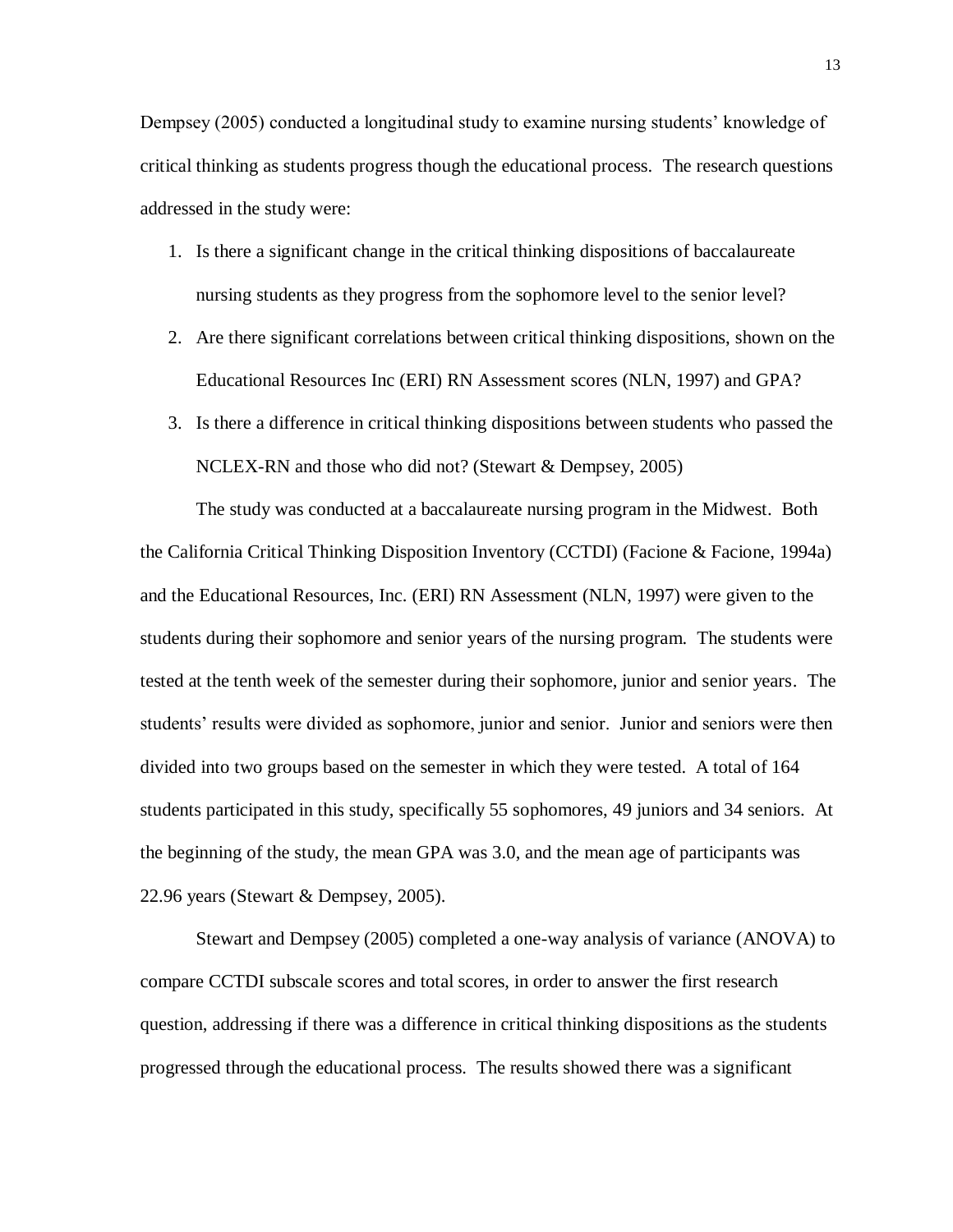difference among the scores on the total CCTDI and on all subscales, except truth seeking and maturity (Total CCTDI: F=35.55, p=.000; Open-mindedness: F=27.68, p=.000; Analyticity: F=37.47, p=.000; Self -confidence: F= 7.13, p=.000; Inquisitiveness: F=38.8, p=.000). A follow-up post-hoc Turkey's HSD also revealed a significant difference between the sophomore, junior and seniors in the total CCTDI scores and the five CCTDI subscale scores, including open-mindedness, analyticity, systematically, self confidence, and inquisitiveness. Truth seeking and maturity did not present a significant difference during the data collection time periods within the nursing curriculum. The CCTDI were the highest during the junior year but not significantly different among the junior I and junior II level (Stewart & Dempsey, 2005).

The second research question addressed the relationship between GPA and the ERI scores. There was a positive correlation between the GPA and the open mindedness subscale in the sophomore ( $r=.28$ ,  $p=.045$ ) and the Junior II scores ( $r=.39$ ,  $p=.001$ ). At the Junior I level, there was a positive correlation between the GPA and the maturity subscale score and the total CCTDI score  $(r=.30, p=.040)$ . Among seniors, confidence subscale scores were negatively correlated with the GPA  $(r=-.51, p=.001)$ . The only critical thinking subscore that showed a positive correlation with the GPA was inferential reasoning  $(p=.001)$  (Stewart & Dempsey, 2005).

The third research question noted a significant difference between the critical thinking dispositions of students who passed the NCLEX-RN and students who did not (Stewart & Dempsey, 2005). Stewart and Dempsey concluded there was no difference in critical thinking skills at the sophomore level as compared to the senior level. The highest critical thinking scores noted were in the Junior I and Junior II levels.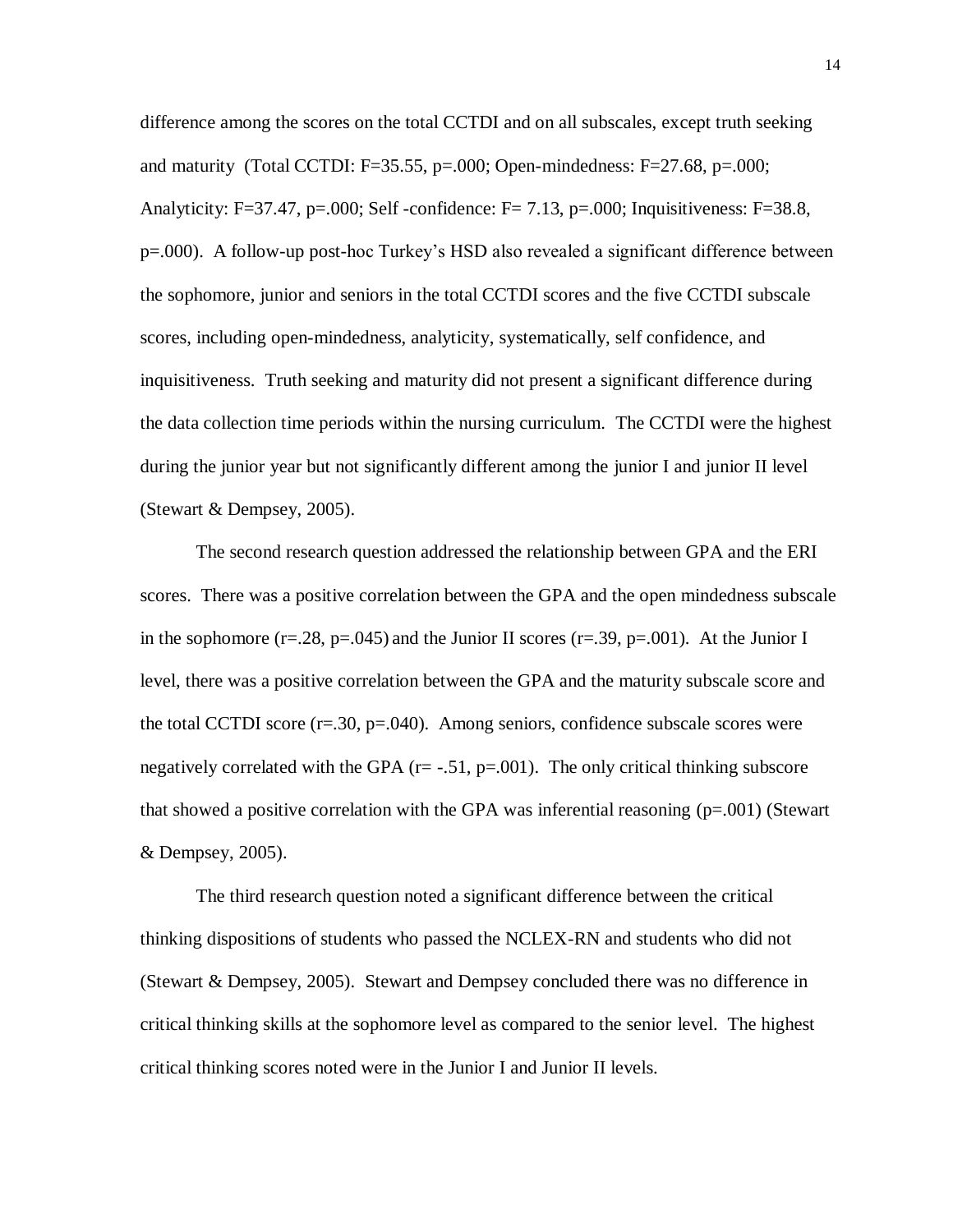The study was limited by the small sample size and the attrition between the sophomore and senior levels. It should be noted that the researchers believed that placing the CCTDI at the end of the senior clinical internship rather than prior to it would affect the results in a positive manner (Stewart & Dempsey, 2005).

Stewart and Dempsey (2005) recommended that more studies be done using a discipline-specific outcome tool. These tools should be developed specifically for addressing critical thinking abilities and dispositions in nursing. It was also noted that nursing schools were encouraged to produce outcome data regarding critical thinking. A longitudinal study could be conducted from entry level to a nursing program to 5 year post and 10 years post graduation (Stewart & Dempsey).

Similarly, Giddens and Gloeckner (2005) believed that students should be taught critical thinking skills and students' ability to critically think may be correlated with the NCLEX-RN exam scores. The purpose of the study by Giddens and Gloeckner was to investigate the relationship of students' critical thinking skills and performance on the NCLEX-RN. The sample included 218 nursing students who had completed a baccalaureate nursing program from 1998-2001. Of the 218 participants, 22 were male, and 196 were female. The mean age was 30 years. They had similar results for critical thinking skills in comparison to the national population of nursing graduates. There were differences in ethnic distribution, critical thinking dispositions and the NCLEX-RN pass rate between the study sample and the national population (Giddens & Gloeckner). National standard for pass rate on the NCLEX-RN was 85% and 93% for the sample (Giddens & Gloeckner).

The students completed the California Critical Thinking Disposition Inventory (CCTDI) and the California Critical Thinking Skills Test (CCTST) on entry and exit level of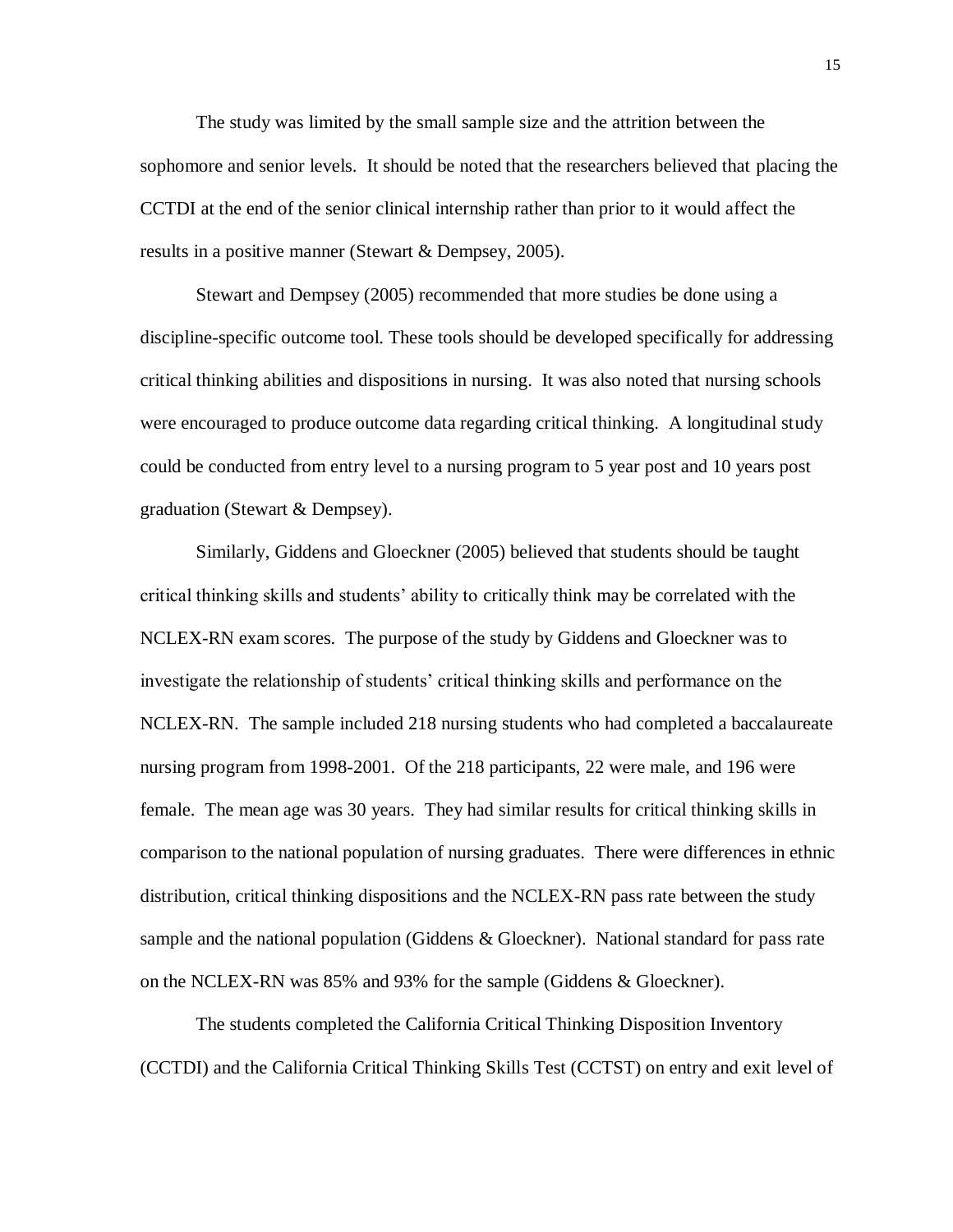the curriculum. Students also took the National Council Licensure Examination for Registered Nurses (NCLEX-RN) with results on file at the school between 1998-2001. The CCTST measured critical thinking using a discipline-neutral instrument that gave six scores, including a total score and five sub-scores. The CCTDI consisted of 75 statements with a six-point Likert response scale. Responses ranged from strongly agree to strongly disagree. The CCTST and the CCTDI were given to students at the beginning of the nursing program and then during the last semester of the program. The NCLEX-RN and the GPA were matched with the CCTDI and the CCTST results. Age and gender data were extracted by the university, coded to eliminate identifiers, and then forwarded to the researcher (Giddens  $\&$ Gloeckner, 2005).

The authors reviewed the data for influences due to age, gender and GPA to identify if there was a difference between pass/fail groups compared to other reported research (Gibbons & Gloeckner, 2005). There were found to be no significant difference in NCLEX scores associated with age and gender. The authors then compared the GPA with the results from the NCLEX-RN. A t-test was performed for confirmation of the results. The t-test showed there was a significant difference in NCLEX scores associated with the students' GPA's (t[209]=5.3, p. < .001, d=1.38) (Giddens & Gloeckner, 2005).

In a further examination of differences between critical thinking skills, disposition scores and NCLEX-RN pass-fail results, a t-test was performed to compare the means of the two groups on the CCTST. There was a statistically significant difference when comparing the mean scores in students who passed and students who failed NCLEX: (a) total scores: [t (101) = 2.5, p=0.15, d=1.0]; (b) analysis  $[t(101)=2.4, p=0.017, d=1.1]$ ; and (c) deductive reasoning  $[t(101)=3.0, p=.003, d=1.2]$  (Giddens & Gloeckner, 2005). The data showed that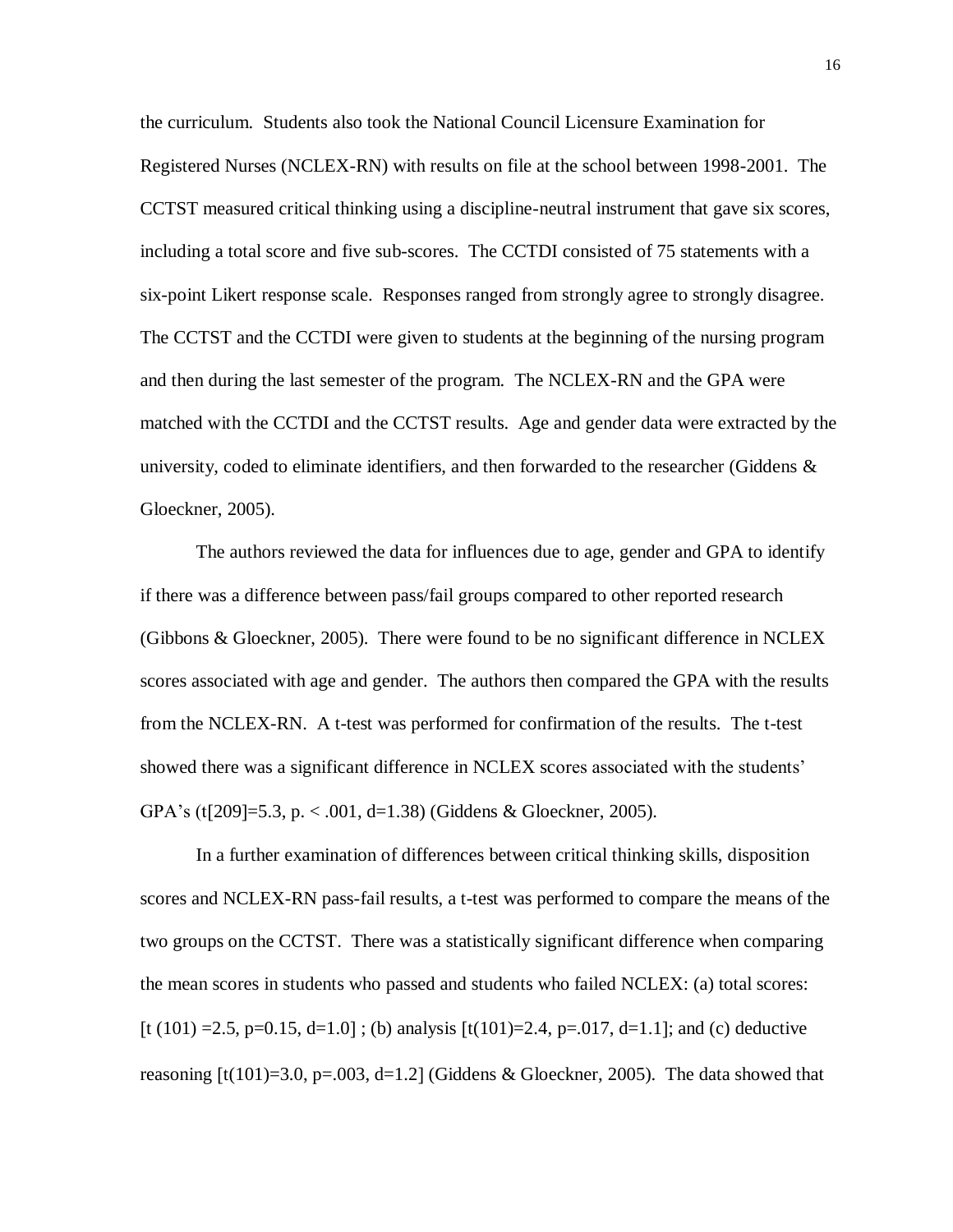students who passed the NCLEX-RN had significantly better critical thinking skills that the students who did not pass the exam.

In the CCTST post scores, the pass group had statistically higher mean scores on all six scores, with a medium to large effect. These finding are represented by the following data: total CCTST score: t(183)=2.6, p=.010, d. = .72; analysis: t(191)=2.2, p=.0026, d=.60; evaluation: t(101)=2.2, p=.030. d=.59; inference: t(101) =2.6, p=.001, d=.69; inductive reasoning: t(191)=2.7, p=.008, d=.72; and deductive reasoning: t(191) = 2.1, p=.008, d=.72 (Giddens & Gloeckner, 2005).

When the author compared the means scores for the CCTDI between students who passed NCLEX and those who did not, the NCLEX-RN pass group exceeded those of the failed group on critical thinking disposition scores, with a medium to large effect on five of the eight subscores, as follows: total CCTDI score:  $t(183)=2.6$ , p=.010, d=.72; truthseeking: t(183) = 2.7, p=.007, d=.75; open mindedness: t(183)=2.4, p=.015, d=.64; and synthesis:  $t(183)=2.2$ ,  $p=.030$ ,  $d=.60$ . The author used a t-test to compare the failed group results to the national mean scores. The authors found there to be no statistically significant difference between the two groups (Giddens & Gloeckner, 2005).

Having the availability of entry and exit data allowed the researchers to study changes in critical thinking over time. In comparing the pass/fail groups on critical thinking skills and dispositions over a period of time, the researchers identified there was a significant change only on confidence subscale of the CCTDI  $[t(84)=3.5, p=.001, d=.3]$  and deductive reasoning subscale of the CCTST  $[t(84)=2.4, p=.02, d=.26]$ . The researchers also assessed whether the CCTST or the CCTDI scores could be a predictor for pass/fail of NCLEX-RN pass or fail. The CCTST and the CCTDI did predict passing of the NCLEX-RN but were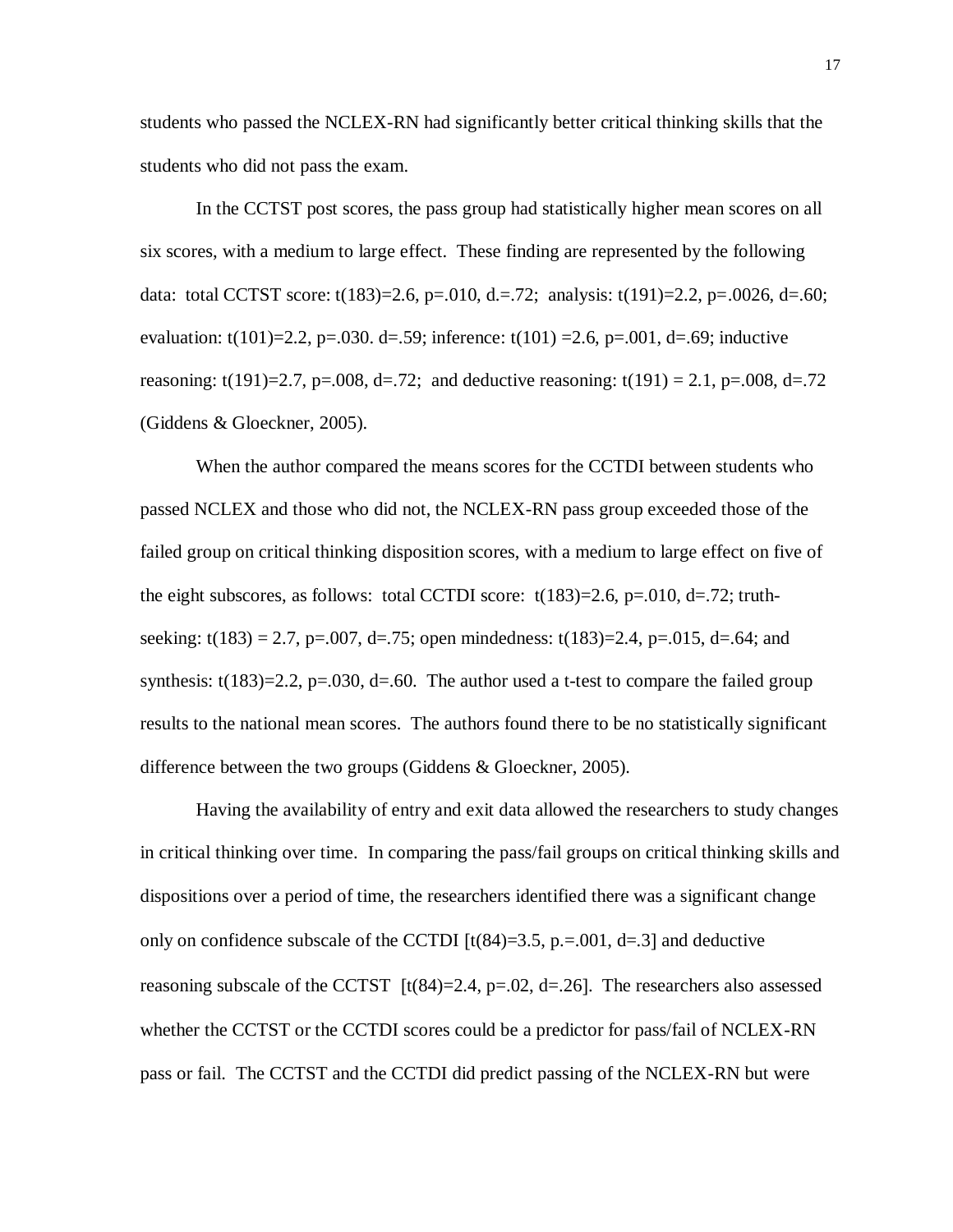unreliable for predicting those who were likely to fail the NCLEX-RN (Giddens  $\&$ Gloeckner, 2005).

Researchers found that participants who passed the NCLRX-RN had higher scores on the CCTST than students who failed the NCLEX-RN. This difference was demonstrated on both entry and exit results but were more pronounced in the exit scores. Giddens and Gloeckner (2005) supported the thought that critical thinking ability was a predictor of NCLEX-RN success. A limitation of this study was the lack of representativeness of the sample of nursing students' related to geographic location.

McCarthy, Schuster, Zehr, and McDougal (1999) also explored critical thinking skills and dispositions in nursing students. The authors compared critical thinking scores of sophomore and seniors to determine if there was a difference in critical thinking skills and dispositions across curricular levels. Research questions that McCarthy et al. (1999) addressed were:

- 1. Are there differences between sophomore and senior students on total scores of the CCTST and the subscales of the CCTST?
- 2. Are there differences between sophomore and senior students on total scores of the CCTDI and the subscales of the CCTDI?
- 3. Is there a relationship between the scores on the CCTST and the CCTDI? (McCarthy et al., 1999).

The setting was a 4-year nursing program in urban northeastern Ohio. The school had a well-established nursing program. The program had a 94% NCLEX passing rate. The student to instructor ratio was 8 to 1. A sample of 241 nursing students was used, with 156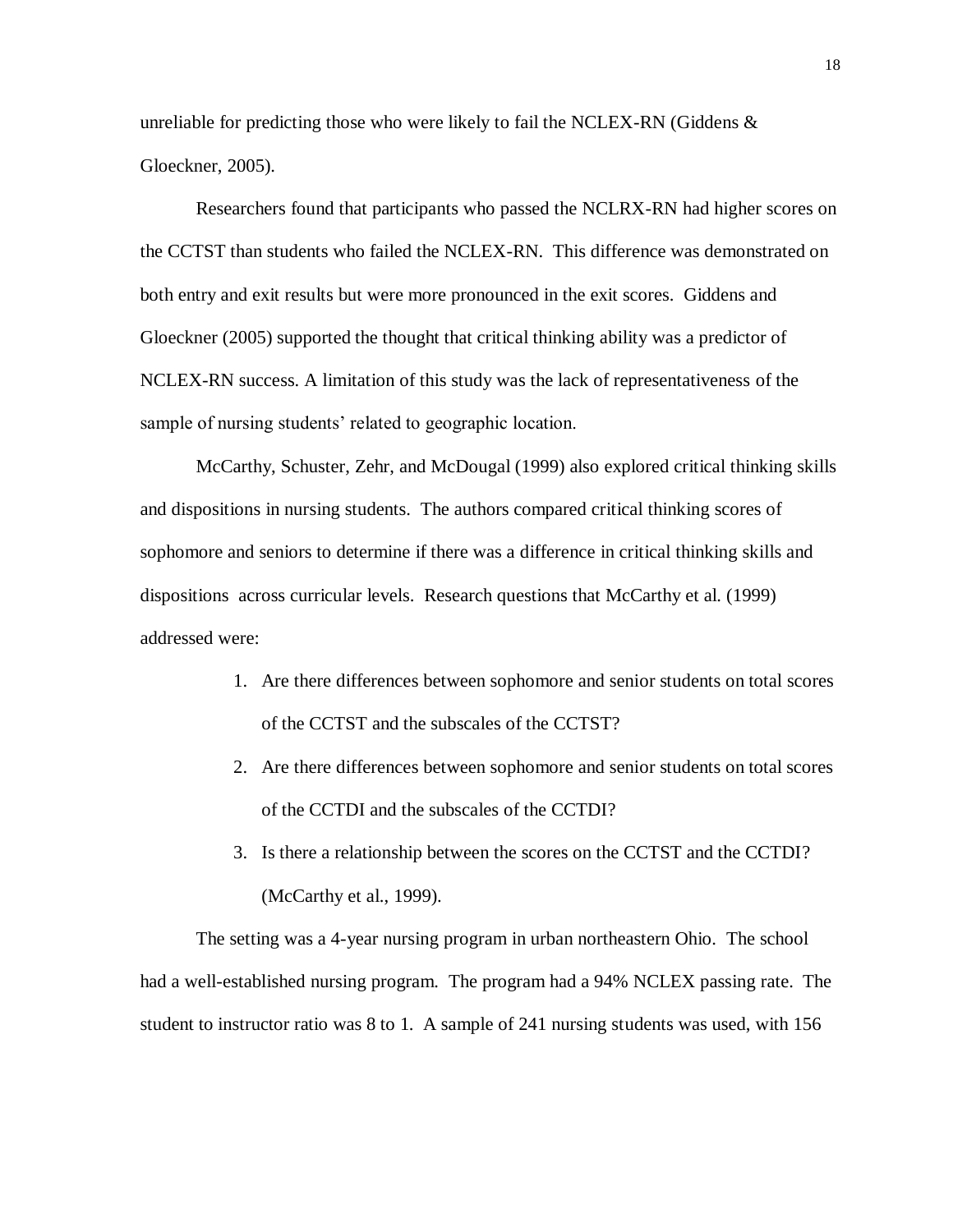being sophomores and 85 being seniors. The mean age for the sophomores was 24 years and for the senior was 26 years. The GPA for the nursing students was 3.03 for sophomores and 3.02 for seniors (McCarthy et al., 1999).

The first instrument McCarthy et al. (1999) used was the CCTST. Subscales were analysis, inference, evaluation, interruption and explanation. The CCTST was a 34-item multiple choice instrument. There were two forms of this test, form A and form B. The researcher used form A. The second instrument McCarthy et al. used was the CCTDI. The authors of this test defined critical thinking dispositions as attitudes, intelligent virtues and habits of the mind. This instrument was set up to measure seven subscales of critical thinking dispositions: truth seeking, open mindedness, analyticity, systematicity, self confidence, inquisitiveness, and cognitive maturity (McCarthy et al.). This instrument was a 75-item using Likert response, ranging from strongly agree to strongly disagree. The seven subscales had between 9-12 questions each (McCarthy et al.).

Research question one addressed the difference between sophomores' and seniors' total scores on the CCTST. McCarthy et al. (1999) found there was a significant difference in scores between the sophomores and seniors. The mean score for sophomores was 15.36  $(SD<sup>±</sup> 3.65)$  and seniors was 17.26 (SD $<sup>±</sup>3.36$ ). An independent t-test revealed that seniors</sup> scored significantly higher in the critical thinking skills  $\left[ \frac{1}{237} \right] = 4.1$ , p<0.01.

The second research question addressed the differences in total scores on the CCTDI between sophomore and senior nursing students. The results showed significant differences between the scores of the sophomore and seniors. The sophomore mean was 315.48  $(SD\pm31.07)$  and the senior mean was 325.94  $(SD\pm31.14)$ . An additional independent t-test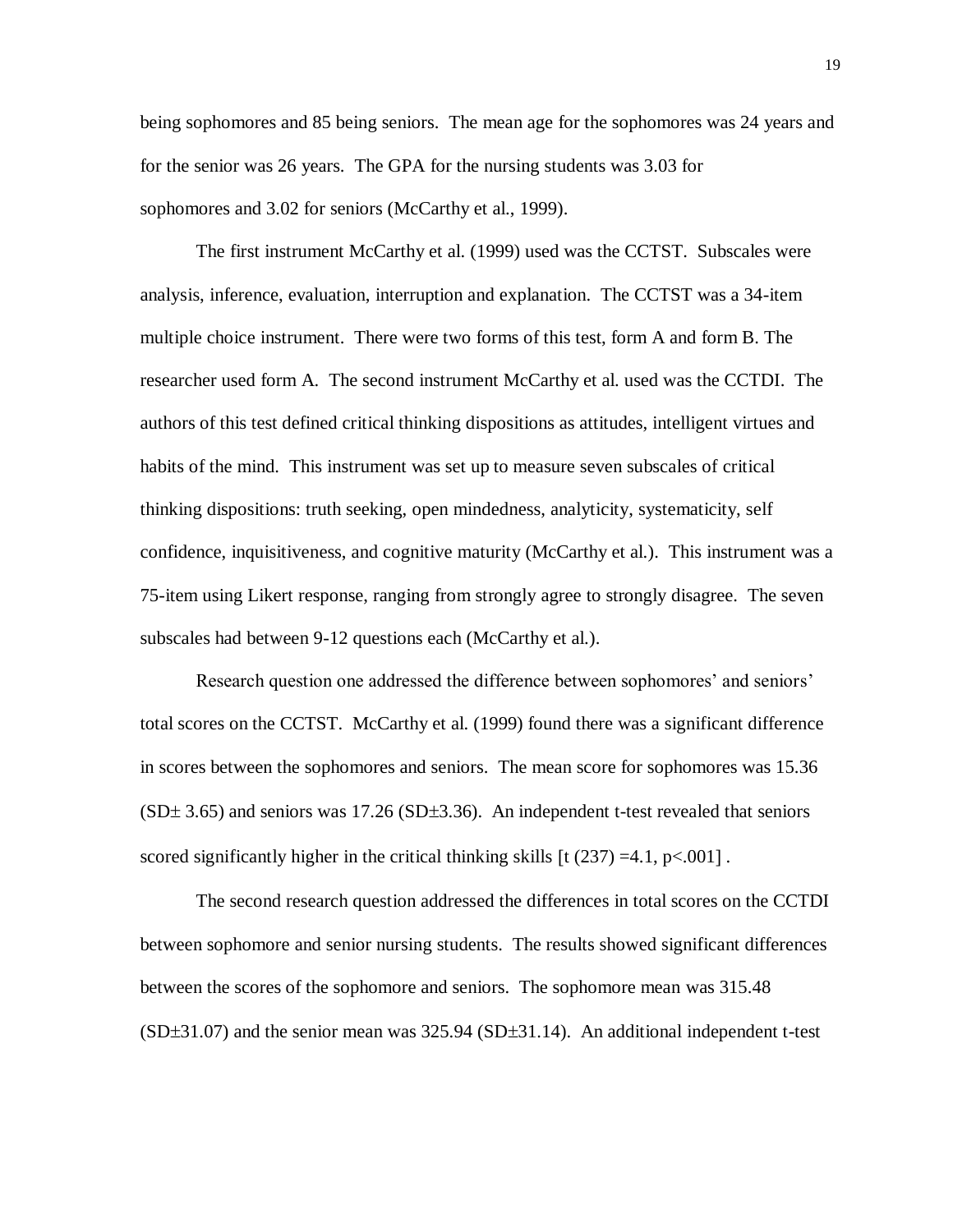was done and revealed that seniors scored significantly higher in critical thinking than sophomores  $\lbrack t \ (239) = 2.5, \ p < .001 \rbrack$  (McCarthy et al., 1999).

For the final research question, the researcher addressed the correlation between the CCTST and the CCTDI using a Pearson r correlation. The results indicated a significant correlation between the CCTST and the CCTDI total scores  $(r = .24, p < .001)$  (McCarthy et al., 1999).

The authors concluded that nursing students gain critical thinking skills and dispositions across the curricular levels. Findings showed a significant difference in critical thinking skills and dispositions between sophomore and seniors in this sample. More research is needed on the relationship between critical thinking skills and persons' dispositions (McCarthy et al., 1999).

Shin, Jung, Shin and Soo Kim (2006) looked at various nursing programs to identify if there was a difference in the critical thinking skills related to their nursing programs. They wanted to see if there was a difference in the level of critical thinking related to the type of nursing program the nurses attended (Shin et al.). The three different programs included a 3 year Associate degree program (ADN), 4-year baccalaureate program (BSN), and 5-year RNto-BSN program.

Shin et al. (2006) used the CCTST and the CCTDI to evaluate nursing students in three different programs. The research questions addressed were:

- 1. What scores do the senior students enrolled in South Korean ADN, BSN, and RN-BSN programs achieve on the CCTST and the CCTDI (Shin et al., 2006)?
- 2. Are there significant difference in CCTST and the CCTDI scores among senior students in ADN, BSN and RN-to-BSN programs (Shin et al., 2006)?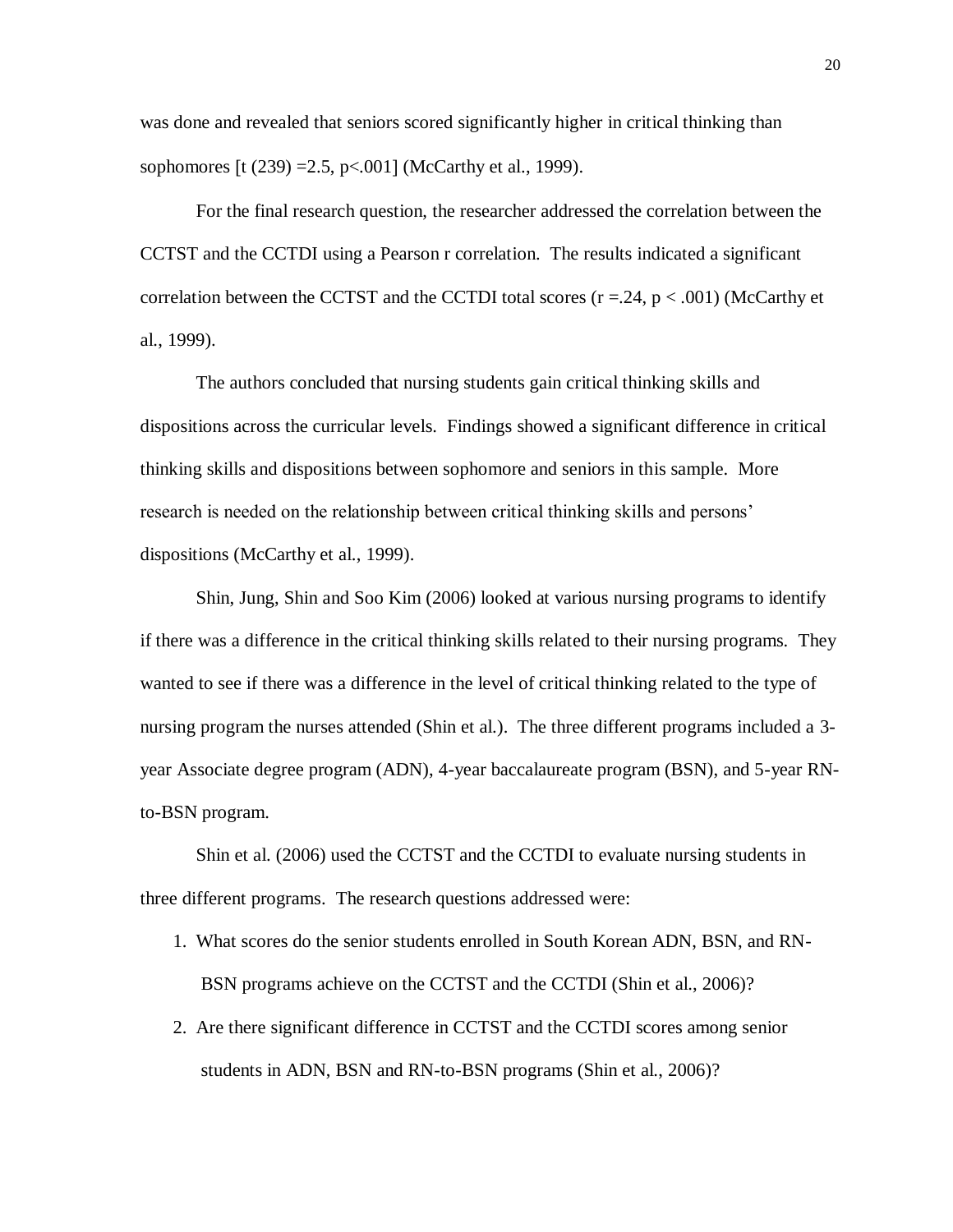3. Is there a correlation between the CCTDI and CCTST scores of senior students enrolled in South Korean ADN, BSN, and RN-to-BSN programs (Shin et al, 2006, p. 234)?

Shin et al. (2006) used a non-experimental design using only senior students enrolled in ADN, BSN, and RN-to-BSN programs. The researcher collected the data from September to November, 2000. The students were selected though a convenience sampling plan.

Shin et al. (2006) used the CCTDI and the CCTST after both were translated into Korean and back to English to ensure accuracy. The researcher used the CCTDI that was developed by Facione and Facione (1994b). The CCTDI had 75-items and was broken down into seven scales and five subscales using the Likert scoring ranging from strongly agree to strongly disagree. The seven scales included truth seeking, open-mindedness, analyticity, systematic, critical thinking self-confidence, inquisitiveness and maturity of judgment (Shin et al., 2006). The total score was 420 with <280 reflective of weakness in critical thinking and a score of >350 indicating a strength in critical thinking (Shin et al). The Cronbach's alpha coefficient of the total CCTDI scale was reported to be 0.90 by Facione (1994). In this study, the Cronbach's alpha coefficient was 0.7847 (Shin et al.).

The second critical thinking test was the CCTST, which consisted of 34-items, each with four options. The test required 45 minutes to complete. The scores ranged from 0 to 34; higher scores were considered reflective of stronger critical thinking. The test norm ranges were established from 2 to 29 with a standard deviation of 4.46. The mean was 15.89, identifying anything less than 15.89 to be weak in critical thinking; greater than 15.89 indicated strength in critical thinking (Shin et al., 2006). Shin et al. used the Kuder-Richardson internal reliability coefficient to support reliability. Reliability was reported as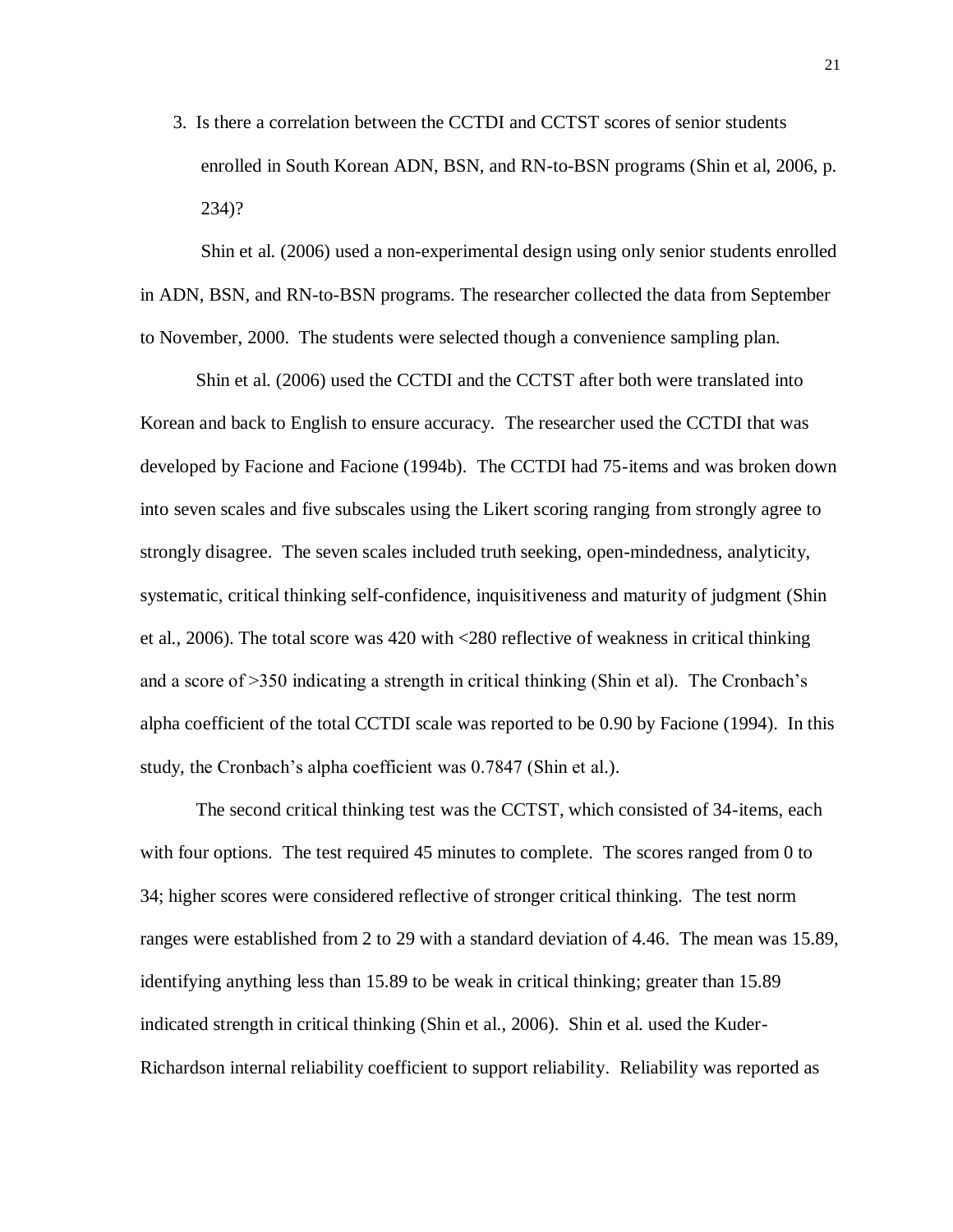0.68-0.70 (Shin et al.). The researchers used form A of the CCTST. In comparing scores of the CCTST and the CCTDI, Shin and colleagues used a Pearson r correlation.

In addressing the first research question, results indicated that all nurses taking the CCTDI and the CCTST scored below the average mean. The mean for the CCTDI score for all students was 263 of 420, indicating a weakness in critical thinking dispositions (Shin et al., 2006). When breaking down the subscale scores, the students scored 44.64 for inquisitiveness, 40.89 for critical thinking self confidence, 40.42 for analyticity, 36.91 for open-mindedness, 35.70 for systematicity, 34.43 for maturity of judgment and 30.12 for truth seeking (Shin et al.). Scores on four out of the seven subscales fell below the standard score of 40, thus revealing a weakness in critical thinking. The CCTST results had a mean of 15.89; the nursing students results were 11.36, revealing a weakness in critical thinking (Shin et al., 2006)

The researcher then addressed differences among the different programs. When comparing the different programs, the scores from the CCTDI revealed that the BSN students' scores were statistically significantly higher as compared to the RN-to-BSN and ADN programs. Means scores were: BSN students, x= 267.40; RN-to-BSN students,  $x=261.15$ ; and ADN students,  $x=261.50$  [F=4.159, p=0.017] (Shin et al., 2006). This variation may be related to teaching methods used during the curriculum or the educational institutions (Shin et al., 2006). When reviewing the subscale scores, the BSN students' scores were significantly higher on truth seeking  $(p=0.003)$ , open-mindedness  $(p=0.038)$ , critical thinking self confidence ( $p=0.016$ ), and maturity of judgment ( $p=0.000$ ) (Shin et al., 2006). The CCTST scores for the BSN and RN-to-BSN program were statistically significant higher in comparison to the scores of the ADN programs  $(F=24.205, p<0.0001)$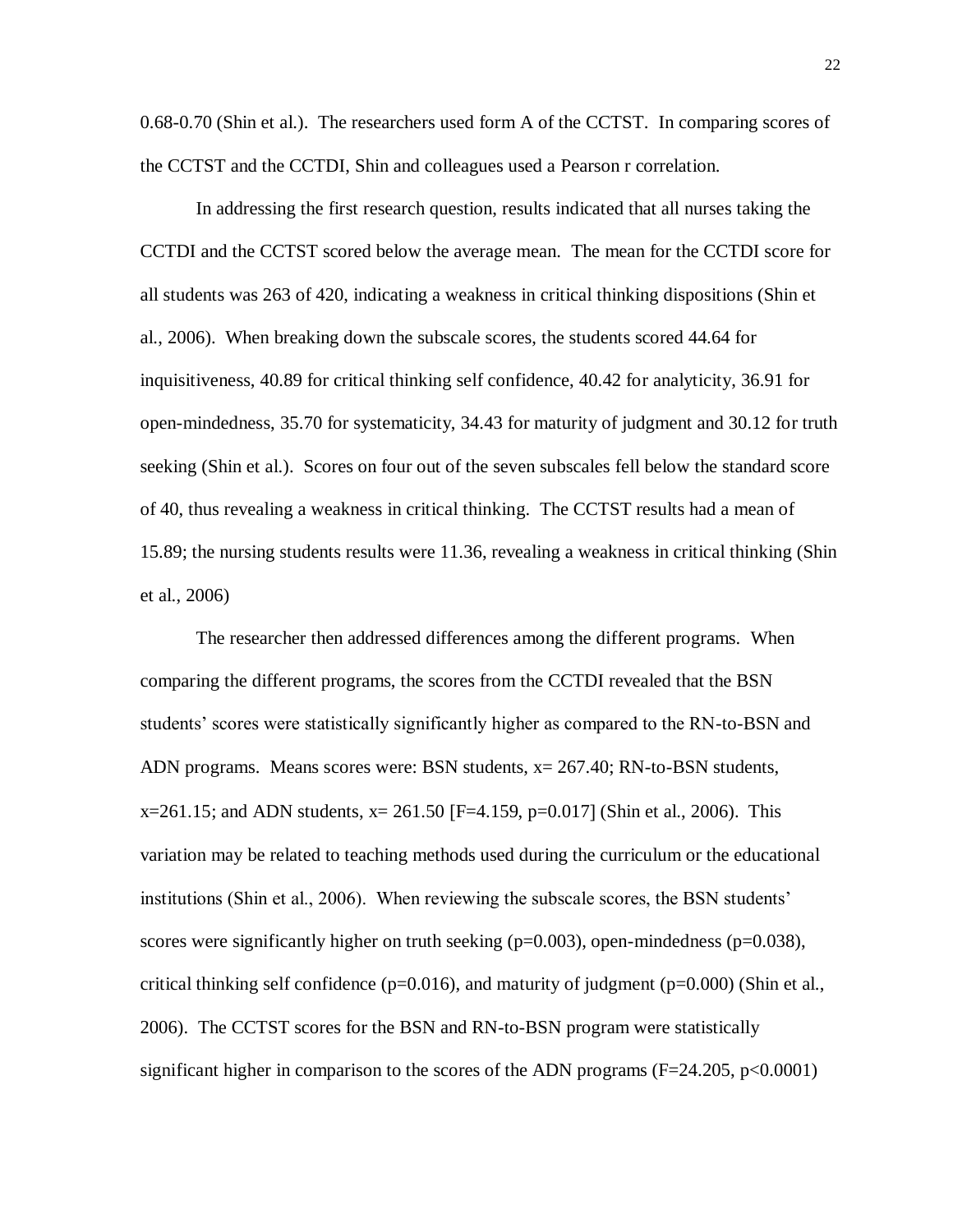(Shin et al., 2006). The scores for every scale showed statistically significant differences, with the BSN being the highest followed by the RN-to-BSN and then the ADN.

The third research question addressed the correlation between the CCTDI and the CCTST. Using the Pearson r, the critical thinking dispositions and the skills of the nursing students ( $n=305$ ) showed a statistically significant positive correlation ( $r=0.305$ ,  $p=0.000$ ) (Shin et al., 2006).

The results of this study showed that the CCTDI scores for the senior students fell short of the established mean of 280 set by Facione and Facione (1994b). Shin et al. (2006) felt this could be result of the authoritarian educational system in South Korea that may have limited students' abilities to learn to think in ways measured by this instrument.

Shin et al. (2006) demonstrated that the types of nursing programs can have an effect on critical thinking abilities. Shin et al. also supported that critical thinking strategies need to be developed in nursing programs and that culture may have an effect on the teaching and developing of critical thinking skills.

Another study that looked at critical thinking skills and critical thinking dispositions was completed by Profetto-McGrath in 2002. Profetto-McGrath developed a nonexperimental study to examine the critical thinking skills (CTS) and the critical thinking dispositions (CTD) of students in a 4-year baccalaureate program. The author believed this study could help nurse educators in the development of students' critical thinking skills.

Profetto-McGrath (2002) described critical thinking as a significant component of nursing education claiming that nurses in today's work force need to be able to think fast and process much information in a shorter time period. In evaluating this component of nursing, Profetto-McGrath developed a study to evaluate students' abilities to critical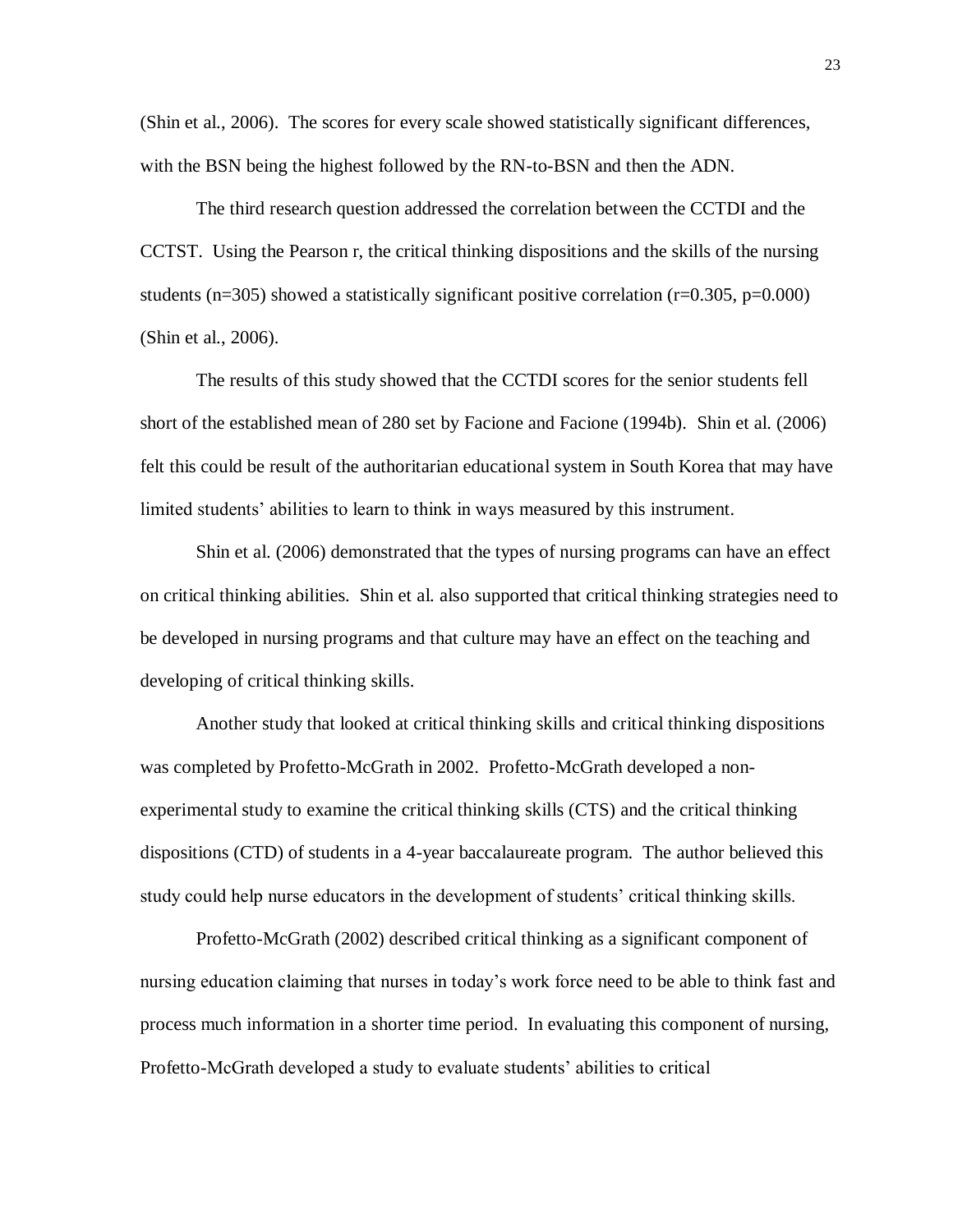think using a non-experimental, cross sectional design. The study examined data from four cohorts of students enrolled in a BSN program. This study also reviewed the relationship between critical thinking skills (CTS) and critical thinking dispositions (CTD). The following questions guided the study:

- 1. What are the CTS and CTD scores of the baccalaureate nursing students?
- 2. Do baccalaureate nursing students' CTS and CTD scores differ according to the number of years in the program?
- 3. Is there a relationship between baccalaureate nursing students CTS and CTD scores? (Profetto-McGrath, 2002).

This sample consisted of 229 full time students enrolled in a four year BSN program. The students were given 75 minutes to complete the questionnaire. The two tools that Profetto-McGrath (2002) used were CCTST and the CCTDI. The author also collected information regarding background/demographic information from the students.

Profetto-McGrath (2002) also administered a biographical questionnaire. On this questionnaire, the author asked the students if they had any previous college experience and what their opinions were of critical thinking. Results were varied regarding previous college experience. Forty-five percent had only high school experience; twenty-nine percent had completed university level; and twenty-six percent had completed some college.

The scores were transferred to the SP Version 6.1 for Windows. Profetto-McGrath (2002) found support for the reliability of the CTS using the Kuder Richardson 20 and the Cronbach alpha. The author used both descriptive and inferential statistics to analyze the data. The descriptive statistics included calculation of the mean, standard deviation, modes, minimum and maximum scores, percentages, and confidence intervals. The inferential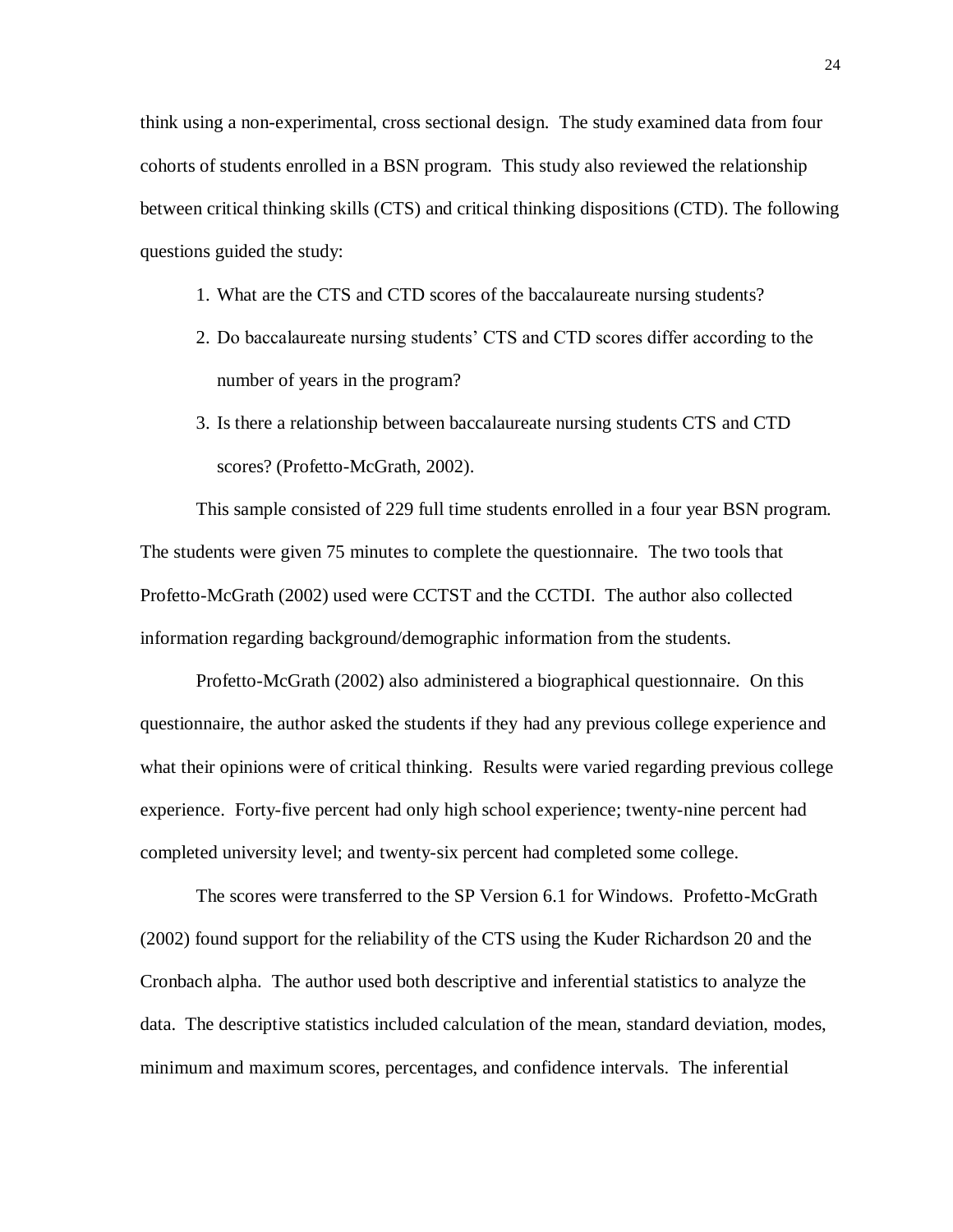statistics included the chi-square test and the ANOVA. The inferential statistics were used to test the difference between the students at the different levels of education. The chi-square statistic was used to evaluate if there was an association between scores on the CCTST and the CCTDI.

Nearly 80% of respondents thought that critical thinking was important to nursing and being logical was extremely important or most important aspect of critical thinking. None of the respondents thought critical thinking was a waste of time (Profetto-McGrath, 2002).

When the author reviewed the results from the CCTST, they found no statistically significant differences across curricular levels. The researcher found the mean score for all four years ranging from 16.7-17.9, with a mean score of 17.4, out of maximum of 34. The researcher found that the mean score did increase from year to year with the exception of the third year, but there were no statistically significant differences across years (Profetto-McGrath, 2002). Facione and Facione (1994a) reported that the scores under 10 or greater than 20 were rare for nursing students. Profetto-McGrath found that only six (26%) of their students' scored less than 10, and eighty-seven (381%) of the students actually scored greater than 10. These results indicated that the students had an adequate level of critical thinking.

Profetto-McGrath (2002) reported the scores for the CCDTI ranged from 136 to 392. They did report that four (18%) of the students scored less than 280, while twenty-nine (127%) students score greater than 350. When reviewing the fourth year group, four students scored more than 350. Even with these scores, there was still no statistically significant difference in the CTD score across the four years of the program.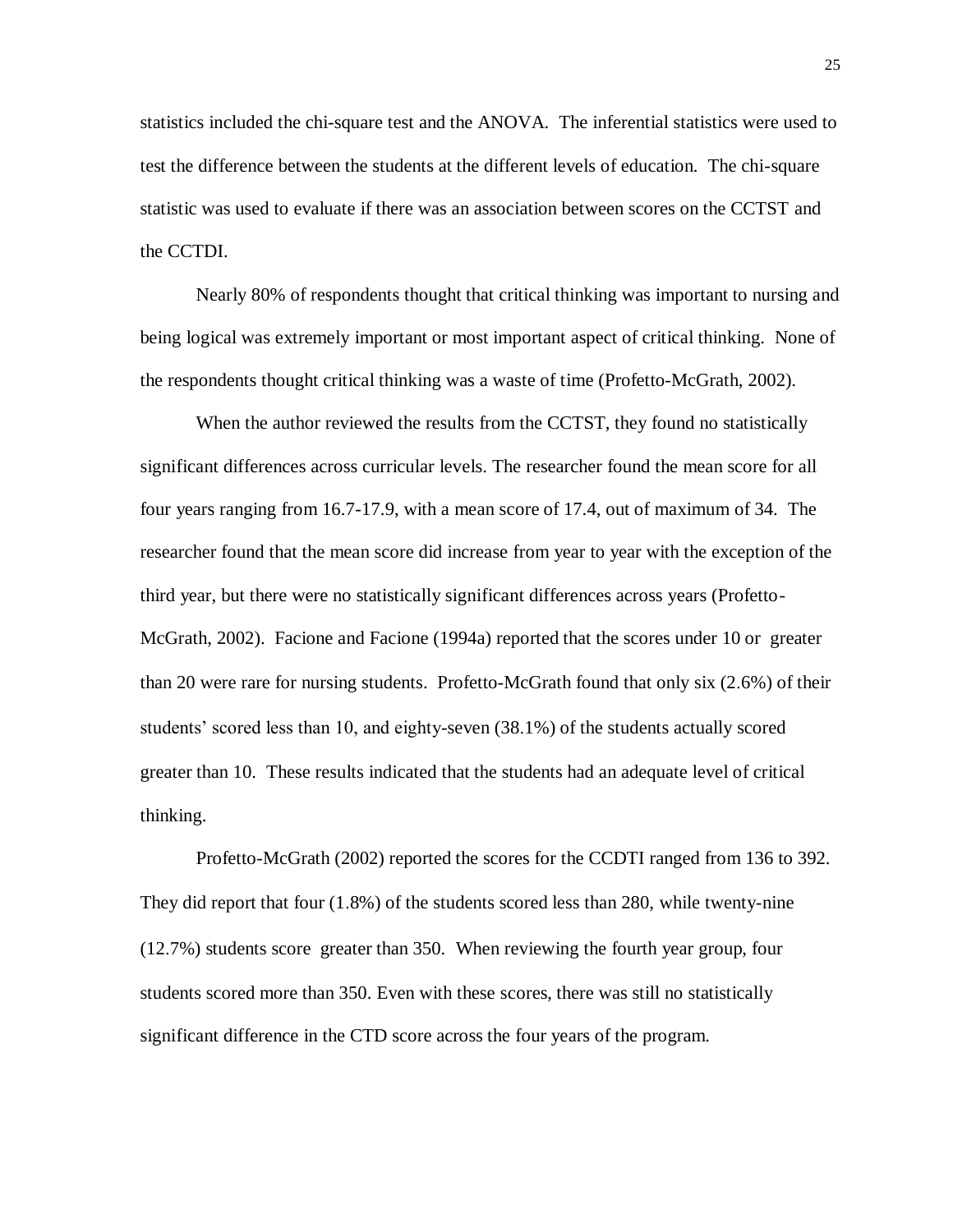The author also analyzed the CCTDI subscale score means, as follows: truth seeking:  $x=37.6$ ; open-mindedness:  $x = 46.5$ ; analyticity:  $x = 45.8$ ; systematicity:  $x = 42.4$ ; confidence:  $x = 44.7$ ; inquisitiveness:  $x = 48.9$ ; and maturity:  $x = 46.1$  (Profetto-McGrath, 2002). Scores on truth-seeking were the lowest of all subscales of the CCDTI. Facione and Facione (1994b) defined truth seeking as intellectual honesty, courage to require the best knowledge, inclination to ask challenging questions and the willingness to pursue evidence and proof regardless of the results (Profetto-McGrath). The students scored the highest on the inquisitiveness and open-mindedness subscales. The only subscale that showed a statistically significant difference across the groups was the systematic subscale  $(F=3.582)$ , P=0.015) (Profetto-McGrath). This subscale represented organized, orderly, focused and diligent behavior.

Profetto-McGrath (2002) reviewed the relationship between CCTST and CCTDI scores. The author found that there was a significant relationship between CTS and the CTD scores of the students ( $x2 = 9.37$ , P=0.014). The author found there was no statistical significant difference in the CCTST total score across the four years of the program. The results differed from McCarthy et al.'s (1999) study that showed there was significantly higher score in the fourth year student compared to the second year student. Profetto-McGrath felt that this lack of increase was due to the cognitive development of the students. It was believed that cognitive growth and development is associated with the ability to engage in critical thinking (Profetto-McGrath, 2002).

Profetto-McGrath (2002) did find 85% of the students achieved a CCTDT score of 280-350, indicating the presence of dispositions essential for the development of higher-order of critical thinking and learning. The highest mean score the students obtained was related to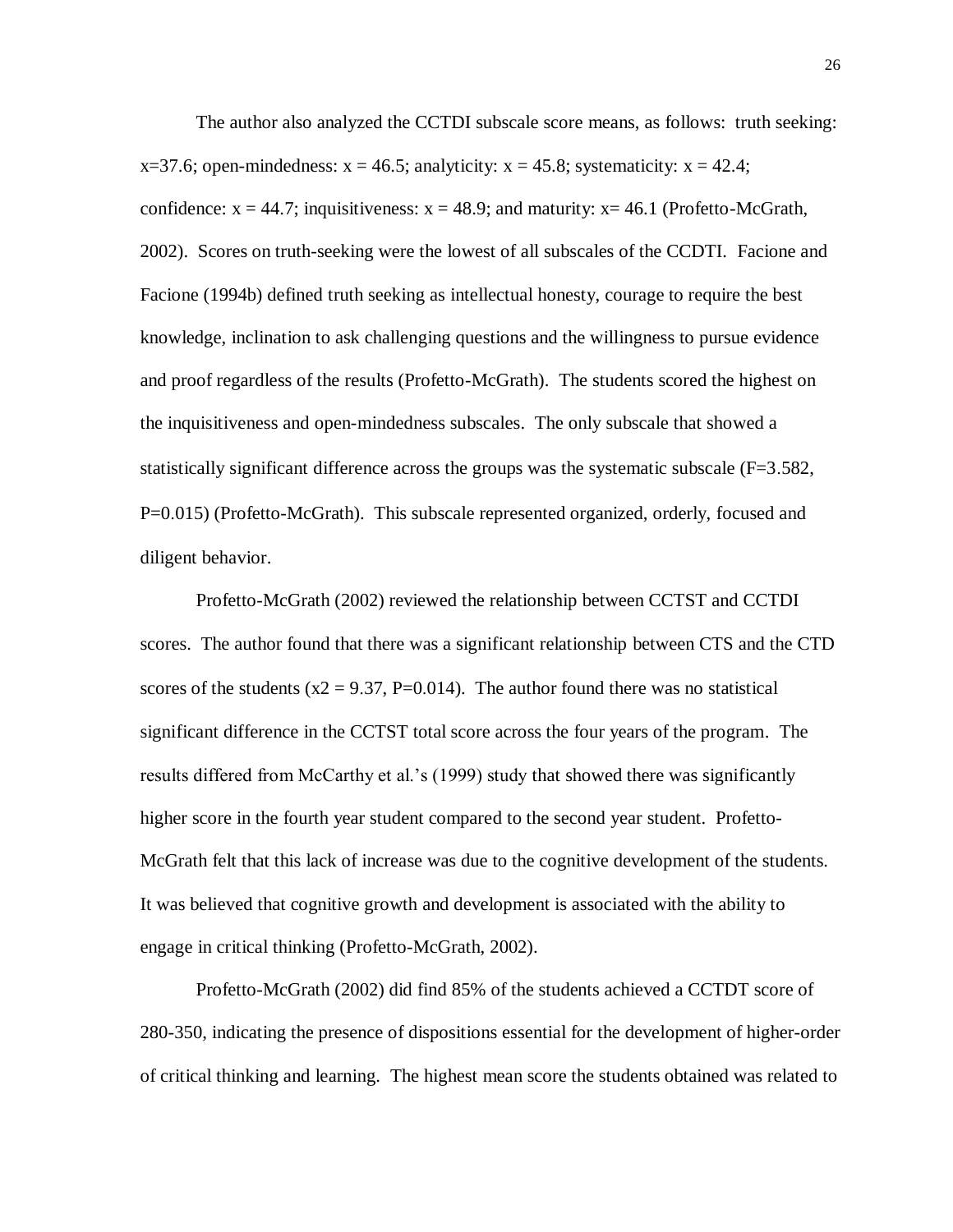inquisitiveness. This score was thought to reflect curiosity and eagerness to obtain knowledge. The author found this finding to be both exciting and of interest. It is thought that nursing is a discipline in which professionals need to be curious in nature and always seeking knowledge (Profetto-McGrath).

Profetto-McGrath (2002) found that students had adequate CTS and CTD scores and the two variables were correlated positively with each other. The results indicated that even with an adequate knowledge of CTS and CTD, the students needed to continue to develop these skills. The students' dispositions and habits were believed to be essential for the development of CTS.

Profetto-McGrath (2002) emphasized three approaches for instructors to aid in the continued development of CTS and CTD skills among students. First, the instructors must have knowledge of critical thinking skills and how to use them in the clinical settings. This first-hand knowledge was purported to help the instructor develop CTS in the classroom and clinical settings (Profetto-McGrath). Secondly, the instructors must review the curriculum framework, teaching strategies and course elements to ensure that the components are encouraging and not obstructing to the CTS and their ability to use them (Profetto-McGrath). The third strategy was that the nurse educator must use the variety of different strategies to develop CTS and to foster the use of CTS. These strategies can be anything from debates, case studies, reflective journals, role modeling, and research projects. These strategies can be aimed at facilitating CTS and assisting the students in using these skills (Profetto-McGrath).

In another test of the CCTST and the CCTDI, Stone, Davidson, Evans, and Hansen (2001) examined critical thinking in nursing students and included the perspective of nursing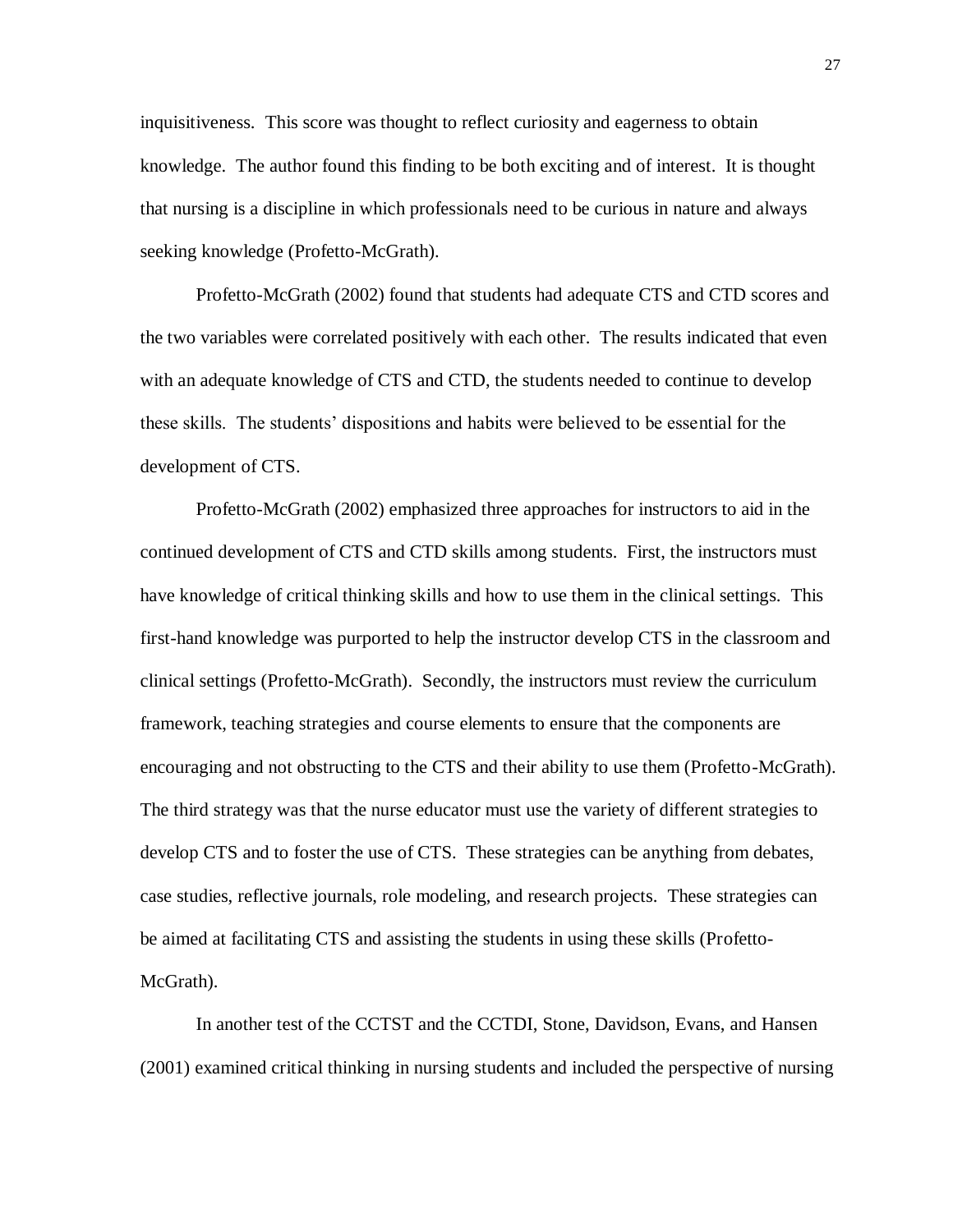faculty. Specifically, the key purposes of this study were to explore faculty perceptions of critical thinking and to evaluate the California Critical Thinking Skills Test (CCTST) and the California Critical Thinking Disposition Inventory (CCTDI) (Facione & Facione, 1994b).

The researchers explored critical thinking skills of nursing students in NLNAC accredited schools of nursing. Stone et al. (2001) sent surveys to the dean or program directors who forwarded them to faculty members who were responsible to integrate critical thinking into the curriculum. The faculty then administered the CCTST and the CCDTI to senior nursing students. The nursing students were enrolled from 1996-1999. The total sample size was 338 students. A total of 632 surveys were mailed with 338 surveys returned, for a 53% return (Stone et al).

The CCTST was a 34-item multiple choice questionnaire designed to assess critical thinking. The second instrument was the CCTDI, which was a 75-item Likert scale tool designed to measure seven different dispositions associated with critical thinking. Stone et al. (2001) developed a survey to further explore faculty perceptions of the skills and dispositions of the CCTST and the CCTDI. The survey had four parts for the participants to complete. The first section had a 4-point Likert scale. The respondents indicated the degree to which each of the skills listed was essential to the practice of nursing. On the second part of the tool, the respondents were asked to indicate the five most important skills and the five traits needed for practicing nursing. On the third section of the survey, the respondents were asked to think about ways in which critical thinking skills were measured and the degree to which these skills reflected critical thinking by nurses. The final portion of the survey collected information regarding demographics, including types of nursing program, beliefs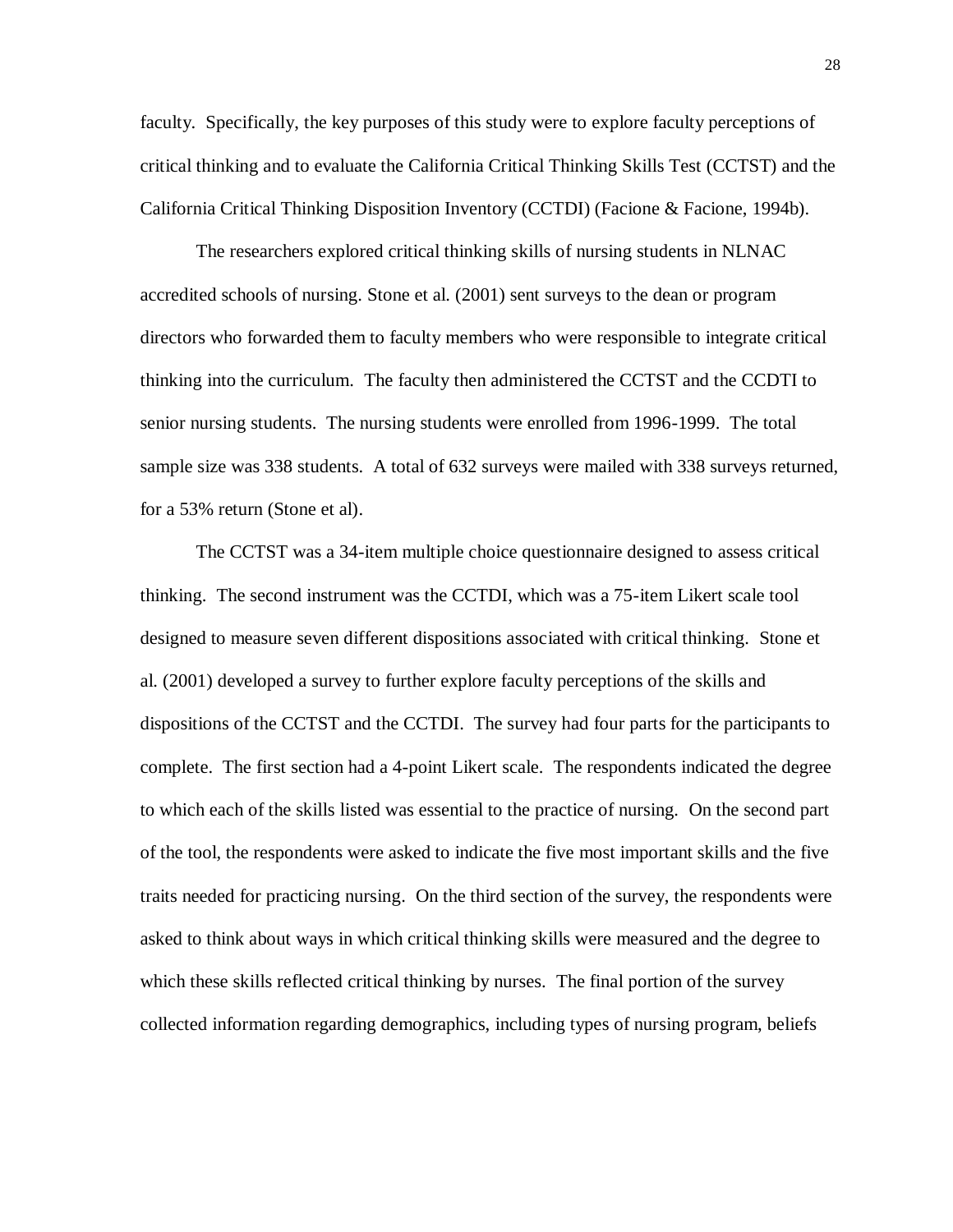regarding evaluation of critical thinking skills, and the type of tests currently being used to evaluate critical thinking.

Findings indicated that the majority of the respondents thought that critical thinking skills were moderately integrated into the curriculum. It was also noted that the respondents overwhelmingly thought it was important to evaluate critical thinking skills of their students. The results found that the CCTST was the most commonly used method to measure critical thinking (Stone et al., 2001).

In the second portion of the survey, faculty respondents identified five of the most important critical thinking skills and the five traits most needed for critical thinking. Approximately half the respondents thought that the five most important skills were decoding, drawing conclusions, organizing information, examining ideas and assessing claim or judging the credibility of information. These skills dealt with assessing situations and problem solving. The results of responses regarding the five traits needed for critical thinking were ambiguous. The majority agreed on only three traits consistently, which included being well informed, concern and flexibility in considering alternatives or opinions (Stone et al., 2001).

The third portion of the survey dealt with ways to measure critical thinking. These items were constructed to reflect the type of skills represented by the three subscales of the CCTST. The results indicated that five of the seven items had a mean response of 2-3 (Stone et al., 2001). This finding indicated that the respondents believed that the items designed to reflect critical thinking skills were not actually reflective of critical thinking skills relevant to nursing. The remaining two items which received responses greater than three were from a psychosocial health focus (Stone et al., 2001).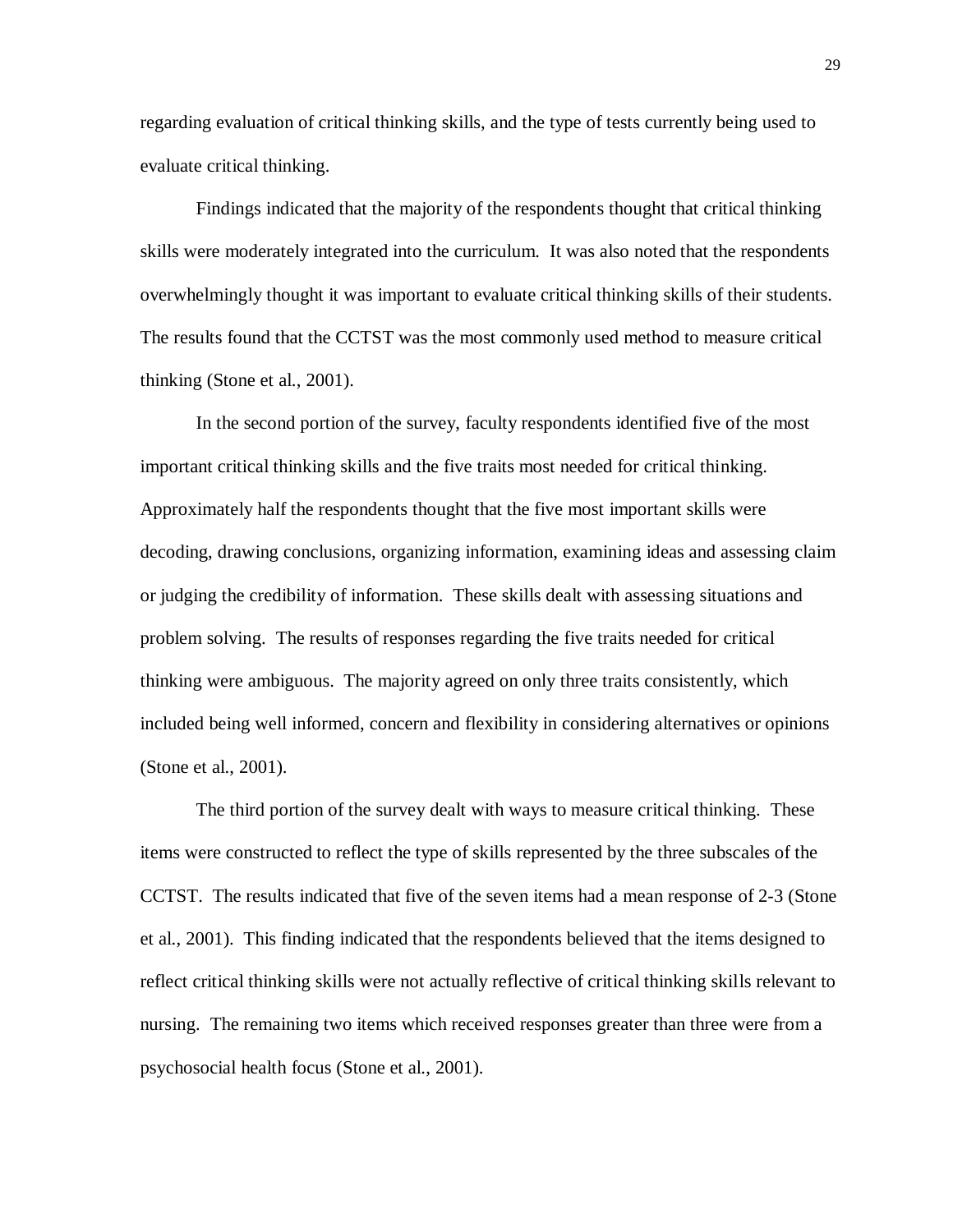The CCTST and the CCTDI scores were compared with verbal and math SAT scores. The CCTST total scores provided the highest correlations with the SAT test, rather than the GPA (Stone et al., 2001).

The authors concluded from the results of the study that both critical thinking skills and critical thinking dispositions were essential to the practice of nursing. Stone et al. (2001) also concluded that the empirical evidence did not support using scores from a general measure of critical thinking to evaluate nurses' critical thinking skills. Nursing programs may need to reexamine how critical thinking is evaluated (Stone et al).

Baker (2002) also examined critical thinking across curricular levels in a study based on the objectives of the National Education Goal Five from the United States Department of Education. Goal Five stated critical thinking abilities need to be addressed by all educators (Baker). The National League for Nursing has developed criteria for nursing schools to consistently evaluate their programs for critical thinking. Baker developed a longitudinal ex post facto study over a four-year period and included two separate classes of nursing students in this study to evaluate the program outcomes. Baker used the CCTST as the instrument of choice for the student to complete at the beginning of their sophomore year and the beginning of their senior year.

The CCTST consisted of 34-items, each with four options. The test required 45 minutes to complete. The scores ranged from 0 to 34, with higher scores reflective of stronger critical thinking (Baker, 2002).

The researchers administrated the CCTST to the second year nursing students between the years of 1996-1999; the second group attended the program between 1997-2000. Both of the groups were entering their sophomore year of nursing education at the time of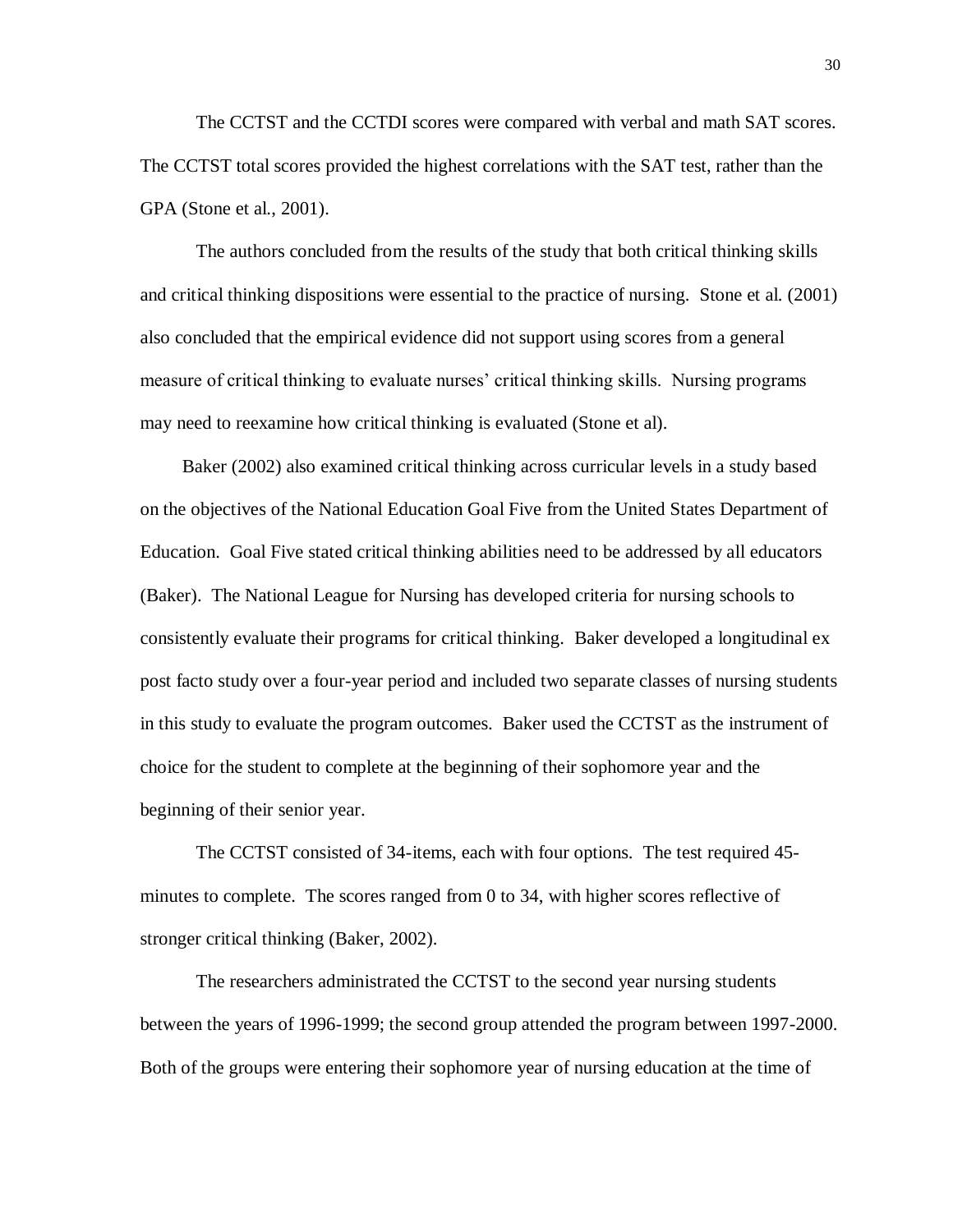initial data collection. Both groups were again asked to complete the CCTST during the spring semester before graduation (Baker, 2002).

The results revealed that there was an increase in the scores of the CCTST and all subtests for both groups from time 1 to time 2 (Baker, 2002). The data also showed a statistically significant difference in two of the subscale scores: evaluation  $(p=0.003)$  and deductive reasoning  $(p=0.008)$ . The data from the class of 1997-2000 also showed a statistically significant difference  $(p=.001)$  in scores on the CCTST. The data did not reveal any statistically significant differences in the subscales scores. Baker identified that further research is warranted related to the small sample size. The researcher identified implications for the nursing and educational practices based on these findings.

In another study of critical thinking among nursing students, Adams, Stover, and Whitlow (1999) developed a longitudinal approach that looked at critical thinking abilities among nursing students attending one baccalaureate nursing program. This longitudinal study used the Watson-Glaser Critical Thinking Appraisal (WGCTA) (Watson & Glaser, 1980b) to compare scores among the sophomore-level students and scores of the same students at the senior level. Adams and colleagues also analyzed ACT composite, gender, transfer status, and first-degree or second degree status for differences. The research question these authors developed was:

1. Is there a difference between the scores of the sophomore-level nursing students and the senior-level nursing students using the WGCTA? (Adams et al., 1999).

Adams et al. (1999) sampled 203 students from a state supported university in the southern eastern part of the US. The program was accredited by the National League of Nursing. The majority of the sample was made up of 185 females as compared to 18 males.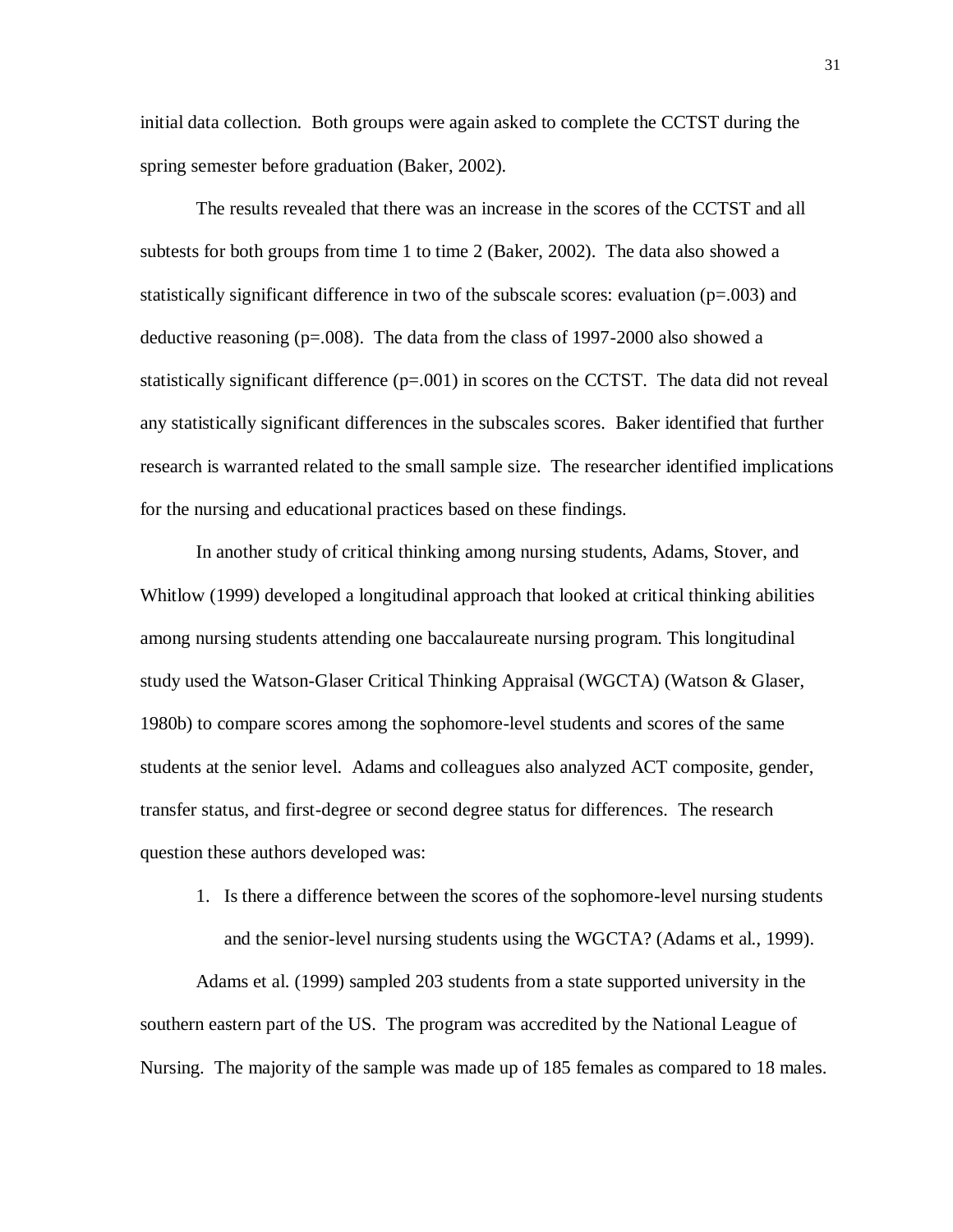The range of the students' ages was 20 to 48 years, with the average age of the sophomore level being 23 years. The authors identified that the mean ACT composite was 21. Over fifty percent of the students began their college education in the BSN program (58.6%); 31% transferred from other two year programs, while 9.9% were from other 4 year institutions. The majority of students (96%) were receiving the baccalaureate degree as their first degree. The average GPA of this sample was 3.160.

The WGCTA instrument used in the study was an 80-item instrument. Two forms of this test were used for the pretest and posttest measurements. This instrument is composed of five subtests, which were based on the five abilities identified by Dressel and Mayhew (1954). The subscales included: inference, recognition of assumptions, deduction, interpretation and evaluation of arguments (Adams et al., 1999).

Inference was identified as the subject's ability to discriminate between true and false inferences drawn from given data. Recognition of assumptions was the second subtest, which identified the subject's ability to recognize the stated and unstated assumptions in various statements. The third subtest, deduction, measured the ability to decide if the conclusions logically follow various statements. Interpretation was the fourth subtest, which identified the student's ability to draw valid conclusion from the given data. The final subtest was the evaluation of argument. This subtest looked at the subjects' ability to distinguish between weak irrelevant arguments and strong relevant arguments (Adams et al., 1999). The maximum raw score on the WGCTA is 80, with each subtest having a maximum raw score of 16.

During the first clinical nursing course of the second semester of the sophomore year, the author explained the research endeavor, and the students were given the option of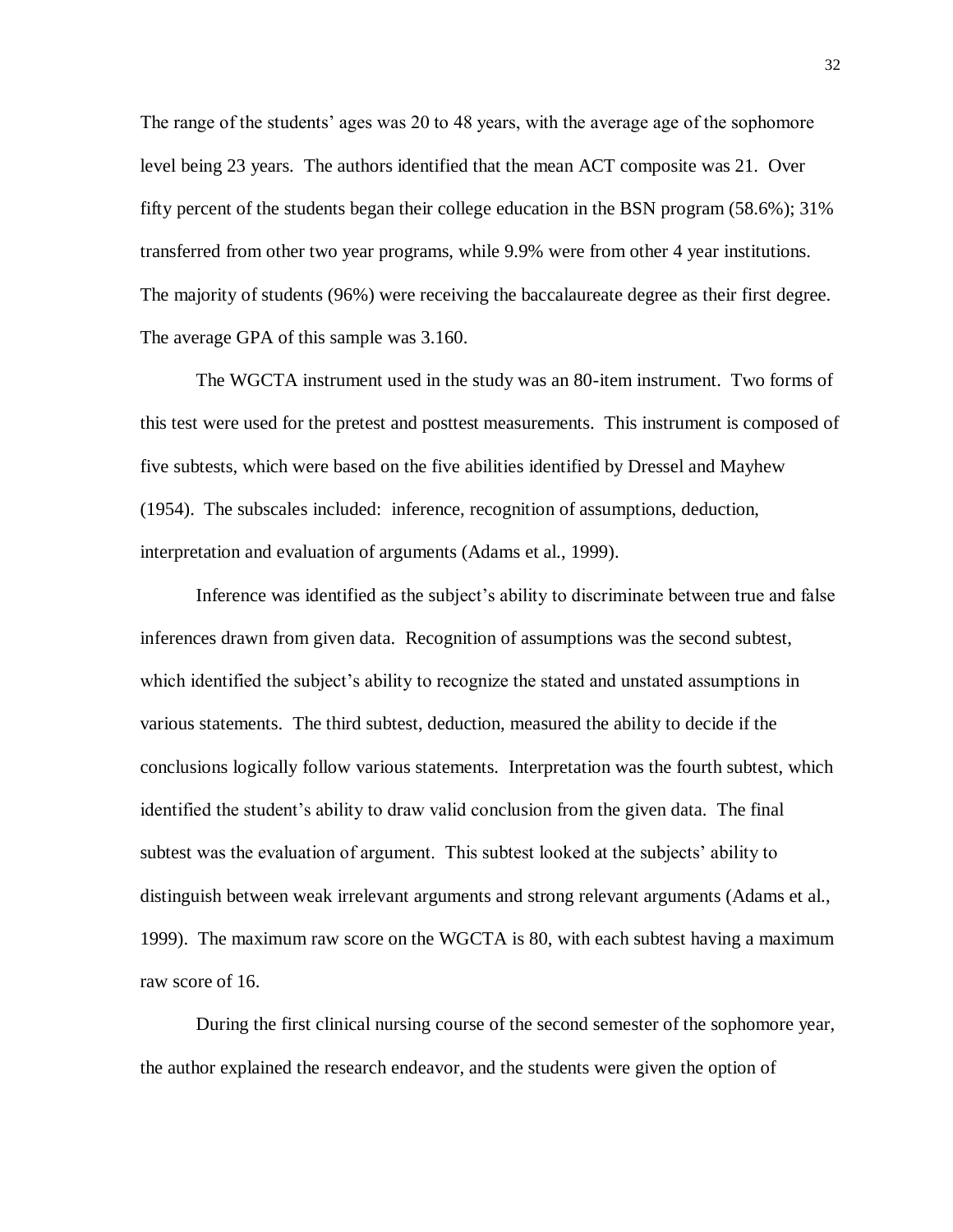participating in the study. The students who consented to participate were administrated form A of the WGCTA. Once these students completed their preceptorship experience during the last semester of the senior year, the students were administrated form B of the WGCTA. Additional information such as age, gender, transfer status, ACT composite score, first degree and second degree status and GPA were complied on each student though the Office of Nursing Students Services. Participants in the sample were assigned a code number to track data.

The mean score for the WGCTA was 54 for both the sophomore and the senior level, with a standard deviation of 9.30 (sophomores) and 9.38 (seniors) (Adam et al, 1999). Cronbach's alpha was used to measure the internal consistency reliabilities for the overall WGCTA form A and form B. They were .6068 and .6987, respectively (Adams et al., 1999).

A paired t-test was used to determine if a difference existed between the WGCTA raw scores of the students, first at the sophomore and then again at the senior level. There was no statistically significant difference in the total WGCTA raw scores ( $t=0.954$ ,  $p = 0.05$ ) (Adams et al., 1999). Each subtest was examined for differences using a sample t-test at both levels sophomore and senior. No statistical difference was found with the subtests of inference (t=.573, p= .05), recognition of assumptions (t=.519, p= .05), deduction (t=.314, p= .05), interpretation (t=.122, p=. 05), or evaluation of arguments (t=.123, p=.05) (Adams et al., 1999).

Using an independent t test, the variables of gender, transfer, and degree status were examined in relationship to the WGCTA raw scores and subtests. A statistically significant difference was found between genders and the evaluation of argument subtests during the sophomore year  $(p=.05)$ . This significance may be questioned related to the female

33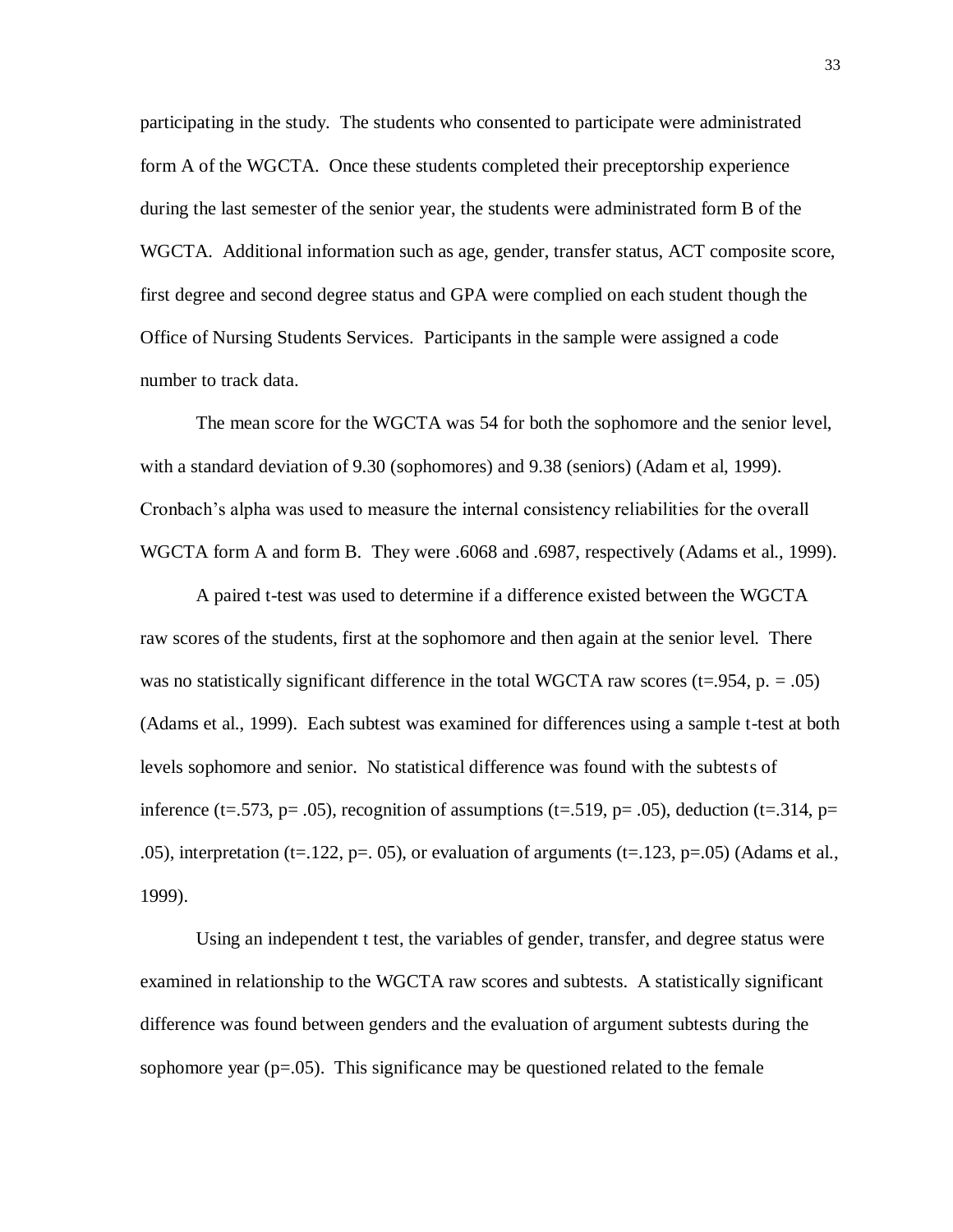dominated sample. There were also statistically significance differences between the transfer status and inference subscales at the sophomore level and the deduction subscales at the sophomore and senior levels  $(p=.05)$ . Transfer status and the WGCTA raw scores at both levels showed a statistically significant difference with higher scores (Adams et al., 1999).

A Pearson r correlation was computed to determine if there was a relationship between the WGCTA scores and the ACT composite, GPA, and age. A moderate positive correlation was found with the ACT composite scores and the sophomore WGCTA raw scores (r=.5257, p=<.05). The ACT subtests of interpretation (r=.4292, p>.05), inference  $(r=.3787, p>05)$ , deduction  $(r=.3683, p>0.05)$  evaluation of arguments  $(r=.2778, p>0.05)$  and assumptions (r=.1589, p>.05) also reflected a positive correlation (Adams et al., 1999). Average GPA positively correlated with sophomore WGCTA raw scores and each subtest. Senior level WGCTA raw scores yielded a low positive correlation with ACT (r=.2642,  $p = 0.05$ ) and GPA ( $r = 0.1537$ ,  $p = 0.05$ ). There was also a low positive correlation between the senior subtest of deduction with ACT ( $r = .3086$ ,  $p = < .05$ ) and interpretation with GPA  $(r=.1726, p=<.05)$ . There was no significant relationship between WGCTA scores and age (Adams et al., 1999).

Adams et al.'s (1999) study supported the findings of Sullivan (1987) and Bauwens and Gerhard (1987), that there was no increase in critical thinking abilities of baccalaureate nursing students between the sophomore and senior years. The results of this study suggested that the WGCTA may not be an accurate instrument of choice for studying critical thinking in the nursing students in this longitudinal study. Previous studies have cited a small sample size as a cause of insignificant results; however, this sample size of 203 is one of the largest published to date, suggesting that the instrument may not be validly measuring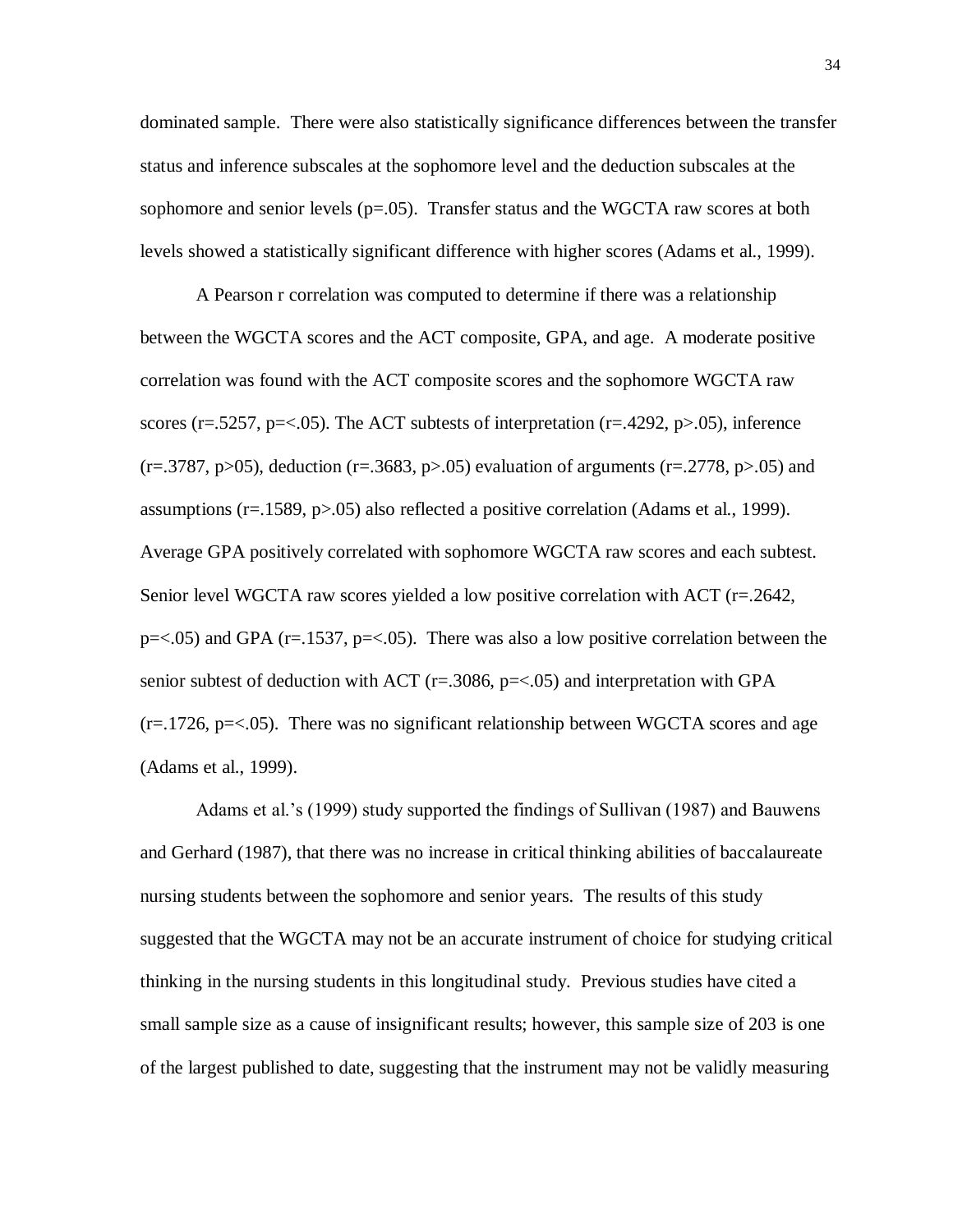critical thinking. the existence of a nonviable instrument. The author concluded that further investigation is needed into other quantitative critical thinking instruments focused on the discipline of nursing.

## *Critical Thinking and Nursing Faculty*

The perspective of nursing faculty on critical thinking is important to determine, given that faculty hold responsibility to teach it during a nursing curriculum. Several studies on nursing faculty and varying aspects of critical thinking are reviewed in this section. Walthew (2004) conducted a study to gain understanding of nurse educators' conception of critical thinking. Walthew believed that studying the nurse educators' perceptions of critical thinking would lead to insight into teaching critical thinking. The purpose of this descriptive study was to examine nurse educators' perceptions of critical thinking. The researcher proposed two thoughts regarding critical thinking, the traditional view and the feminist view of critical thinking. The researcher used constructivism as a paradigm to guide the understanding of the conception of critical thinking held by the nurse educators.

Walthew's (2004) study was completed though semi-structured interviews lasting for approximately one hour. The questions asked were:

- 1. In your own words, can you tell me what you understand by the concept of critical thinking?
- 2. What is it about this piece of work that leads you to think the students are critically thinking?
- 3. What did you observe the student doing in the clinical area that made you think he or she was thinking critically (Walthew, 2004)?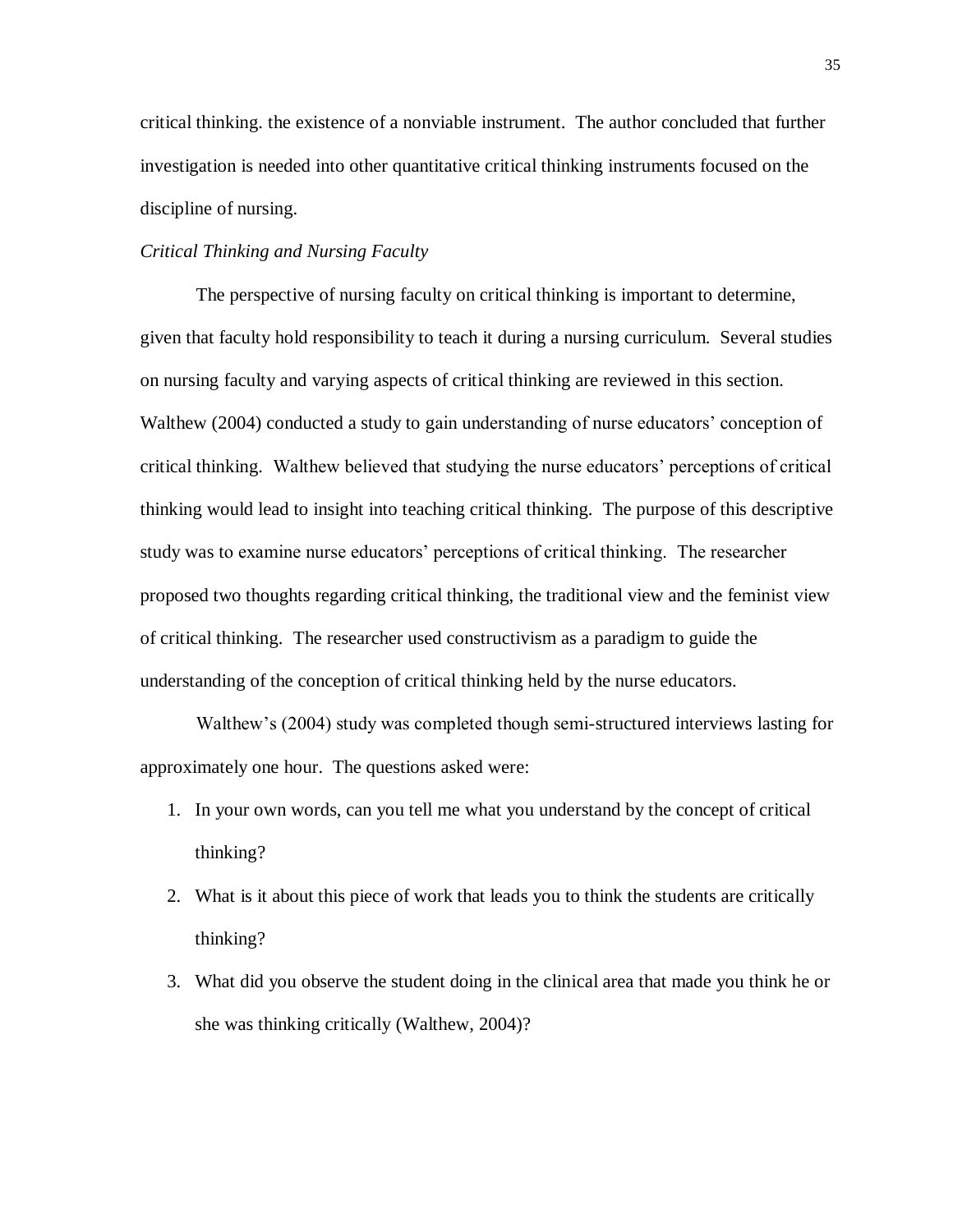The research took place in an urban environment in New Zealand. The nurse educators who participated were all in an instructor position in the tertiary institutes. A total of 12 nurse educators agreed to take part in the study (Walthew, 2004).

The data were analyzed using two methods. First, the researcher taped and transcribed the interview. The data were reviewed for emerging patterns; excerpts from the data were used to support the themes that were related. Morse and Field (1995) and Roundtree and Laing (1996) were used as a resource to guide the data analysis (Walthew, 2004).

Findings indicated that there were two central themes of critical thinking. The first and most common central theme was the traditional approach, which viewed critical thinking as a decision made with thought and information. The sub-themes included information gathering, pattern reorganization, practice linking theory, presenting arguments, and problem solving (Walthew, 2004). The nurse educators also considered the nursing process to be closely related to critical thinking. Attitude and dispositions were also seen as being essential to developing of critical thinking skills (Walthew).

The second theme that emerged from the analysis was the feminist view. This view is based on subjects' knowledge, intuition and emotions. Intuition is a feeling that helps a person assess situations and develop processes over time. Personal knowledge or experience affects the person's clinical decision making. Some participants felt that there were subjective components in our thinking that influenced our personal knowledge, which in turn affected our clinical decision making. This was based on the thought that reality could only be accurate by being consistent, impartial and non-arbitrary (Walthew, 2004). Walthew's study provided a definition of the conceptions of critical thinking as perceived by faculty.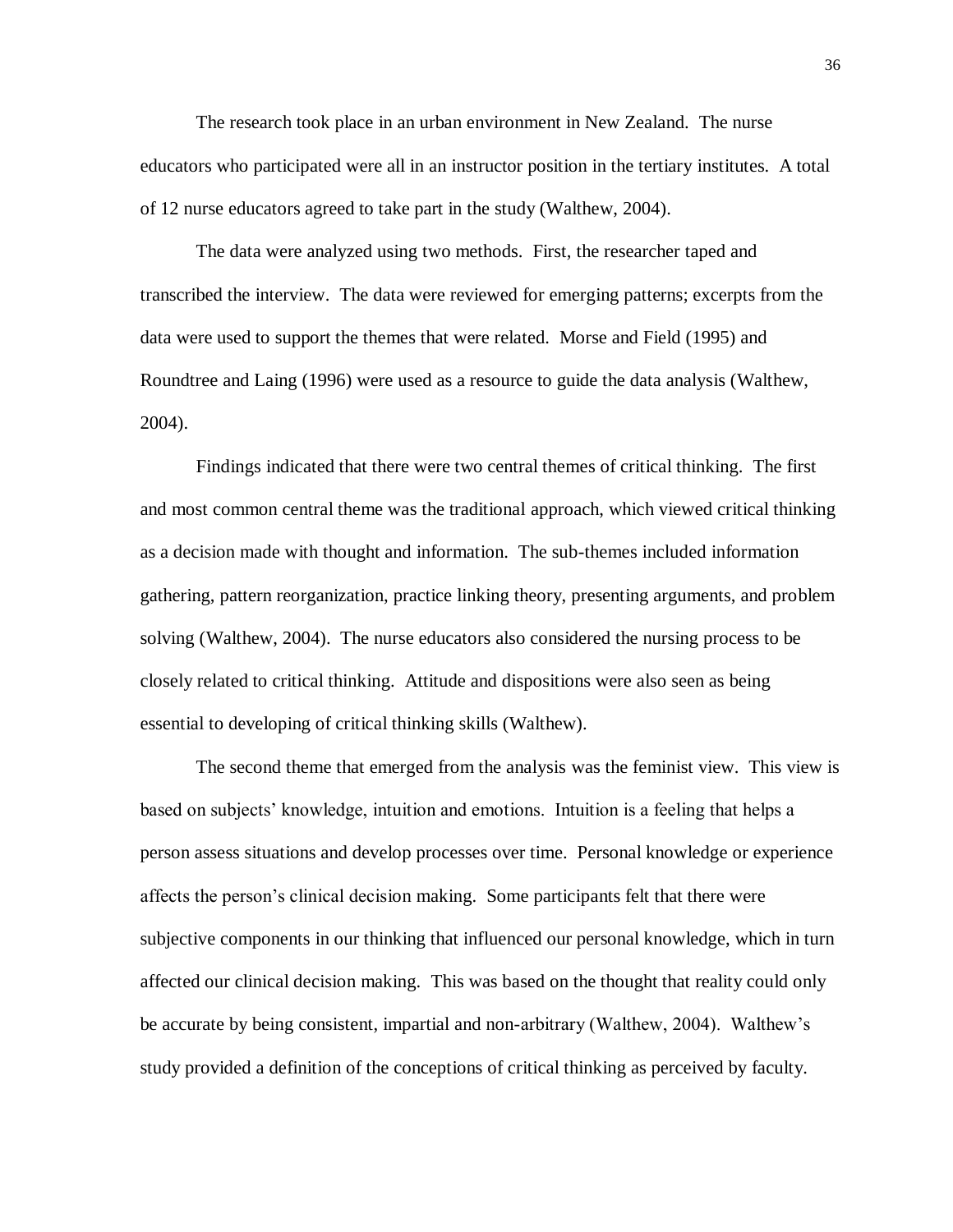Nurse educators believed that critical thinking was a process that required rational, logical, reflective thinking (Walthew, 2004).

Walthew (2004) recommended that the research be replicated in other nursing educational institutions due to the small sample size. Further research would provide nurse educators with more information to develop indicators of critical thinking that are effective with their program philosophies and goals.

In another study of critical thinking and nursing faculty, Zygmont and Schaefer (2006) studied the critical thinking skills of faculty and the relationship between epistemological position and critical thinking. The authors emphasized that assessing critical thinking is a part of every nursing educator's realm of responsibility. Educators are expected to implement critical thinking and critical thinking skills into their subject matter in on-going bases, always updating and trying new things, to ensure that nursing students have the ability to critically think.

Zygmont and Schaefer (2006) reviewed the current literature on critical thinking and found there were non-specific definitions of critical thinking. The authors proposed, based on the literature, that, if faculty viewed knowledge as absolute and dualistic, they would be generally unable to think critically. If the faculty viewed knowledge as relative and situational, faculty would have an easier time teaching with critical thinking skills. This research study was designed to:

- 1. Determine the critical thinking skills of the nurse faculty
- 2. Establish a benchmark of performance for critical thinking skills in nursing students
- 3. Examine the relationship between epistemological position and critical thinking skills of faculty (Zygmont & Schaefer, 2006).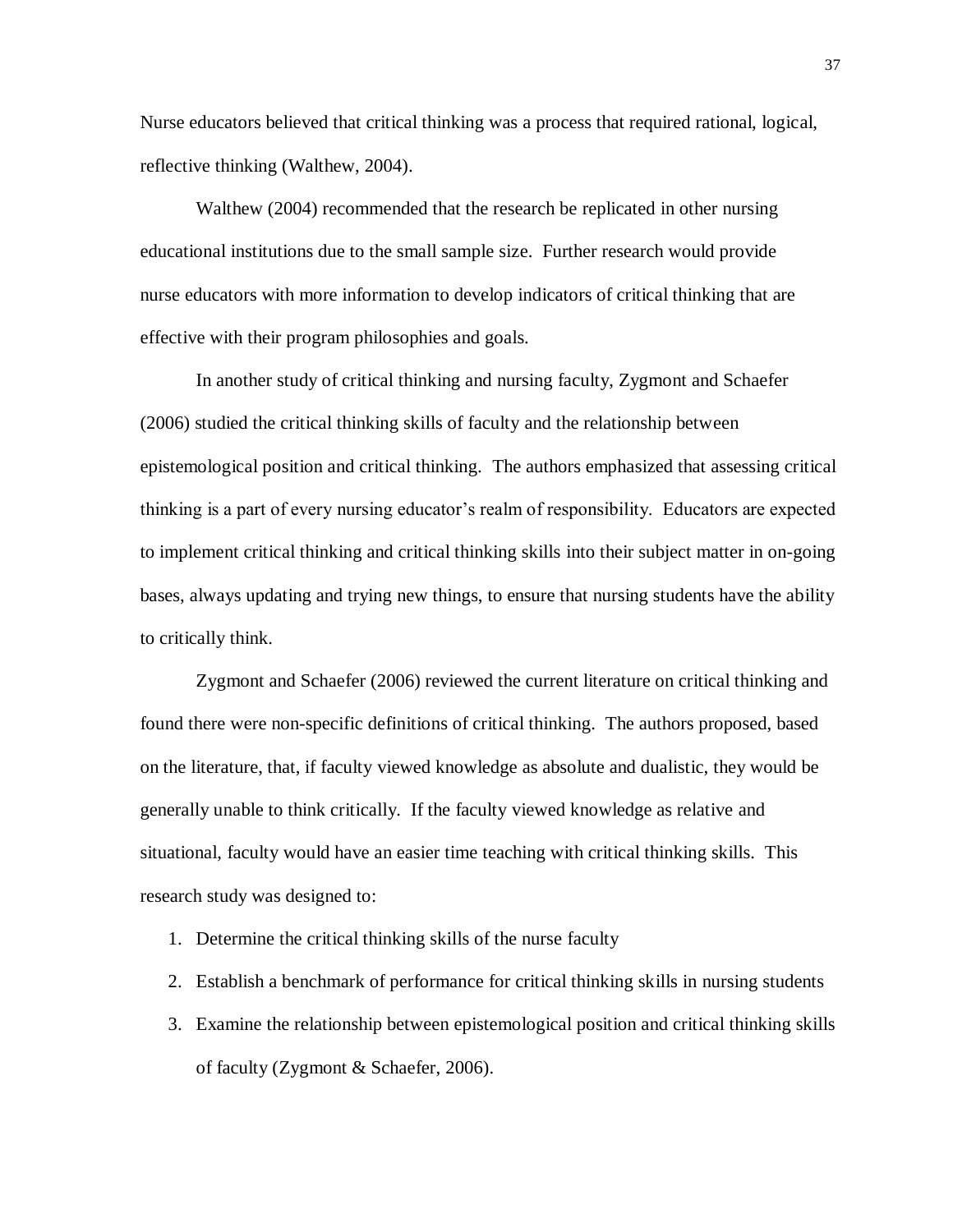The researcher chose to develop a descriptive study and chose quantitative and qualitative methods to triangulate data and strengthen the study. Zygmont and Schaefer (2006) chose to use the CCTST to measure critical thinking skills. The second instrument the researcher used was The Learning Environment Preference (LEP) (Moore, 1999) to assess the individual learning environment preference. This was selected due to its focus on components of the educational process and ease of completion. The CCTST is a 34-item multiple-choice instrument that was used to measure critical thinking ability. Reliability was supported by the Kuder Richardson value of 0.68 to 0.75. The CCTST reliability coefficient for this study was 0.86 (Zygmont & Schaefer, 2006).

The LEP is a 65-item instrument, categorized into five positions: course content/view of learning, role of instructor, role of student/peers, classroom atmosphere/activities, and evaluation procedure. Participants were asked to respond using the 4 point Likert scale, from not all significant to very significant. Range of position was 2-5 with position five being indicative of critical thinking, one being viewing knowledge as absolute or dualistic. Criterion group reference and concurrent/construct validity were supported. Cronbach's alpha for each domain ranged from 0.63-0.84. Over all reliability of the test was 0.79 (Zygmont & Schaefer, 2006).

The researchers developed a questionnaire in addition to the two standardized tests to obtain information regarding demographics. Included on this questionnaire were items such as age, gender, and years of experience. The investigators also conducted interview via phone with faculty who volunteered to share their experiences and describe their classroom or clinical incidences (Zygmont & Schaefer, 2006).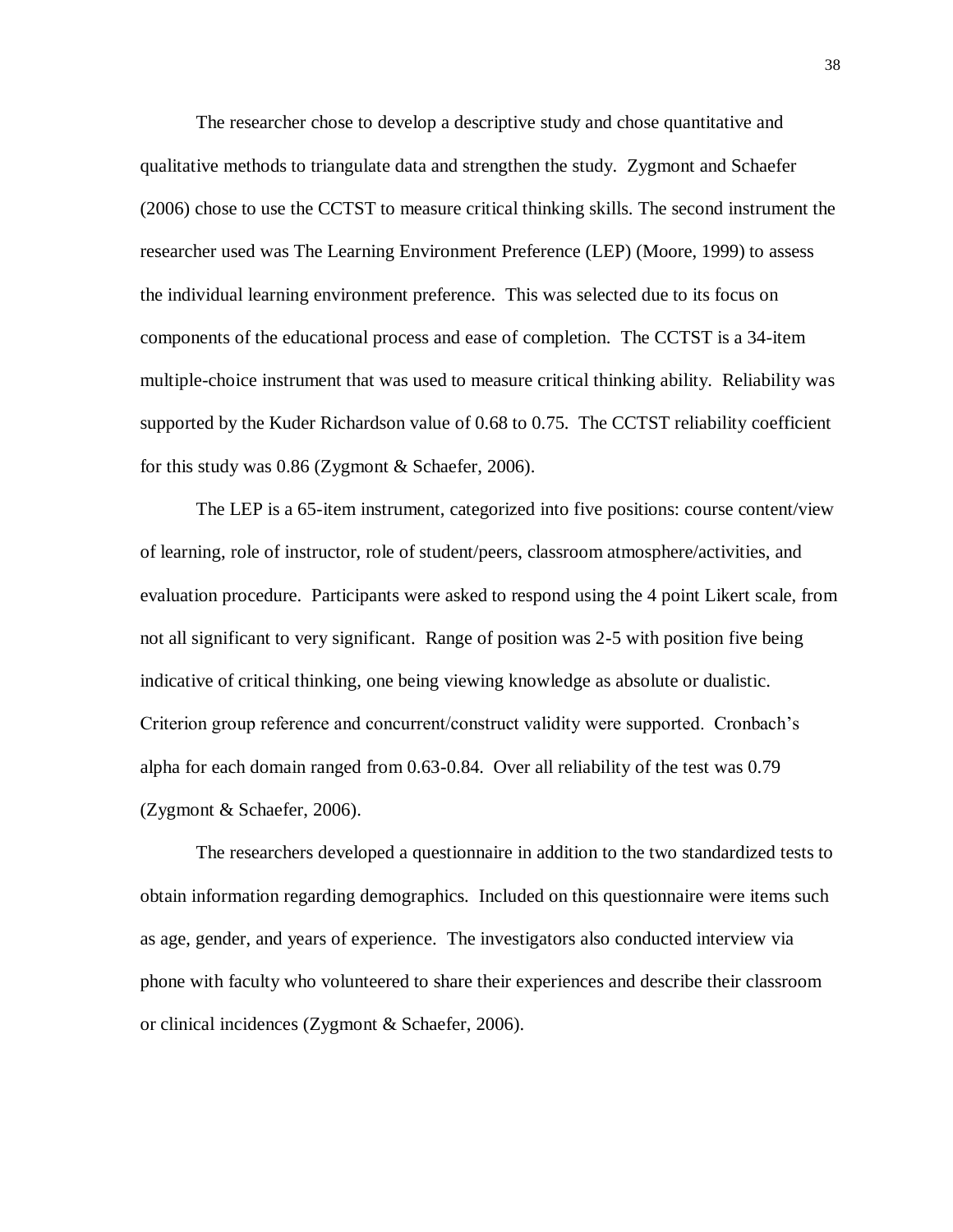Zygmont and Schaefer (2006) chose a randomized national sample of 300 full time nursing faculties from the National League for Nursing. All types of nursing educational programs were included. Five packets were sent to the director of selected schools. Included in the packets were the CCTST, LEP, demographic questionnaire, a return envelope and the response card indicating their willingness to be interviewed (Zygmont & Schaefer, 2006).

The results indicated a mean total score of  $19.14$  (SD $\pm$ 6.76) out of 34, in comparison to total scores of two norm groups of students, one enrolled in a four-year college and one in a graduate nursing program. The data for the CCTST and the demographic items were analyzed. A low negative correlation was found between age and the evaluation subscale  $[(r=.289, p<.04)]$  (Zygmont & Schaefer, 2006).

The LEP analysis indicated that no faculty viewed knowledge as absolute or dualistic reaching position 5 on the LEP test. However, when reviewing the results no faculty viewed knowledge in a way that was consistent with critical thinking, but scores indicated they were closer to position 5 than 3, indicating some forms of critical thinking. The total CCI LEP mean score was  $395.41$  (SD $\pm 28.70$ ), indicating position 4 (Zygmont & Schaefer, 2006). No correlation was found between the CCTST and the LEP results.

Most of the nursing facility reported having no or little training in critical thinking. The nursing instructors do agree that there is a relationship between nursing education, clinical practice and critical thinking. The researchers and educators are unsure of the nature of that relationship. What the researcher did find that there are advanced cognitive skills needed to manage the complexities of the patients in today's health care environment (Zygmont & Schaefer, 2006).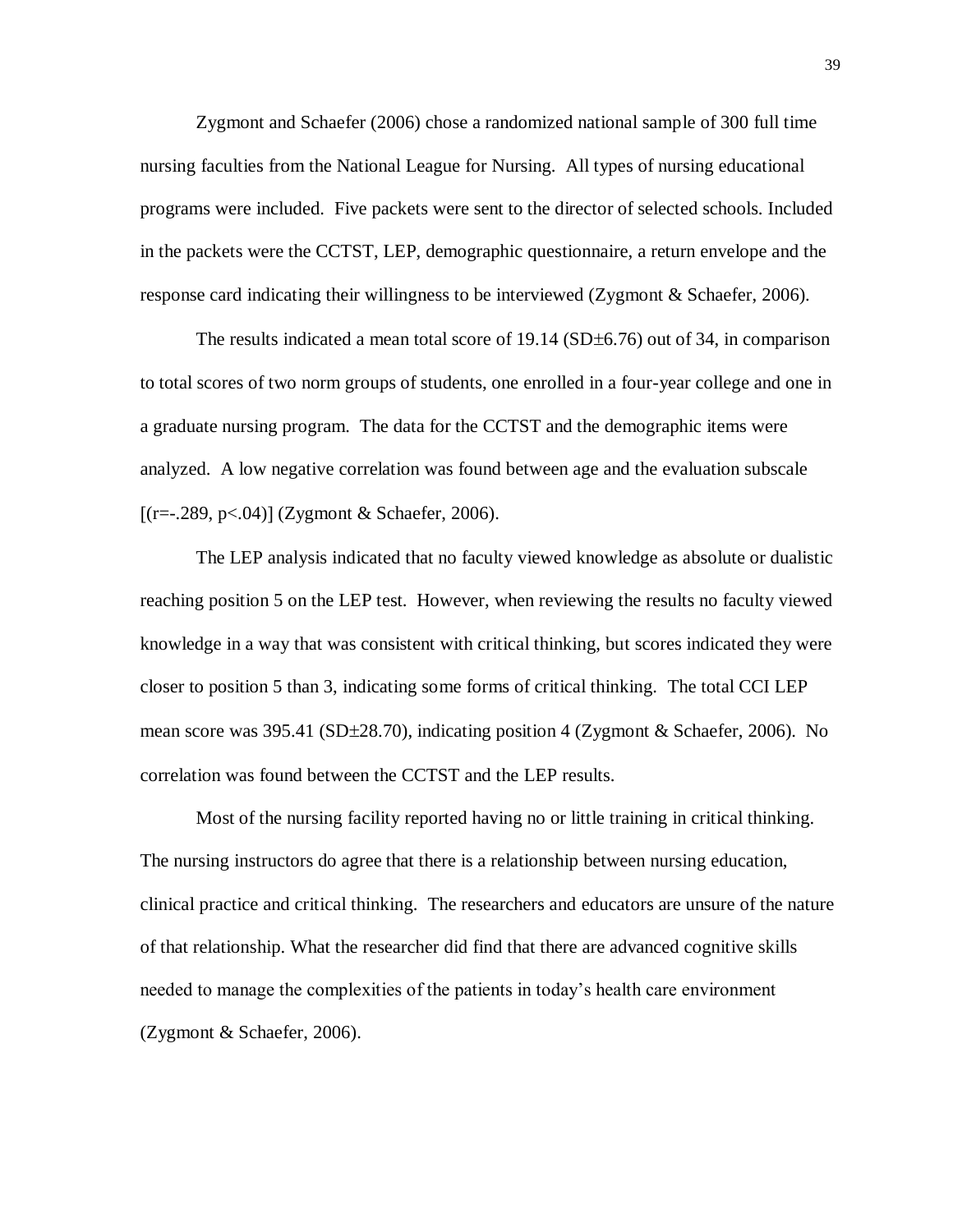Results indicated that faculty are considerably more skilled at critical thinking than a typical senior in a four year program. The faculty achieved a score greater than 19 out of 34 70% of the time. Facione and Facione (1994a) reported nursing scores should be between 10-20, to represent critical thinking. This may present a relationship between the faculty ability to engage in critical thinking and the learner ability to learn critical thinking (Zygmont & Schaefer, 2006).

The data also suggest that, as faculty grows older, their ability to engage in learning is diminished. They can think relatively clearly in one situation but are unable to transfer thinking to another situation, suggesting an inflexible approach to teaching. Environmental factors can contribute to this change. Heavy workload, burnout and stress, can cause this type of thinking (Zygmont & Schaefer, 2006).

When looking at the LEP scores in reference to the CCTST scores, results indicate that the faculty can teach critical thinking, but no faculty achieved the critical thinking level of knowledge on the LEP viewing knowledge as absolute or dualistic. Responses of 70% of the faculty achieved the position 4 out of 5, indicating they could master feasibly critical thinking. The design of the LEP could have caused this result, since the questions are most amenable in the classroom setting. The author suggested that critical thinking has occurred in the clinical setting, although the relationship between classroom instruction and critical thinking was not well reviewed in this study (Zygmont & Schaefer, 2006). These results may also support the belief that critical thinking is a conscious cognitive process that may not involve the higher level cognitive skills that are required in reflection (Zygmont & Schaefer).

Zygmont and Schaefer (2006) concluded that the results suggest that the faculties are not equally skilled at critical thinking, and results from the LEP indicated that faculty may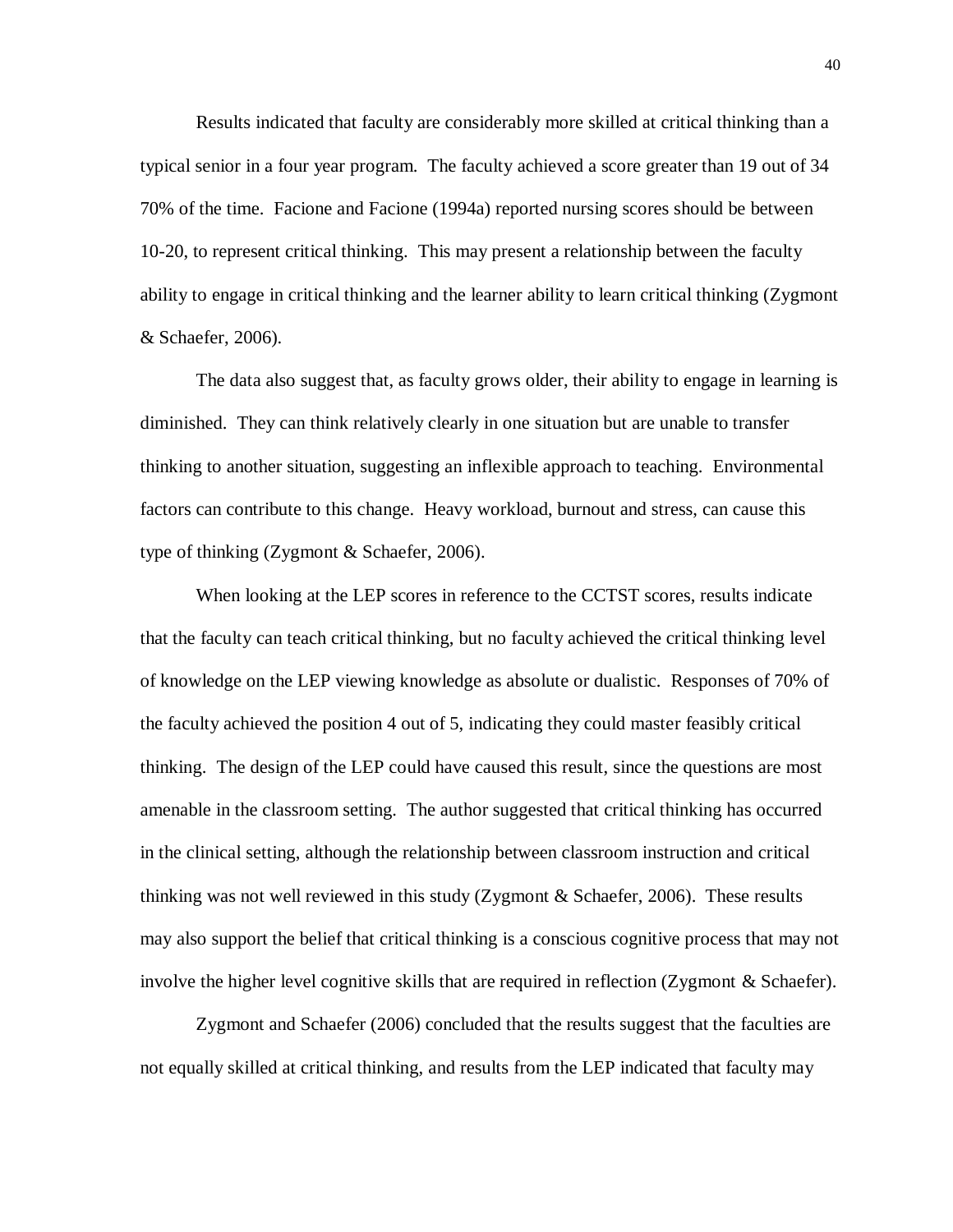not have developed intellectually to the point of thinking critically. These results demonstrate that the faculty appreciate the need for critical thinking in the discipline but are not positioned to teach it well in their theoretical approach to knowledge. In other words, nursing faculties understand critical thinking but continue to have difficulty in presenting this to the students. These results are limited due to the small sample size. The researchers recommend more study to be done regarding the idea of critical thinking and the faculty that are teaching critical thinking.

#### *Critical Thinking as Measure of Curricular Outcomes*

Several researchers have explored critical thinking as an outcome measure of nursing curricula. Beckie, Lowry, and Barnett (2001) decided to study the critical thinking abilities of nursing student in a BSN program before and after a curriculum change. Nursing educators changed curriculum to increase students' critical thinking abilities. Nursing students received the revised and updated curriculum during their junior year of educations. This research study was designed to answer the following questions:

- 1. What is the difference between critical thinking skills of the BSN student who completed the former nursing curriculum and those who complete the revised curriculum that promotes critical thinking?
- 2. What is the change over time in BSN students' critical thinking skills from entry into the junior year of an upper-division, BSN nursing program, at midpoint, and at exit (Beckie et al., 2001)?

The CCTST was the standardized test used in Beckie et al. (2001) study. This is a 34-item multiple choice instrument that targets six areas of critical thinking skills, analysis, evaluation, inference, deductive reasoning, explanation, and inductive reasoning.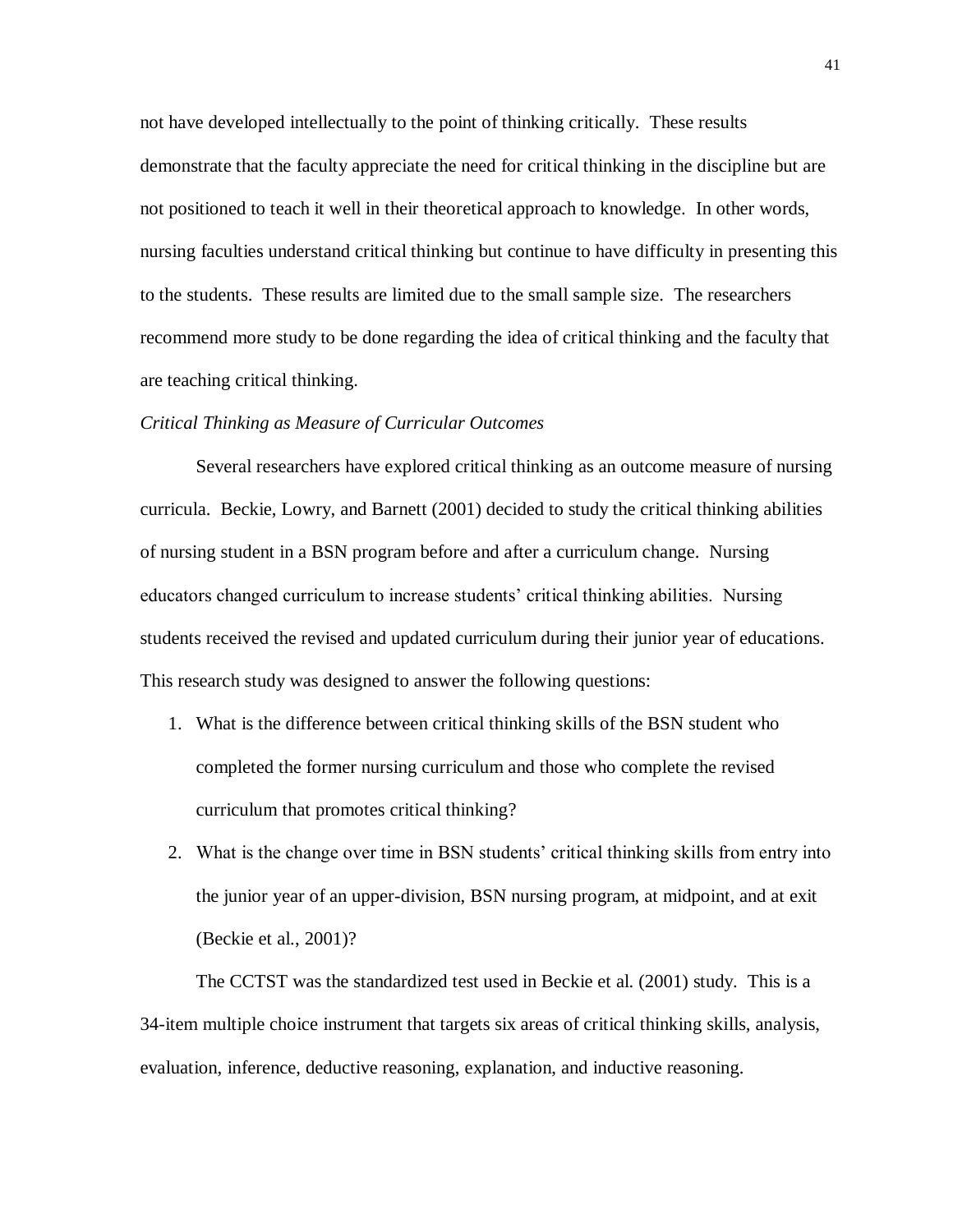Beckie, Barnett and Lowry (2001) developed a nonequivalent control group design study, using a pre/post test. The students were administered the CCTST at entry into the junior year of nursing, at the start of their senior year, and at the end of the senior year. Forty-five minutes were allowed each time for taking the test. After the entry level students had taken the CCTST, they began a course entitled Introduction to Clinical Judgment. This concept course was an introduction into critical thinking, the first didactic course of the junior year in the revised program. Instructors reinforced critical thinking in subsequent courses and clinical experiences to help develop critical thinking skills and/- judgment. The students were encouraged to be actively involved during the classroom setting, using groups, questioning and reflective journal writing. The students then were engaged in using case studies, evaluating their work and actively engaging their patient.

Beckie et al. (2001) compared the entry group (Cohort 1), the middle group (Cohort 2), and the exit group (Cohort 3) for any increase in critical thinking skills. An ANOVA statistic was used to test the difference between critical thinking skills of the Cohort 1 and 2 groups as measured by the CCTST total scores and the sub scores. Statistical significance was set at  $p < 0.05$ . To minimize the risk of type I error the authors used the Bonferroni procedures to correlate for inflated error rates related to multiple comparisons. Cohort 1 group was the baseline for measurement before the curriculum revision was implemented. Cohort 2 and Cohort 3 were the first two classes to experience the new revised curriculum. The ANOVA test revealed that Cohorts 1, 2, and 3 were statistically different on the total CCTST scores (F=10.04, p<.001) and on the subscales of analysis (f=7.96, p<.001), inductive reasoning  $(F=9,28, p<.001)$ , deductive reasoning  $(F=6.20, p<.003)$ , inference  $(F=7.96, p<0.01)$  and the evaluation  $(F=8.06, p<0.01)$  (Beckie et al., 2001). The researchers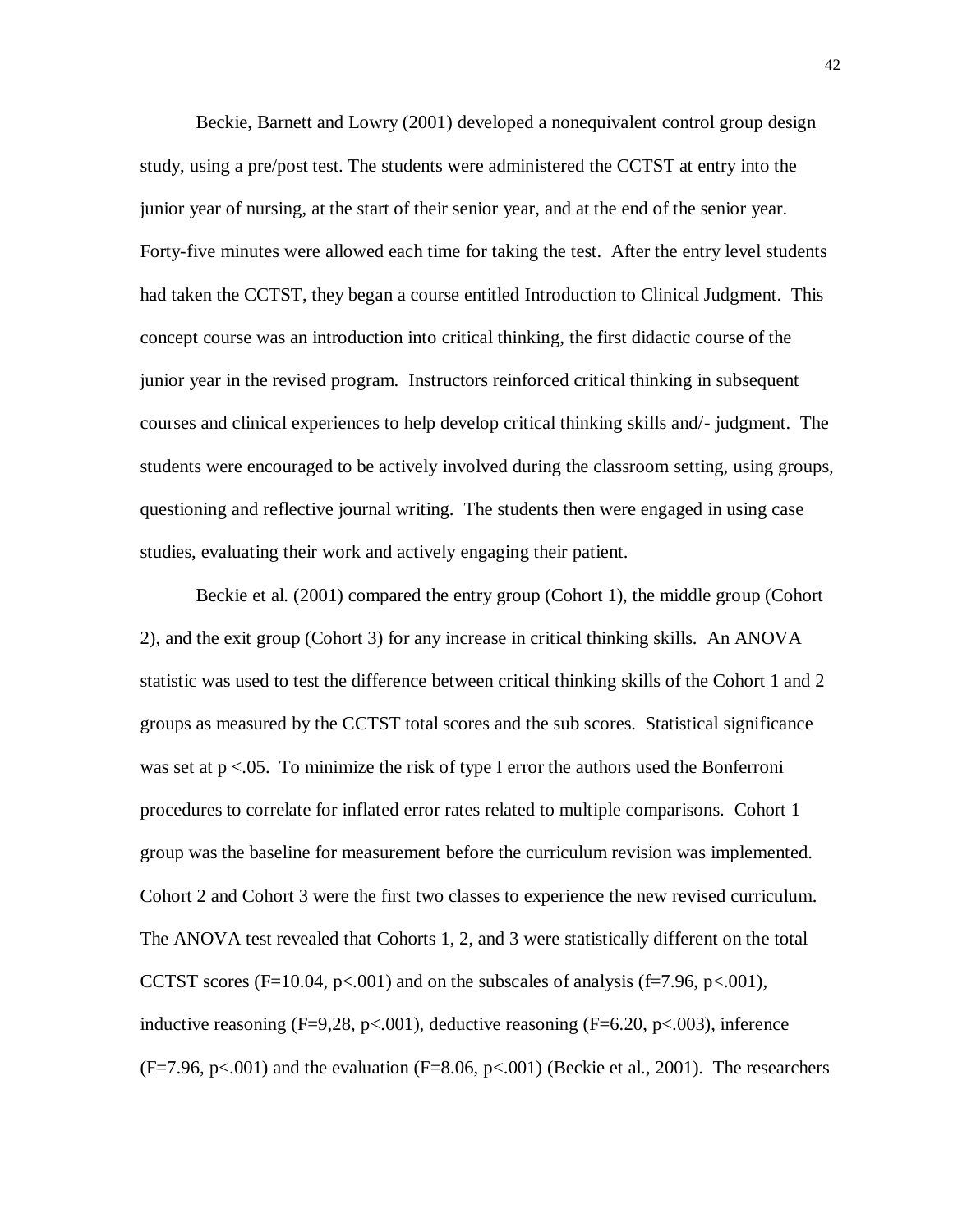then removed the effects for repeated testing and found that Cohort 2 showed a statistically significantly higher score compared with Cohort 1 on the total score. The researchers further found that there was a dramatic change in critical thinking scores between the entry level and the exit level scores on each of the subscales, with inductive reasoning being the greatest change ( $p<.05$ ).

In conclusion, Beckie et al. (2001) addressed whether there was a difference in the critical thinking skills of the students who completed a revised curriculum that promoted critical thinking skills. This study was also to determine the change in critical thinking skills from entry to exit. The results showed that the first class achieved significantly higher critical thinking scores than the baseline cohort. Cohort 2 group showed a large improvement on all subscales. This resulted in a positive outcome after the curriculum revision. Cohort 3 group failed to demonstrate improvement on scores over a period of time. Beckie, Lowry, and Barrett (2001) reviewed several explanations as to the lack of improvement of the cohort 3 group. Distractions during testing were cited as several reasons for the students to do poorly. The researchers felt that the students were unmotivated, just wanting to graduate, where as the Cohort 2 students were interested in learning and trying their best.

Spelic, Parsons, Hercinger, Andrews, Park and Norris (2001) developed a study to evaluate whether the curriculum outcomes had impacted the students. This school chose to define critical thinking as the process of purposeful, self regulatory judgment that included cognitive skills of interpretation, analysis, evaluation inference, explanation and self regulation (Spelic et al., 2001). The authors chose the CCTST (Facione & Facione, 1992) as the standardized measure of critical thinking for the students. The authors believed that the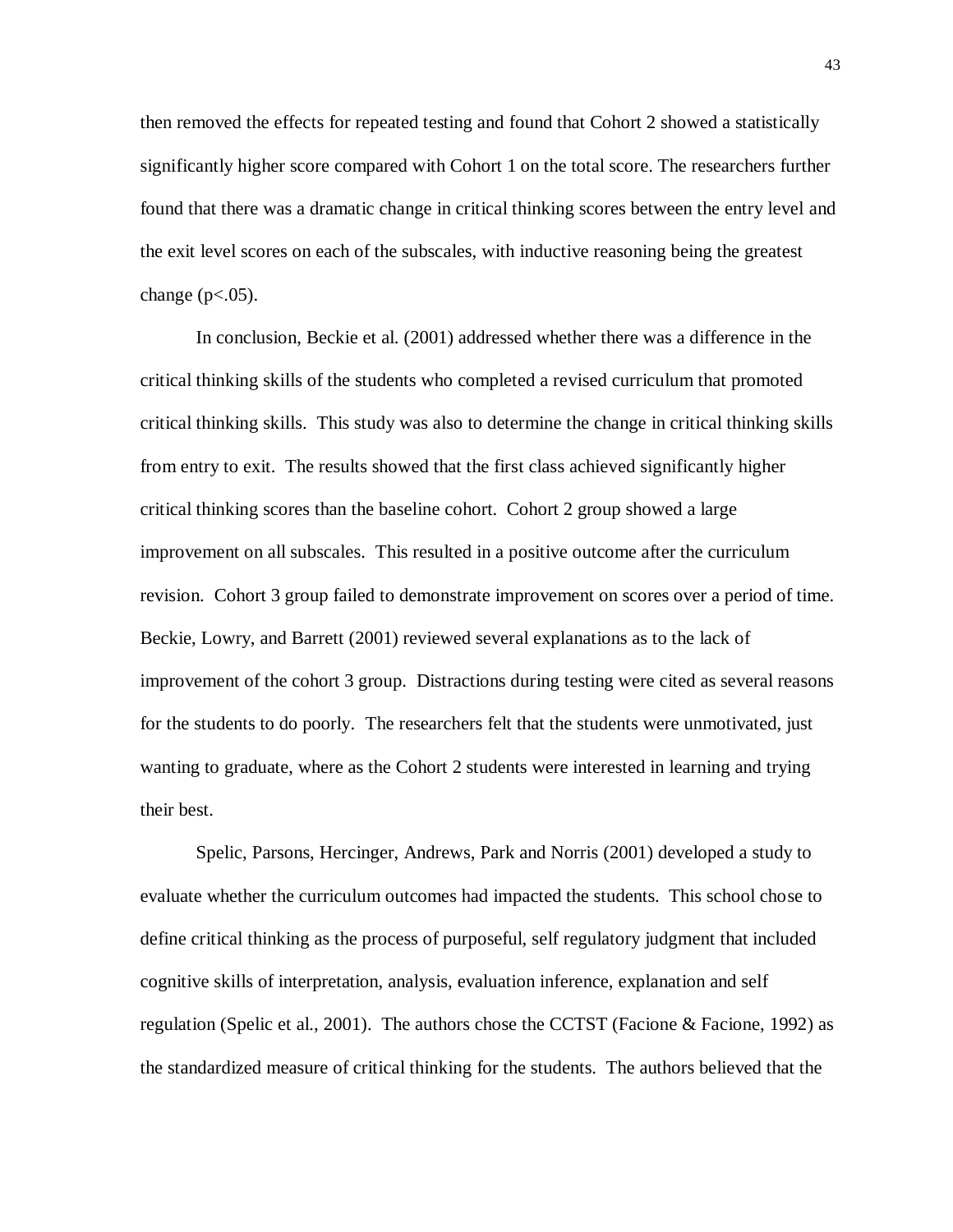CCTST was a newer and more useful instrument that the Watson Glaser CT Appraisal. The authors also reported that the CCTST related to the way nursing as a discipline viewed critical thinking (Spelic et al., 2001).

The study took place in a BSN program over a three-year period. The first program was a traditional 4-year track. The second was an accelerated nursing program where students completed a bachelor's or higher degree in another field with prerequisite courses. The third track was called a Linking Education Practice for Licensed (LEAP) RN's. All participants had completed one full calendar year of full time study. All students were administrated the CCTST on admission into the nursing program and then again on exiting the program. A total of 136 students completed the CCTST on entry and exit of the program. Only students who completed the educational track were included into the study. This test was administrated in the classroom setting at a pre-set time. The students had 45 minutes to complete the test. The CCTST is a 34-item test giving a total score and 5 sub-scores (Spelic et al., 2001).

A t-test was computed to analyze the pre and post test differences in students' scores. The results showed that all of total scores were statistically significant for all 3 types of programs (Spelic et al., 2001). These results showed there was an increase in critical thinking abilities of the students from the entry level to the exit level. The one exception to the results were with the LEAP students who scored higher on the analysis subscale on exit than on the entry (Spelic et al., 2001).

The limitation of this study included a small number of LEAP students. When reviewing the threat of external validity, it was not clear if the 17 LEAP nursing students entered the testing site at different times and intervals. The instructors had difficulty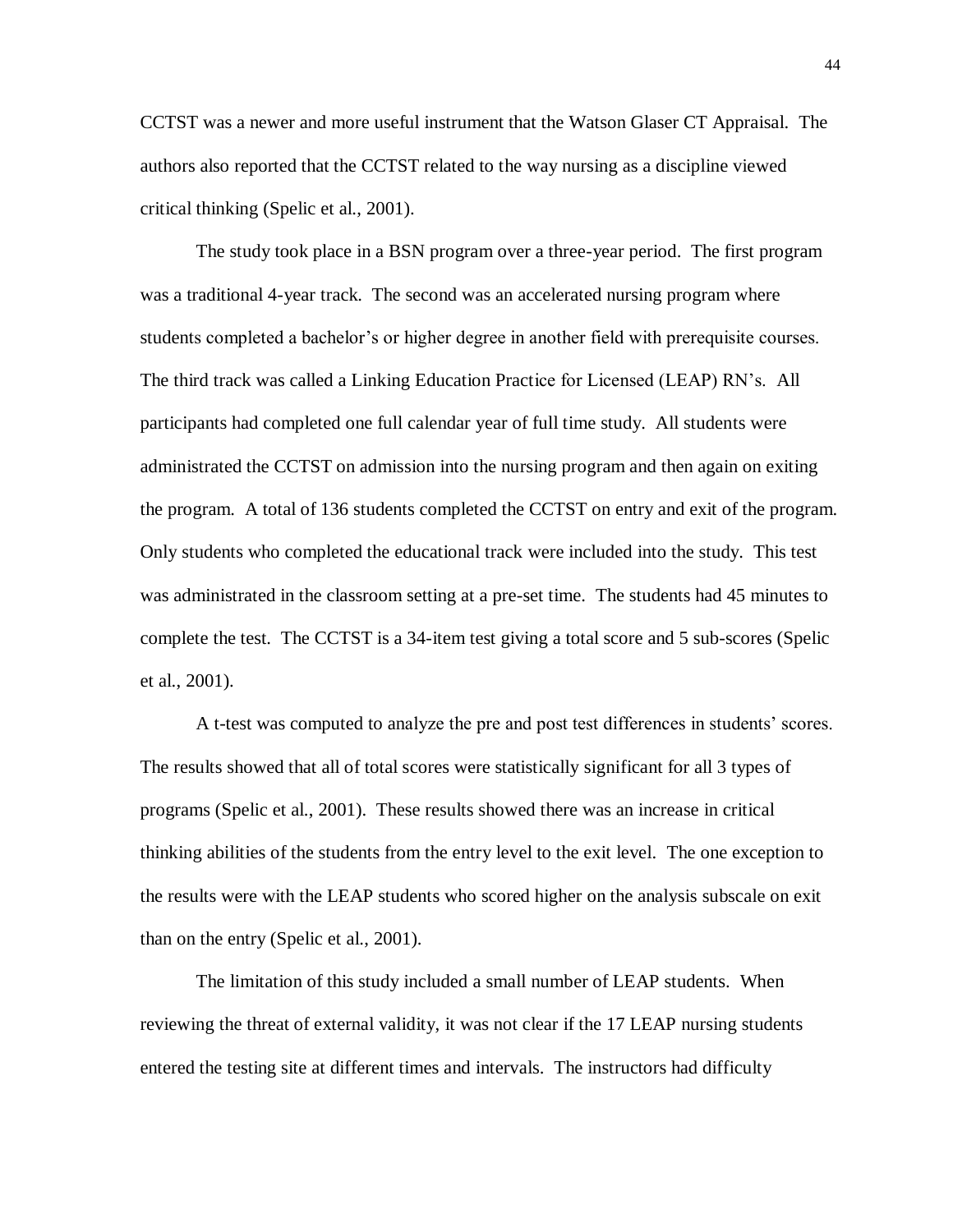scheduling and conducting data collection. This may have resulted in omission of entry level data as well as exit.

### *Conclusion*

NLN requires nursing programs to develop critical thinking in nursing students. Every accredited school has incorporated critical thinking into their curriculum. How critical thinking is measured varies across programs. According to the research, the standard instruments used for measuring critical thinking are CCTST, CCDTI, and possibly the NCLEX-RN exam.

McCarthy et al.'s (1999) research study supported the use of the CCTST and the CCDTI in evaluating the critical thinking skill of the nursing students. Shin et al. (2006) also demonstrated that the CCTST and the CCDTI were adequate measures of critical thinking skills. In Stone et al.'s (2001) study that looked at the validity of the measuring critical thinking skills of students using the CCTST and the CCDTI, the authors found a positive correlation between the two, as did the study by Shin et al. Giddens and Gloeckner's (2005) study looked at the relationship of the CCTST and the CCDTI to the performance on the NCLEX-RN. The researchers found that the CCTST and the CCDTI scores predicated the outcome of the NCLX-RN exam.

Adams et al. (1999) chose to use Watson-Glaser Critical Thinking Appraisal (Watson & Glaser, 1980a) to assess critical thinking skills of the nursing student in a 4 year nursing program. The authors' data revealed no increase in critical thinking skills from the sophomore to the senior level of the nursing program. The author reported that the WGCTA was not a good instrument to use in the field of nursing, due to the lack of focus on nursing. McCarthy et al. (1999) research found a significant difference in the critical thinking of the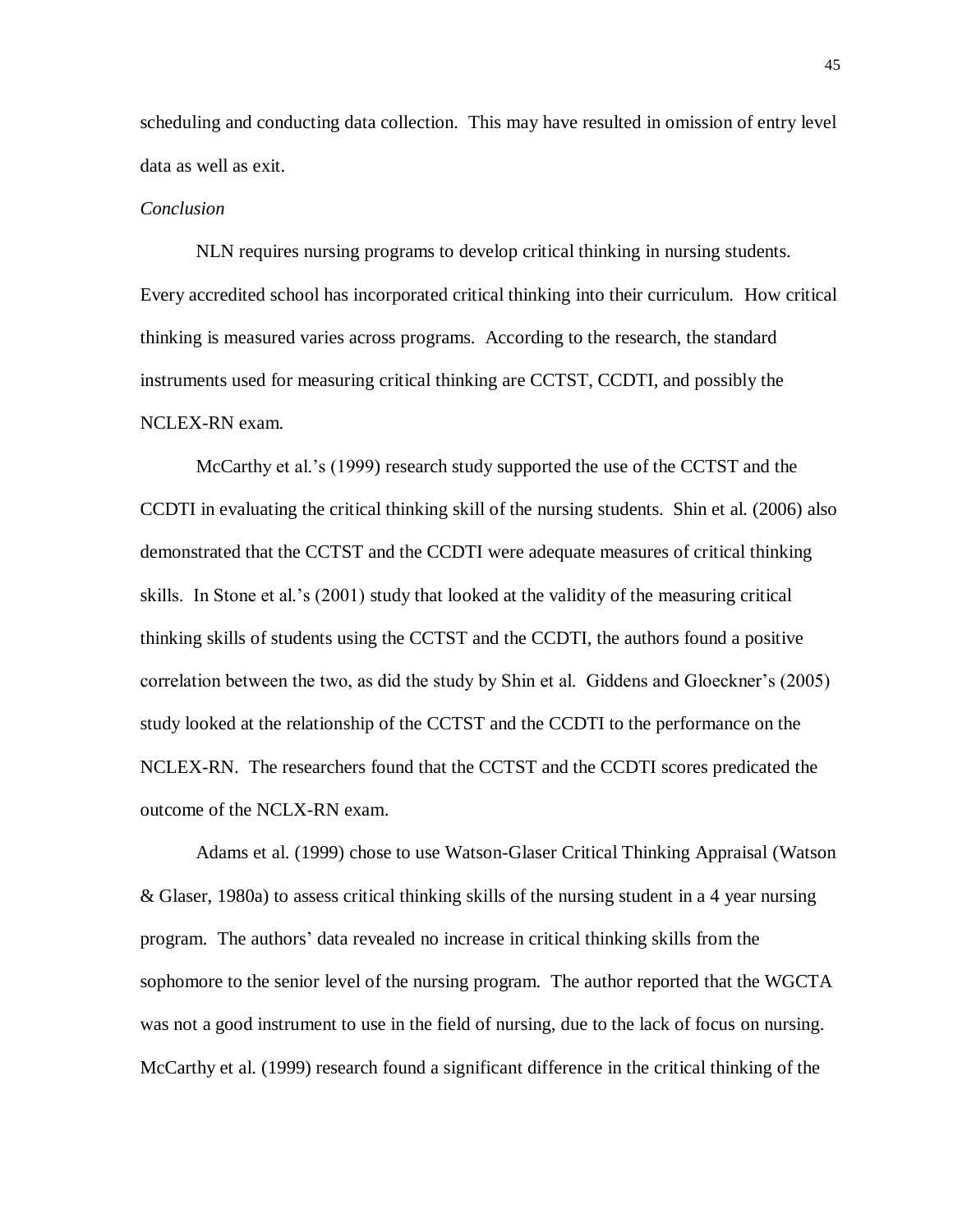sophomore nursing student to the senior nursing students. Baker's (2002) research also identified significant differences between the sophomore and senior critical thinking ability based on the results of the CCTST and CCTDI.

Data have been collected regarding the difference in critical thinking skills and critical thinking dispositions of nursing students at varying curricular levels. Stone et al. (2001) identified a positive correlation with the CCTST, CCDTI and the SAT. Giddens and Gloeckner's (2005) results supported that the CCTST and CCTDI were positively related to passing the NCLEX-RN exam.

Stewart and Dempsey (2005) also supported that there was a difference between sophomore and junior level nursing student in their critical thinking abilities. There was no difference between the sophomore level and the senior level nursing student's ability to critically think. Profetto-McGrath's (2001) research did not support a difference in critical thinking ability of the sophomore nursing students to the senior nursing students. Similar to Stewart and Dempsey's research, Profetto-McGrath also identified an increase in critical thinking ability of the students from the sophomore to the junior level but no increase from the sophomore to senior year.

Facione and Facione (1991) identified critical thinking skills as the ability to concisely analyze, interpret, self-regulate, infer, explain and evaluate. Experts in the nursing field continue to disagree on the definition of critical thinking and how to measure critical thinking in the nursing environment. Walthew's (2004) research suggested that there are two forms of critical thinking that faculty may hold, one being the traditional approach and the second being a feminist view. The traditional approach is based on thoughts and information, similar to placing pieces of a puzzle together. The second or feminist view is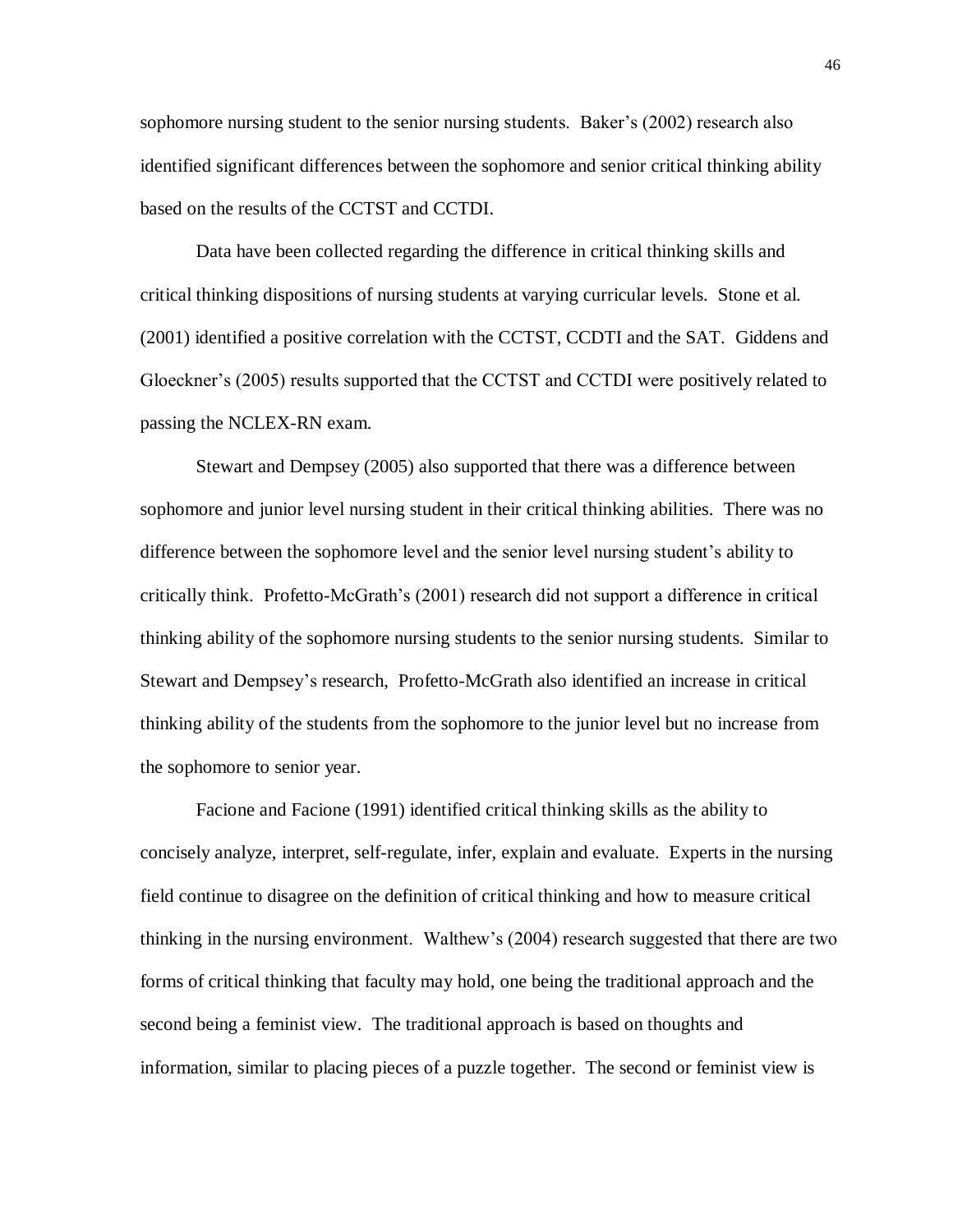based on a person's personal knowledge, emotion and intuition. Zygmont and Schaefer (2006) developed a study to identify if nursing instructors could teach critical thinking. The research proposed based on the literature that, if faculty members view knowledge as absolute and dualistic, they would be generally unable to think critically. If faculty members viewed knowledge as relative and situational the faculty would have an easier time teaching critical thinking. These results demonstrated that the faculty appreciated the need for critical thinking in the discipline but were not positioned to teach it well. In other words, nursing faculties understand critical thinking but continue to have difficulty in presenting critical thinking to their students.

Nursing schools continue to redefine their mission statements and update their curriculum to include critical thinking. As a result of changing the curriculum, has there been an increase in critical thinking? Beckie, Lowry, and Barnett (2001) evaluated a school for critical thinking skills after a curriculum change. The researcher found a dramatic change in the critical thinking skills of the students from entry to middle, with little change from middle to exit. The author attributed this finding to "senioritis", or that the students may have been unmotivated, just interested in graduating. Spelic et al. (2001) researched critical thinking in three different tracks in a nursing program. The researchers' defined the program outcomes to include the definition of critical thinking and included this process throughout the curricula. Their results supported an increase in critical thinking in all three programs.

In conclusion, the research supports using the CCTST and the CCTDI as tools for measuring critical thinking in nursing students. Further research is needed to identify curricula that increase the students' critical thinking skills and continue to expand this knowledge throughout their educational process. Faculty need to have more education on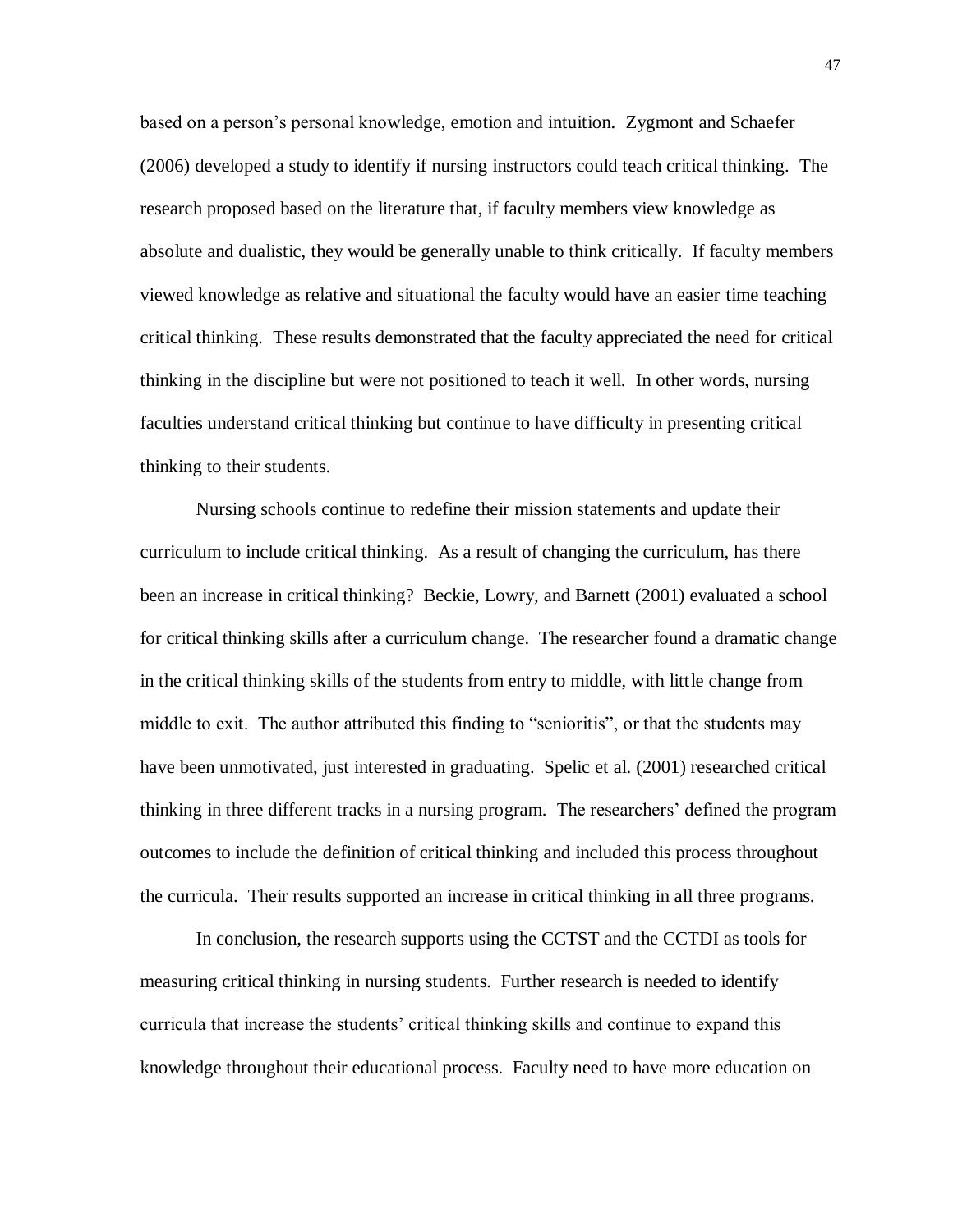ways to teach or present critical thinking to nursing student and incorporate these ideas into the clinical setting. Critical thinking skills and critical thinking dispositions are not new ideas for nursing; nurse educators need to continue to find ways to identify that critical thinking skills are evolving across curricular levels.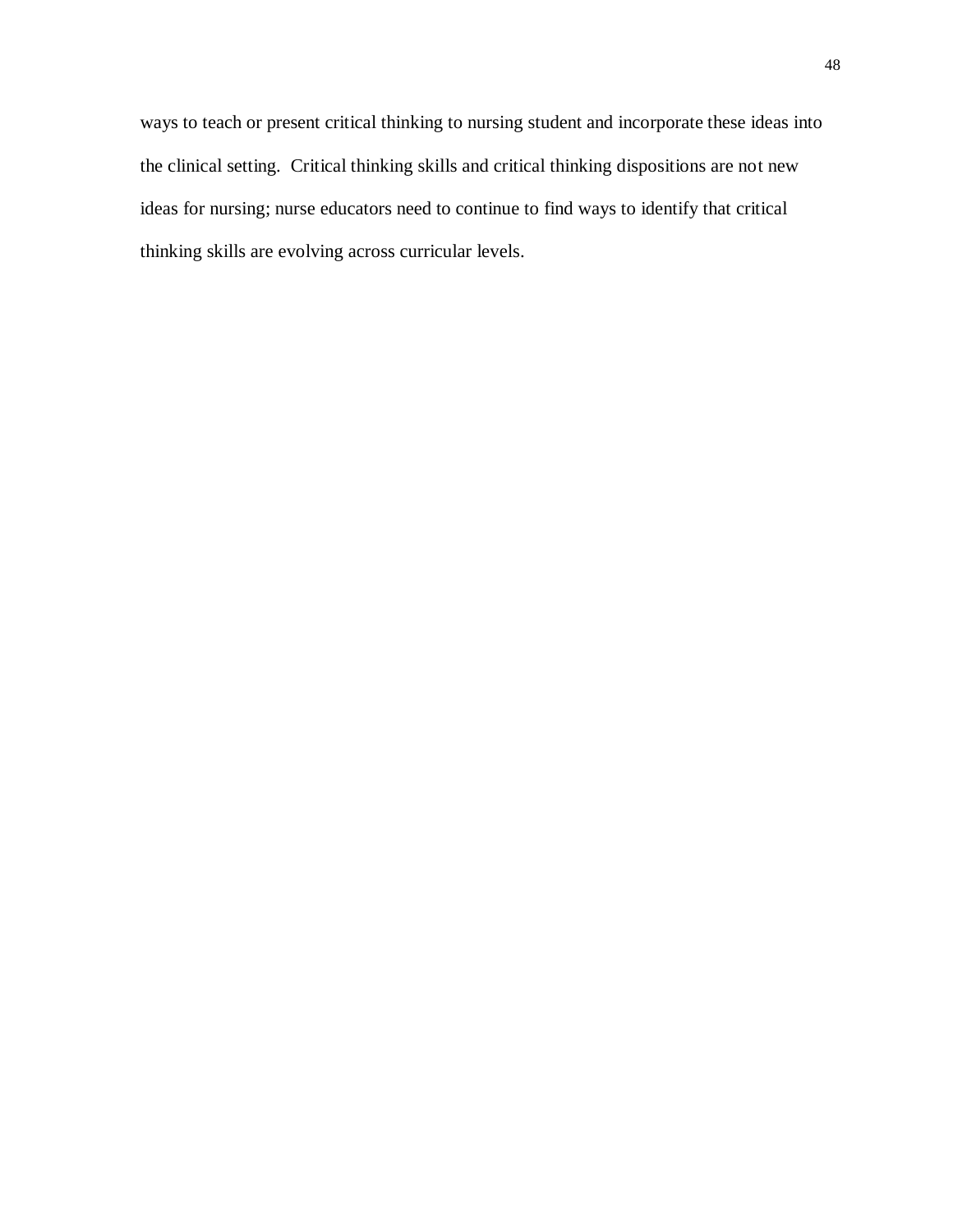## Chapter III

## Methodology and Procedures

### *Introduction*

In today's healthcare environment, patients are complex and commonly very ill. This increase in acuity of patient care increases the demand for nurses to have critical thinking skills. Nursing education programs teach critical thinking to students and measure critical thinking as a program outcome. However, little is known about how critical thinking develops across time during nursing programs. More research is needed on critical thinking skills in students who are beginning a nursing curriculum and those who are concluding a nursing curriculum.

The purpose of this study is to examine differences between critical thinking skills and critical thinking dispositions in the second-year nursing students and senior-year nursing students. It is a partial replication of Profetto-McGrath's (2002) study, which was designed to investigate critical thinking skills among baccalaureate nursing students.

#### *Research Questions*

The following research questions guided this study:

1. What critical thinking skills (CTS) and critical thinking dispositions (CTD) do nursing students possess during the last semester of a baccalaureate curriculum?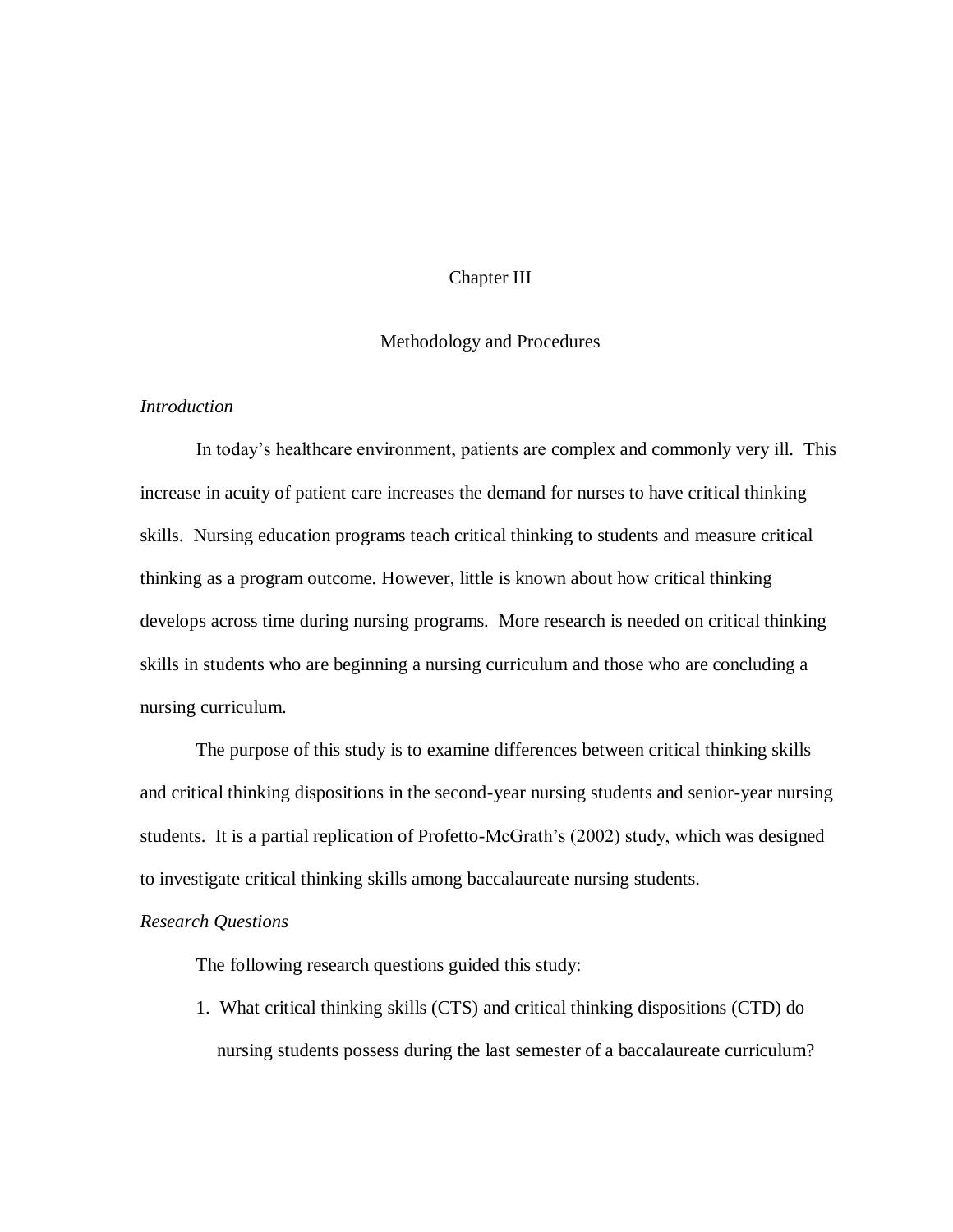- 2. Do scores on the CCTST and the CCTDS differ between samples of nursing students in the second year of a baccalaureate nursing curriculum and a sample of nursing students in the final year of a baccalaureate nursing program?
- 3. Is there a relationship between baccalaureate nursing students CTS and CTD scores?

### *Sample, Population, and Setting*

The setting was a private four year school of nursing program in the Midwestern United States. The program was a baccalaureate nursing program accredited by the National League of Nursing. The students typically attended lecture two days per week, as well as 6- 12 clinical hours per weeks and one lab day per week. The program had a traditional and non-traditional track. The traditional students were right out of high school, going directly into the nursing program. The non-traditional students came into the program from different academic settings or second career students.

The population for this study was nursing students enrolled in one four-year baccalaureate program. The sample consisted of 228 nursing students enrolled in the targeted program. Inclusion criteria for the sample were: (a) 18 years of age and older; (b) able to read English; and (c) enrolled in the first semester of the second year of the targeted baccalaureate curriculum. There were no exclusions for the sample related to gender or ethnicity. There were no exclusions for the traditional vs nontraditional students, but data were separated out so that the two different areas could be compared.

#### *Protection of Human Subjects*

This study was approved by the Institutional Review Board of the targeted university. The nursing dean and the nursing program chairs gave permission to conduct the study in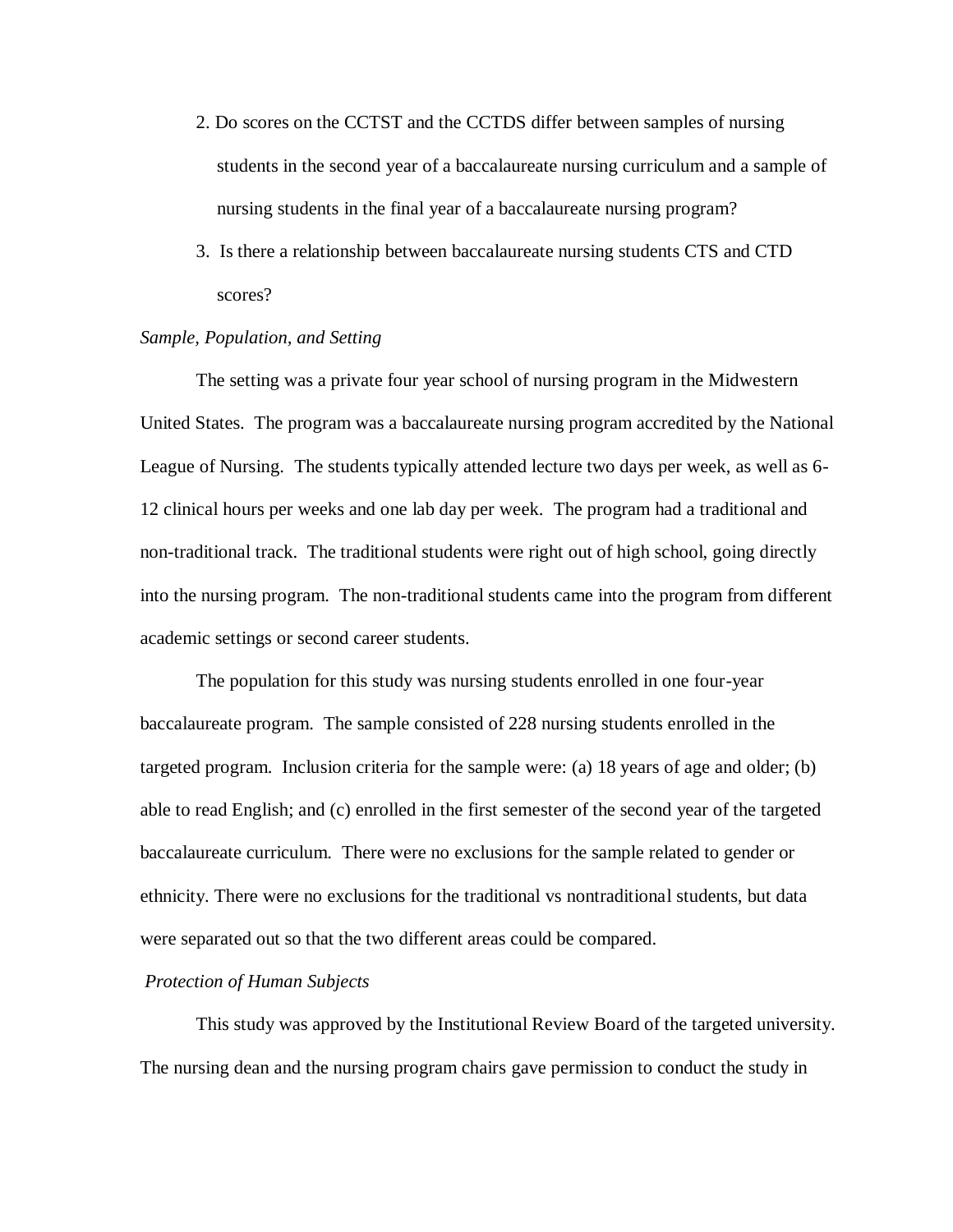their program. Participants were invited to be in the study through an invitation posted on the school's internet web site. This invitation included information on the study, objectives, participants' rights and a copy of the informed consent statement. Interested respondents contacted the researcher to express a desire for more information.

Participants were informed that participation in the study was strictly voluntary and student nurses could withdraw from the study at any given time. Participation or nonparticipation did not affect their academic standing. Faculties at the school were not aware of who participated and who did not participate. Participants' participation was anonymous. Instruments were coded numerically to allow data to be tracked from the first data collection at Time 1 in the second year of the program to the second data collection at Time 2 in the last year of the program. Participants were also asked to provide contact information in order to contact them for Time 2 data collection. The participants were informed that they could skip any item on the instrumentation.

All data were kept confidential. Participants placed completed instruments in a sealed envelope and deposited them in a central drop box in the school of nursing. Signed consent forms and completed instruments were seen only by the researcher, along with the coding list with participants' names or the contact information. The surveys were kept in a locked file cabinet in the office of the researcher. The signed consents were kept in a separate locked file drawer in the office of the researcher. The list of participants' names and codes were kept in a third locked file drawer in the office of the researcher. All data were destroyed at the completion of the study.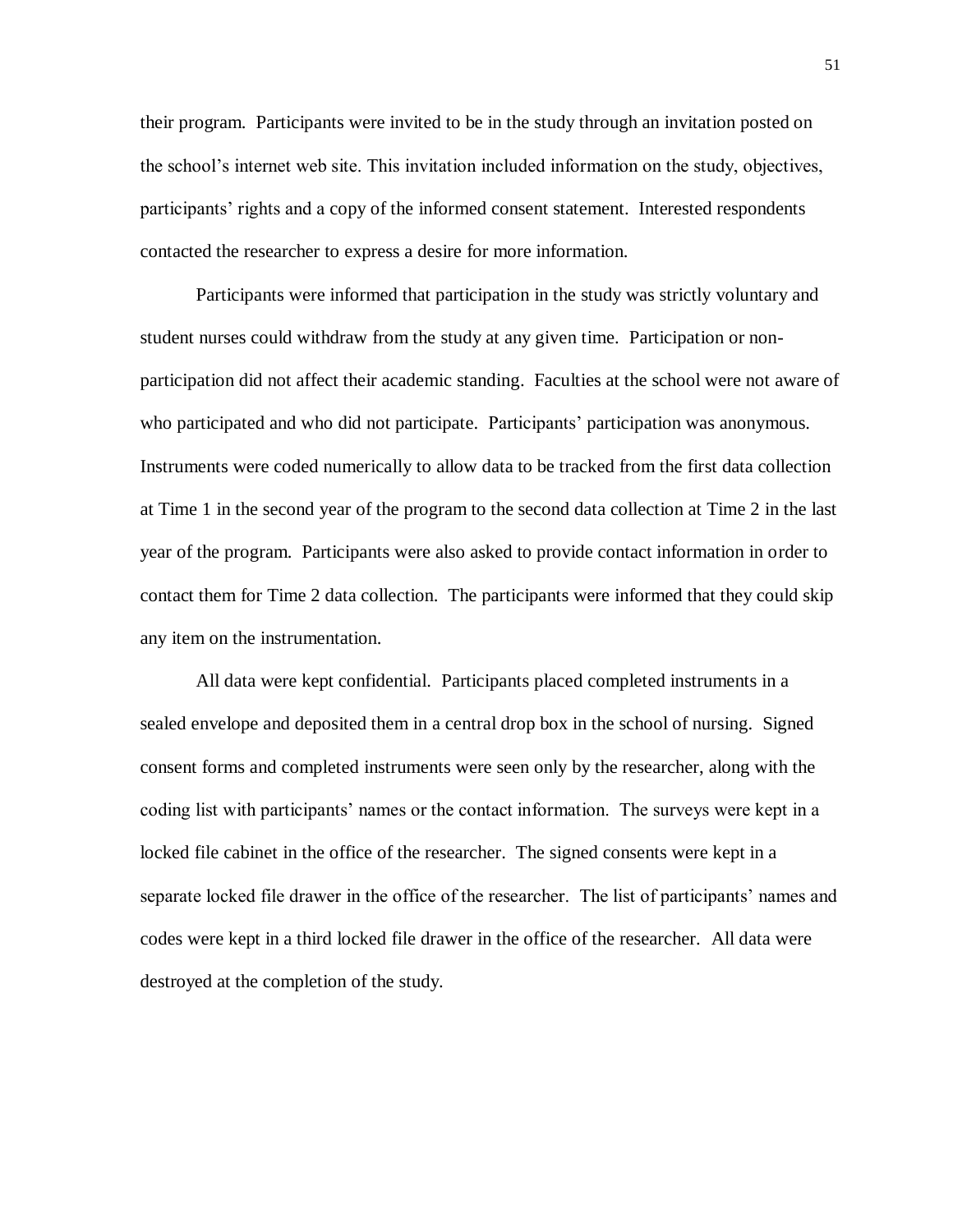#### *Procedure and Instrumentation*

The CCTST (Facione, 2000), CCTDI (Facione, 2000) and a background/demographic questionnaire will be used to collect the data. The CCTST is a 34-item multiple choice instrument that measured critical thinking ability through six subscales. The subscales measures interpretation, comprehension. analysis, evaluation, inference, and explanation, each with four options. Total score ranged from 0-34.

The CCTDI measured affective attitudes related to critical thinking. The CCTDI consisted of 75 statements with a six-point Likert response scale from strongly disagree to strongly agree. The CCTDI was broken down into seven scales including truth seeking, open-mindedness, analyticity, systematicity, critical thinking, self confidence, inquisitiveness and maturity of judgment. Demographic data were also requested at Time 1, specifically age, ethnicity and gender.

Participants who indicated an interest in participating in the study met with the researcher at a mutually agreeable time and signed an informed consent. Then participants went to a designated classroom in the school and received instructions. After the researcher had left the room, participants completed the CCTDI and the CCTST, which constituted Time 1 data collection. No faculty members were present at the time of data collection. Completed questionnaires were placed in a sealed envelope and deposited in a central collection box in the school of nursing.

This data collection was done over a period of two weeks. Two years later, as participants entered the final semester of the nursing program, participants were contacted to set a time for Time 2 data collection.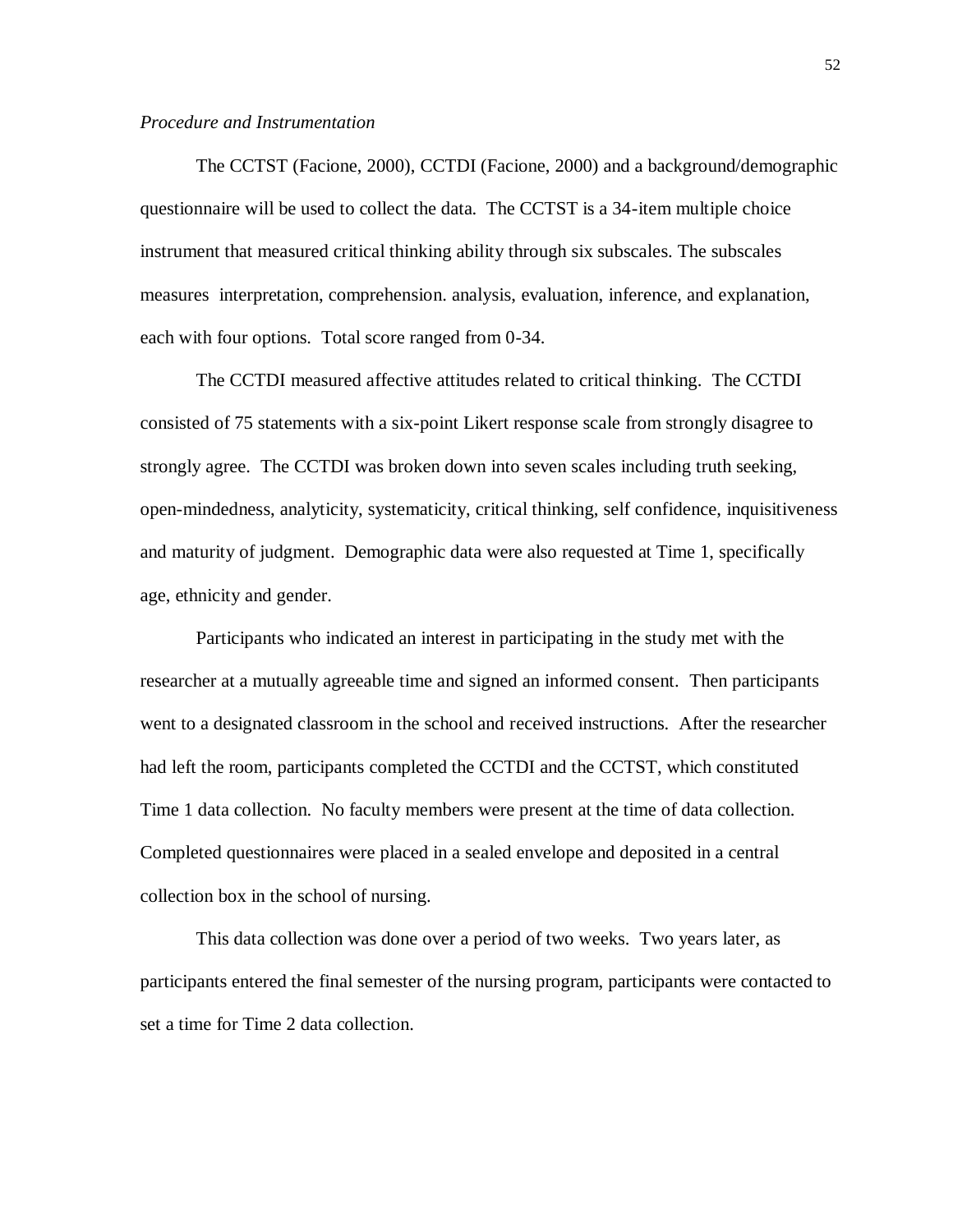At Time 2, participants received a coded questionnaire, consisting of the CCTST and the CCTDI. No further demographic data were collected at Time 2. Completed questionnaires were placed in a sealed envelope and deposited in a central collection box in the school of nursing.

Internal consistency reliability measured for the CCTST has been reported at 0.68-070 using the Kuder Richardson 20 formula (KR-20) statistic (Facione & Facione, 1994a). The KR-20 statistic is one of the most widely used methods for estimating reliability in multiple choice measures of knowledge and ability. The Cronbach alpha internal consistency measured reliability of the CCTDI. The overall reliability for the tool was 0.91 (Profetto-McGrath, 2002). The Cronbach alpha coefficients of subscales in previous research were: truth seeking (alpha =  $0.70$ ), systematicity (alpha =  $0.73$ ), inquisitiveness (alpha =  $0.84$ ), open-mindedness (alpha =  $0.64$ ), confidence (alpha =  $0.70$ ), maturity (alpha =  $0.70$ ), and analyticity (alpha = 0∙84). A Delphi study supported the CCTDI's construct and concurrent validity (Profetto-McGrath, 2002).

#### *Research Design*

This study design is a longitudinal repeated measure design, a partial replication of Profetto-McGrath (2002) study, which was designed to measure critical thinking skills and critical thinking dispositions in baccalaureate nursing students. The present study was arranged to measure CTS and CTD in nursing students at two different levels of the nursing curriculum.

#### *Intended Method of Data Analysis*

Both descriptive and inferential statistics were used to analyze the data. The descriptive statistics for the CCTST and CCTDI scores included calculation of the mean,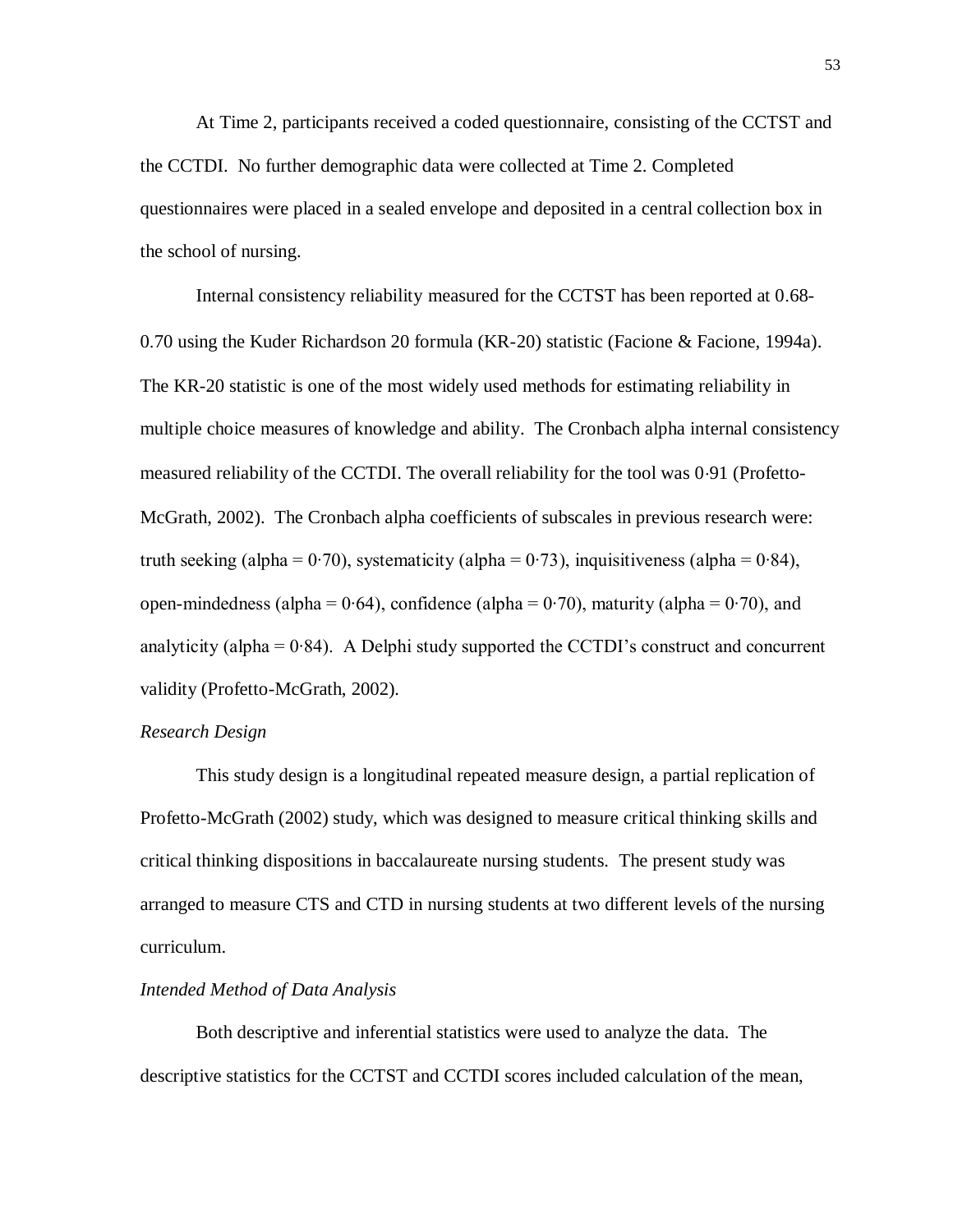standard deviation, modes, minimum and maximum scores, percentages, and confidence intervals. Inferential statistics were used to test the difference between scores of students at the two curricular levels.

The first research question was answered using descriptive statistics to describe the participants' scores on critical thinking skills and critical thinking dispositions at Time 2. Participants' subscale scores were to be computed. The answer to this research question will reveal the mean scores of participants on scales and subscales of the CCTST and CCTDI and allow for benchmarking at the time of graduation with other schools.

The second research question was addressed by a repeated measures analysis of variance. Analysis of variance (ANOVA) is a statistic that measures the difference between means. A t-test can also be used to measure the difference between means. Researcher believe that the ANOVA is a more rigorous approach to statistical analysis. Through an ANOVA, total scores and subscale scores on the CCTST and CCTDI will be compared between second-year and senior-year students. Assumptions of the ANOVA included interval-level data, independent observations, homogeneity of variance and the normal distribution of the population or a random sample (Burns & Grove, 2005). Data in this study will likely meet the requirements to use this statistic.

The third research question was answered by a Pearson r correlation between scores on the CCTSI and scores on the CCDST at time 1 and time 2 for total scores and subscale scores. The subscale scores and the total scores on both instruments were measured as interval level data, a requirement for the using the Pearson r.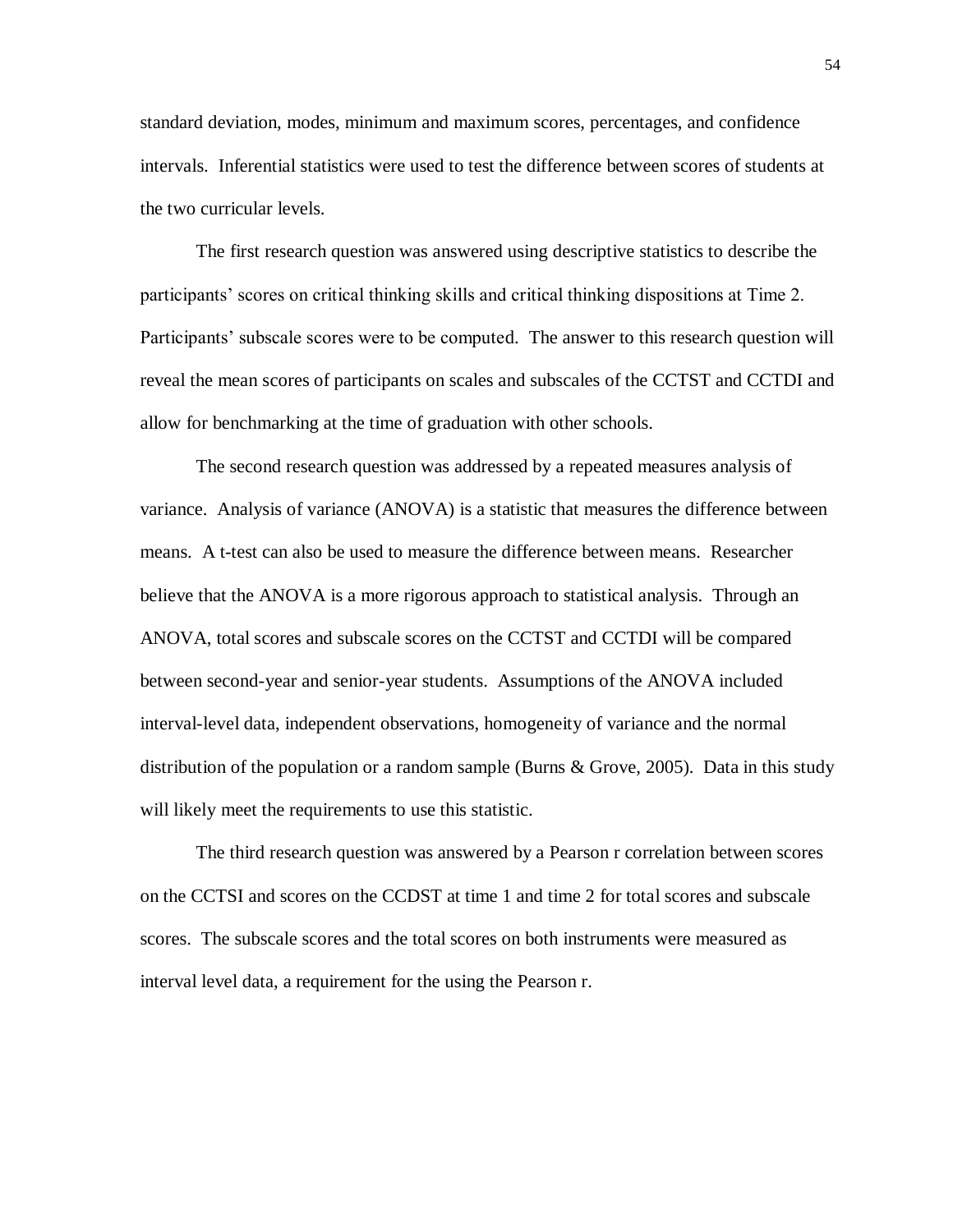# *Summary*

Critical thinking abilities are required in nursing practice due to the acuity of ill patients and the complexity of the current health care environment. Nursing students learn to think critically as they progress through a nursing curriculum. Research has not consistently demonstrated the difference in critical thinking abilities in students as varying levels of nursing curricula. The purpose of this study was to examine differences between critical thinking skills and critical thinking dispositions in sophomore nursing students and senior year nursing students. Information obtained from this study will guide nurse educators in the development of critical thinking skills and dispositions. The results of this study will be compared to the results of the Profetto-McGrath (2002) study on critical thinking among baccalaureate nursing students.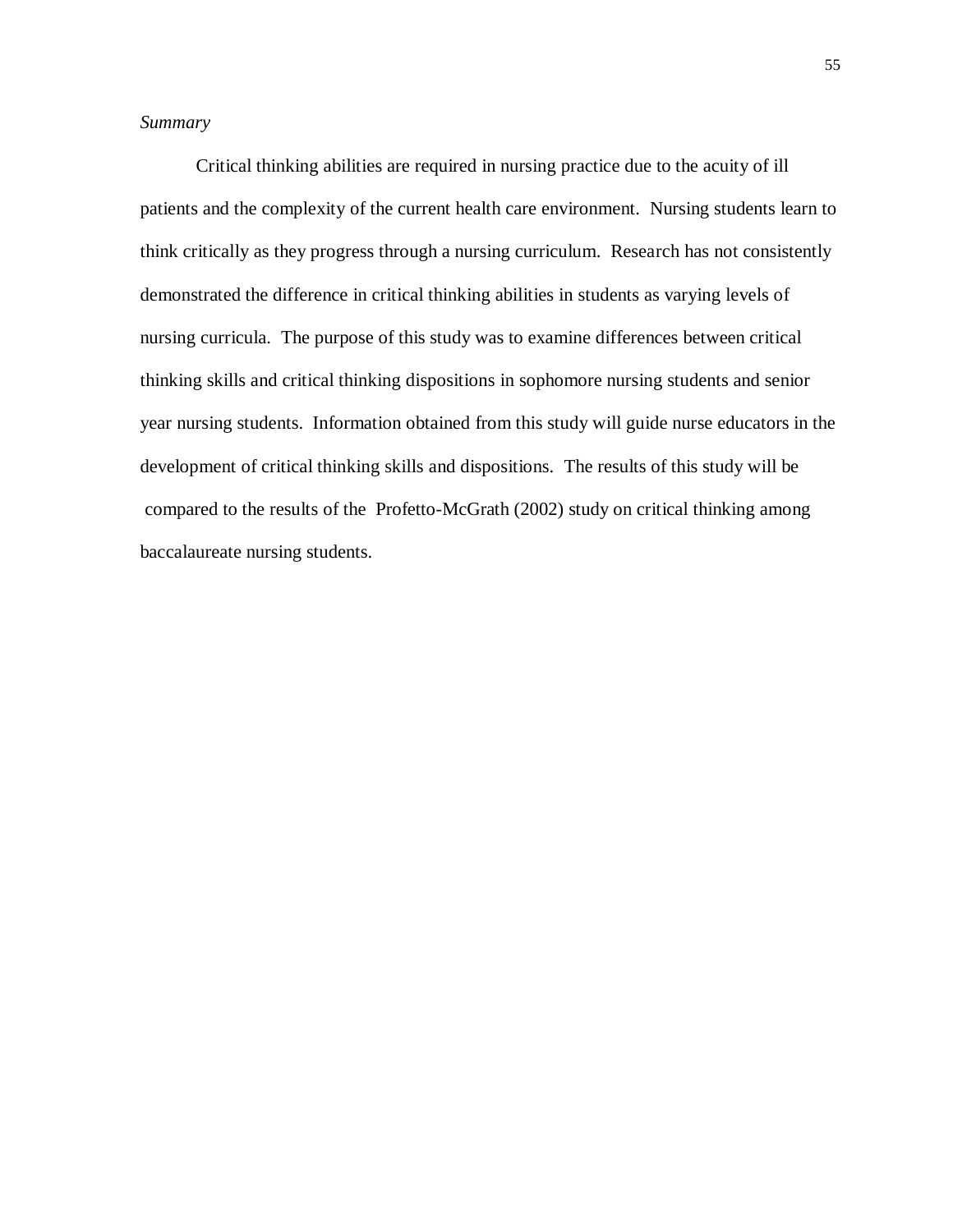#### References

- Adams, M., Stover, L., & Whitlow, J. (1999). A longitudinal evaluation of baccalaureate nursing students' critical thinking abilities. *Journal of Nursing Education*, *38*(3), 139-143.
- Baker, D. (2002). A longitudinal study of critical thinking skills in baccalaureate nursing students*. The University of Memphi,.* AAT 3069487.
- Bauwens, E.E., & Gerhard, G.G. (1987). The use of the Watson-Glaser Critical Thinking Appraisal to predict success in a baccalaureate nursing program. *Journal of Nursing Education*, *26*, 278-281.
- Benner, P. (1984). *From Novice to Expert: Excellence and Power in Clinical Nursing*. Menlo Park, CA: Addison-Wesley.
- Beckie, T., Lowry, L.W., & Barnett, S. (2001). Assessing critical thinking in baccalaureate nursing students: A longitudinal study. *Holistic Nursing Practice*, *15*(3*)* 18- 27.
- Billings, D., & Halstead, J. (2005). *Teaching in Nursing*. (2<sup>nd</sup> ed.) St. Louis, Missouri: Elsevier.
- Burns, N., & Grove, S. (2005). *The Practice of Nursing Research*. (5<sup>th</sup> ed.) St Louis, Missouri: Elsevier.
- Dressel, P., & Mayhew, L. (1954). General education: exploration in evaluation (final report of the Cooperative Study of Evaluation in General Education). Washington, DC: American Council on Education.
- Facione, P. (1990). Critical thinking: a statement of expect consensus for purposes of educational assessment and instruction. *The Delphi Report: Research Findings and*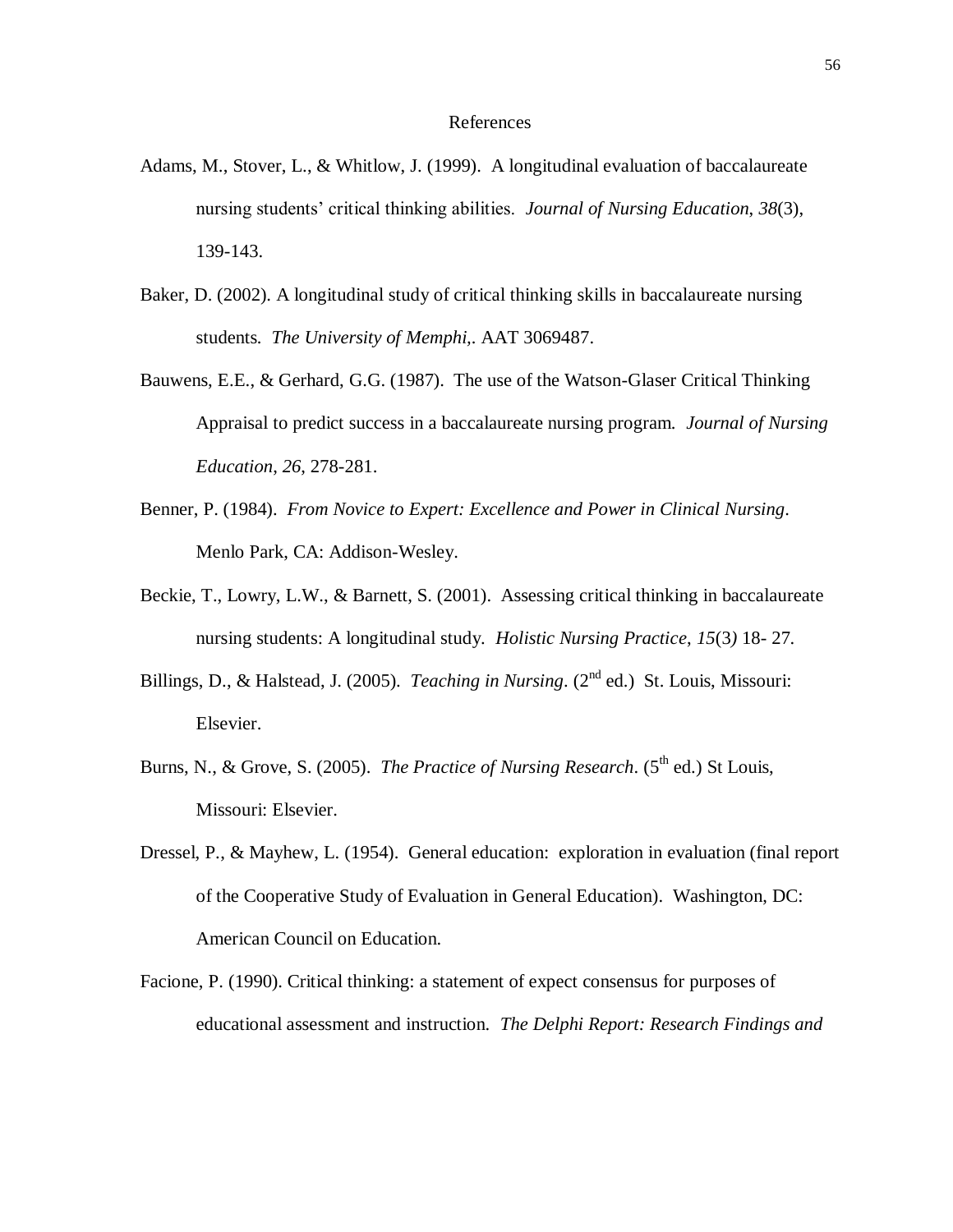*Recommendations of the American Philosophical-Association* (ERIC Document No. ED315-423)

- Facione, P. (1991). *The California Critical Thinking Skills Test Form A.* Millbrae, CA: California Academic Press: 1991.
- Facione, P., & Facione, N. (1991). *The California Critical Thinking Skills Test Form A.* Millbrae, CA: California Academic Press: 1991.
- Facione, P. (1992). *The California Critical Thinking Skills Test Form A.* Millbrae, CA: California Academic Press: 1992.
- Facione, P., & Facione, N. (1992). *The California Critical Thinking Skills Test Form A.* Millbrae, CA: California Academic Press: 1992.
- Facione, N. (1994). *The California Critical Thinking Skills Test Form A: Test Manual.* Millbrae, CA: California Academic Press; 1993.
- Facione, P., & Facione, N. (1994a). *The California Critical Thinking Disposition Inventory (CCTDI): Test Manual.* Millbrae, CA: California Academic Press.
- Facione, P., & Facione, N. (1994b). *The California Critical Thinking Disposition Inventory (CCTDI): Test Manual.* Millbrae, CA: California Academic Press.
- Facione, P., Facione, N., & Sanchez, C. (2001). *The California Critical Thinking Disposition Inventory: Test Manual.* Millbrae, CA: California Academic Press.
- Facione, P. (2000). *The California Critical Thinking Skills Test Form A.* Millbrae, CA: California Academic Press.
- Giddens, J., & Gloeckner, G. (2005). The relationship of critical thinking to performance of the NCLEX-RN. *Journal of Nursing Education, 44*(2), 85-90.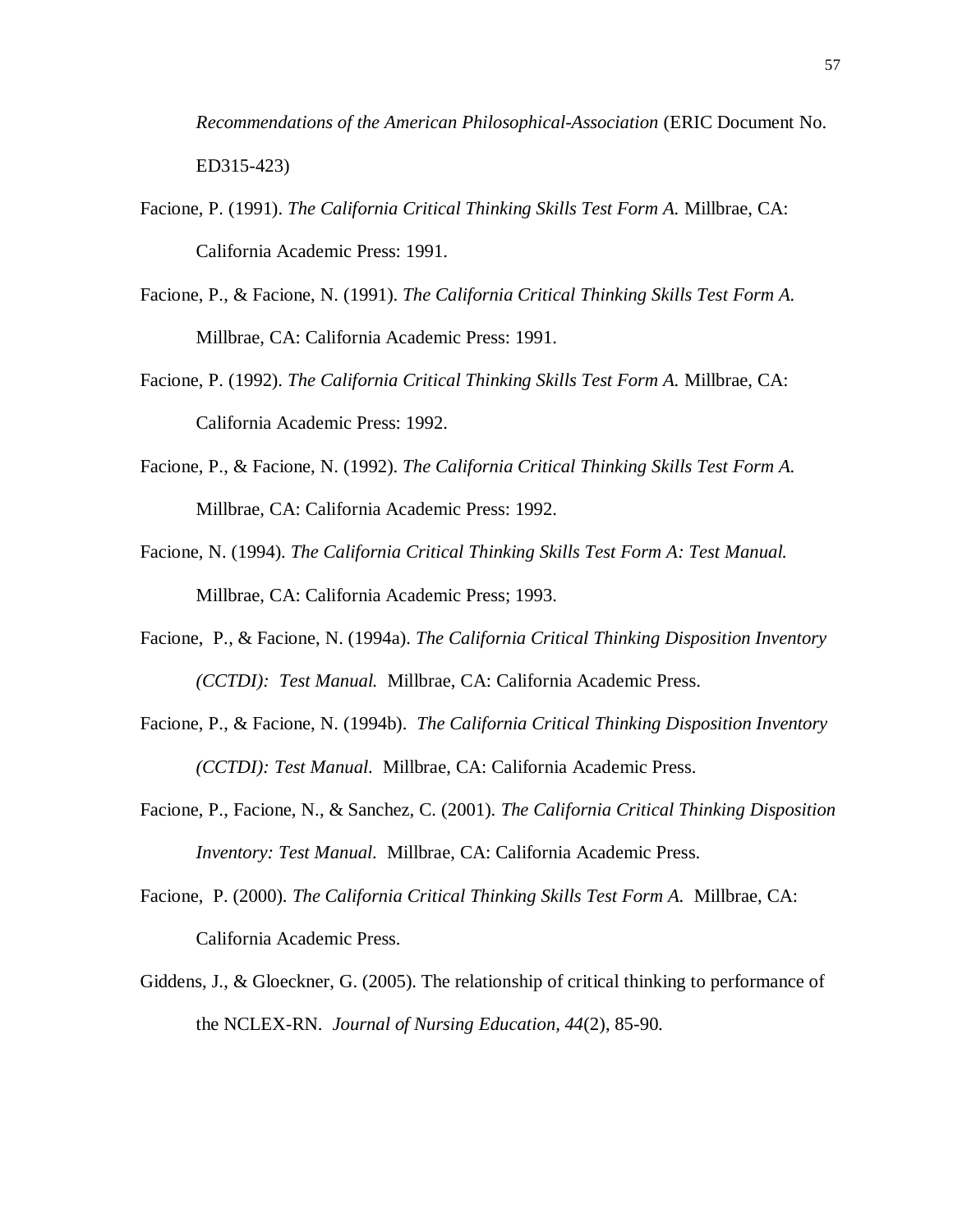- McCarthy, P., Schuster, P., Zehr, P., & McDougal, D. (1999). Evaluation of critical thinking in a baccalaureate nursing program. *Journal of Nursing Education, 38*(3), 142-145.
- McEwen, M., & Brown, S.C. (2002). Conceptional frameworks in undergraduate nursing curricula: Reports of a national survey. *Journal of Nursing Education, 41*, 5-14.
- Miller, M.A., & Babcock, D.E. (1996). *Critical Thinking Applied to Nursing.*, St. Louis, Missouri: Mosby-Year Book.
- Moore, W.S. (1999). *The Learning Environment Preferences: An Instrument Manual.* Olympia, WA: Center for Intellectual Development.
- Morse, J., & Field, P. (1995). *Qualitative Research Masters for Health Professionals* (2<sup>nd</sup> Ed.) London, UK: Sage.
- National Council of State Boards of Nursing. (2000). *Test Plan for the National Council Licensure Examination for Registered Nurses.* Chicago: Author. Retrieved May 25, 2007, from [http://www.ncsbn.org](http://www.ncsbn.org/)
- National League for Nursing Accrediting Commission (NLN-AC). (1997) *Interpretive Guidelines for Standards and Criteria*. Council of Baccalaureate and Higher Degree Programs. New York: New York.
- Profetto-McGrath, J. (2002). The relationship of critical thinking skills and critical thinking dispositions of baccalaureate nursing students. *Journal of Advanced Nursing, 43*(6), 569-577.
- Roundtree, K., & Laing, T. (1996). *Writing by Degrees: A Practical Guide to Writing Theses and Research Papers.* Auckland, New Zealand: Addison Wesley Longman.